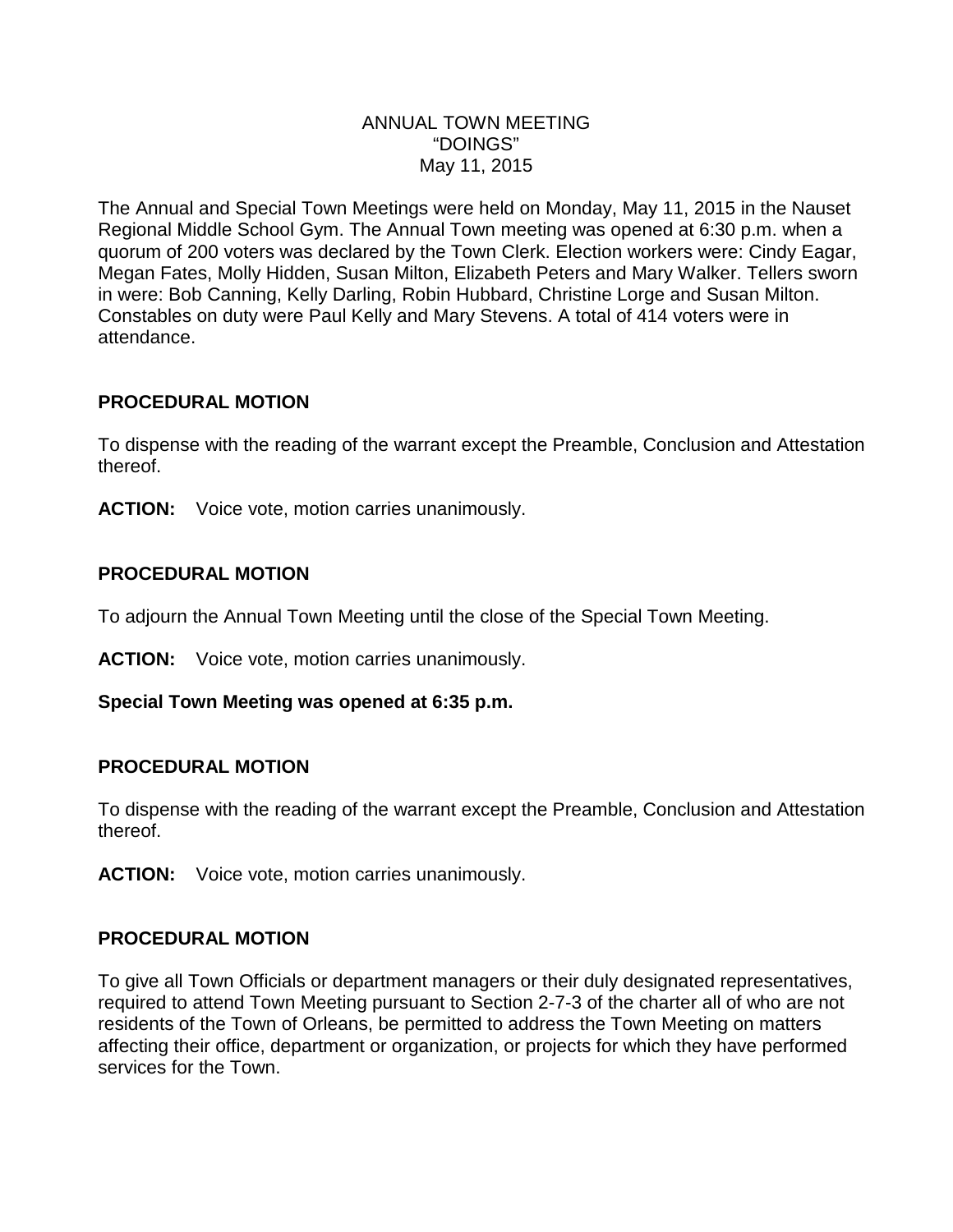#### **ACTION:** Voice vote, motion carries unanimously.

### **ARTICLE 1. PAY BILLS OF PRIOR YEARS**

To see if the Town will vote to transfer from available funds a sum of money to pay bills of prior years under the provisions of Chapter 179, Acts of 1941, as amended, or to take any other action relative thereto. (9/10 Vote Required)

**MOTION:** To accept and adopt Article #1 and the sum of Six Thousand Six Hundred Ninety-six and 20/100 Dollars (\$6,696.20) be transferred from available funds to pay the following unpaid bills:

The following is a list of unpaid bills of prior years as of May 11, 2015:

| <b>Dept</b>  | Vendor     | <b>Account</b>  |              | <b>Amount</b> |
|--------------|------------|-----------------|--------------|---------------|
| Harbormaster | Eversource | Electric        |              | \$6,419.78    |
| Water        | Eversource | <b>Electric</b> |              | \$ 276.42     |
|              |            |                 | <b>TOTAL</b> | \$6,696.20    |

**ACTION:** Voice vote, motion carries unanimously.

### **ARTICLE 2. TRANSFER ARTICLE**

To see if the Town will vote to transfer from available funds and/or authorize the transfer from various line items within current appropriations, such sums of money as necessary to supplement the operating budgets of the various Town departments for Fiscal Year 2015 as follows:

1. Transfer the sum of Nineteen Thousand and 00/100 Dollars (\$19,000.00), or any other sum, from the Highway Capital Outlay Account to the Highway Capital Outlay Account.

2. Transfer the sum of Twenty five Thousand and 00/100 Dollars (\$25,000.00), or any other sum, from available funds to the Police Overtime Account.

3. Transfer the sum of Four Thousand Five Hundred and 00/100 Dollars (4,500.00), or any other sum, from available funds to the Building Department Expense Account.

4. Transfer the sum of One Thousand Five Hundred and 00/100 Dollars (1,500.00), or any other sum, from the Health Dept. Salary Account to the Health Department Expense Account.

Or to take any other action relative thereto. (Simple Majority Vote Required)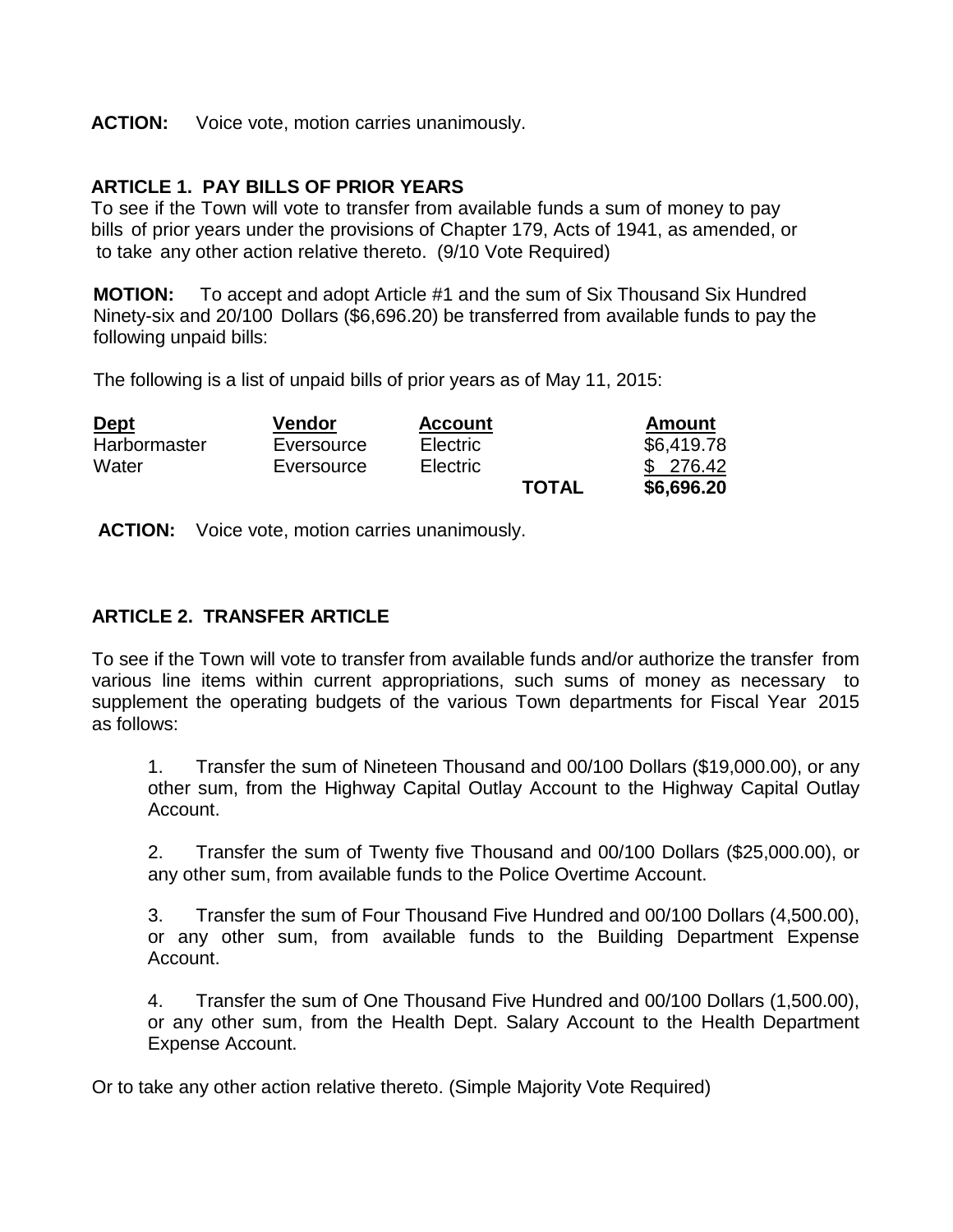**MOTION:** To accept and adopt Article #2 and the following transfers be made from available funds for the purpose(s) set forth in the article.

1. Transfer the sum of Nineteen Thousand and 00/100 Dollars (\$19,000.00), or any other sum, from the Highway Capital Outlay Account to the Highway Capital Outlay Account.

2. Transfer the sum of Twenty five Thousand and 00/100 Dollars (\$25,000.00), or any other sum, from available funds to the Police Overtime Account.

3. Transfer the sum of Four Thousand Five Hundred and 00/100 Dollars (4,500.00), or any other sum, from available funds to the Building Department Expense Account.

4. Transfer the sum of One Thousand Five Hundred and 00/100 Dollars (1,500.00), or any other sum, from the Health Dept. Salary Account to the Health Department Expense Account.

**ACTION:** Voice vote, motion carries unanimously.

## **ARTICLE 3. FUND HABITAT CONSERVATION PLAN (HCP) PERMIT IMPLEMENTATION COSTS**

To see if the Town will vote to transfer from available funds the sum of Sixty Thousand Five Hundred and 00/100 Dollars (\$60,500.00) for the purpose of funding the implementation costs, including all expenses incidental and related thereto, of the Habitat Conservation Plan (HCP) approved by the Federal and State Fish and Wildlife Services. The HCP provides for limited over sand vehicle use of Nauset Beach south of the bathing beach parking lot during the summer migratory bird nesting season, or to take any other action relative thereto. (Simple Majority Vote Required)

**MOTION:** To accept and adopt Article #3 as printed in the warrant and that the sum of Sixty Thousand Five Hundred and 00/100 Dollars (\$60,500.00) be transferred from available funds for this purpose.

**ACTION:** Voice vote, motion carries unanimously.

## **ARTICLE 4. FUND WATER MANAGEMENT ACT (WMA) PERMIT RENEWAL ENGINEERING AND PERMITTING**

To see if the Town will vote to transfer the sum of Fifty Thousand and 00/100 Dollars (\$50,000.00) from the Water Surplus Account to fund outside engineering and permitting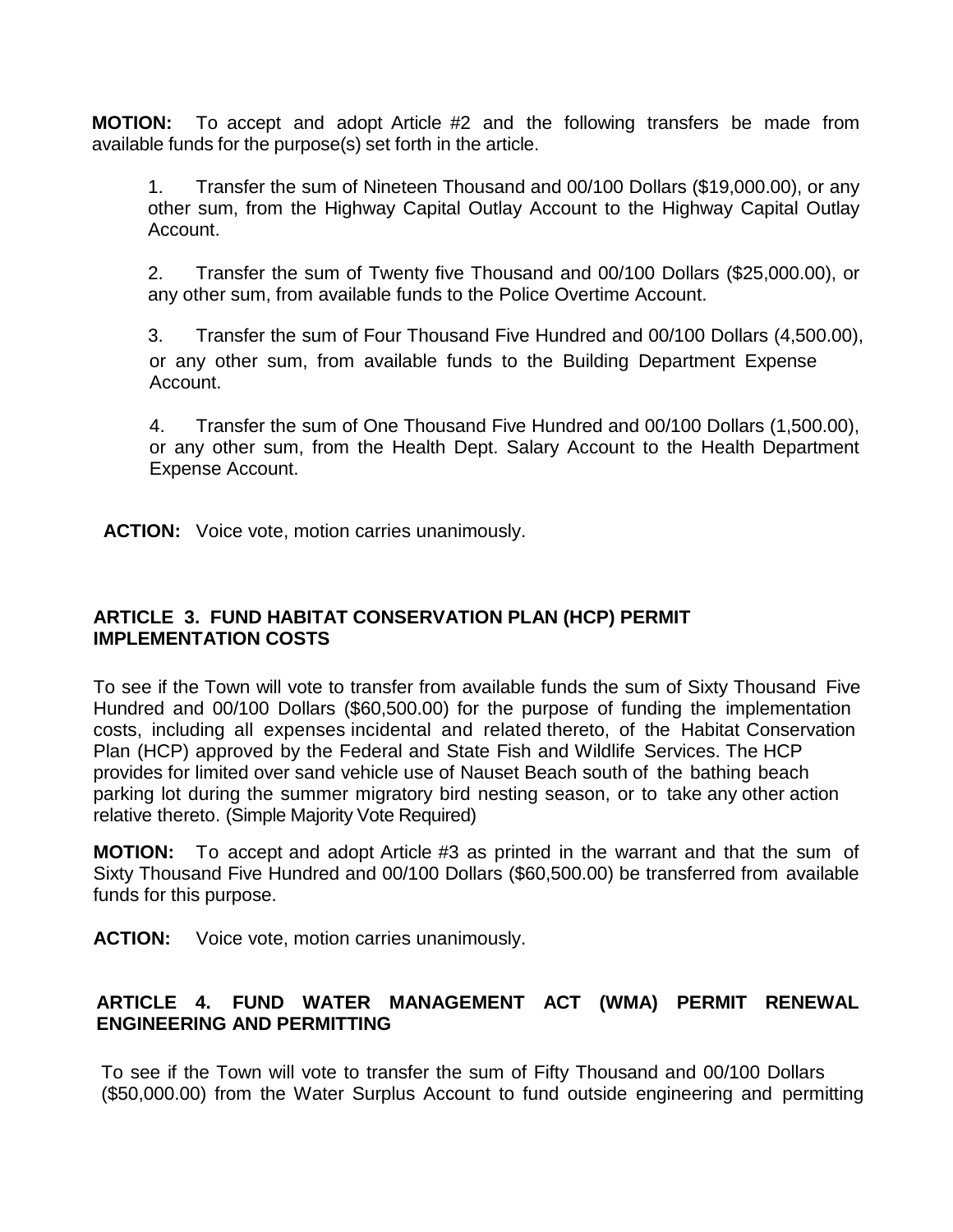services necessary to assist the Water Department to complete the requirements under the Water Management Act to renew the Town's municipal water system permits, or to take any other action relative thereto. (Simple Majority Vote Required)

**MOTION:** To accept and adopt Article #4 as printed in the warrant and that the sum of Fifty Thousand and 00/100 Dollars (\$50,000.00) be transferred from the Water Surplus Account for this purpose.

**ACTION:** Voice vote, motion carries unanimously.

## **ARTICLE 5. CONSTRUCT / EFFECTUATE WATER TREATMENT PLANT (WTP) RESIDUALS STUDY RECOMMENDATIONS**

To see if the Town will vote to transfer the sum of Sixty Thousand and 00/100 Dollars (\$60,000) from the Water Surplus Account to fund the purchase of equipment and technical services necessary to improve the performance of the Water Treatment Plant (WTP) to meet the MassDEP maximums for system membrane waste, and to replace existing computer hardware and upgrade the software at the WTP, or to take any other action relative thereto. (Simple Majority Vote Required)

**MOTION:** To accept and adopt Article #5 as printed in the warrant and that the sum of Sixty Thousand and 00/100 Dollars (\$60,000.00) be transferred from the Water Surplus Account for this purpose.

**ACTION:** Voice vote, motion carries unanimously.

### **ARTICLE 6. GRANT PERMANENT EASEMENTS FOR MASSDOT MAIN STREET INTERSECTION PROJECT**

To see if the Town will vote to authorize the Board of Selectmen to grant and convey permanent easements necessary for and in connection with the Massachusetts Department of Transportation Highway Division project "Two Intersections Main Street at Route 6A & at Route 28" for public right of way purposes, including public utilities, grading, loaming, seeding, roadway and driveway construction and reconstruction, sidewalks, surveying, constructing, inspecting, and installing roadway improvements, and the construction, operation and maintenance of drainage and utilities, and all other acts incidental thereto; and further, to authorize the Board of Selectmen to negotiate the terms and conditions of such easements. The permanent easements are shown on plans entitled "Massachusetts Department of Transportation Highway Division Plan and Profile of Two Intersections Main Street at Route 6A & at Route 28 in the Town of Orleans Barnstable County Preliminary Right of Way" dated 8/30/13 (as revised), a portion of said plan showing the easements is on file in the office of the Town Clerk, as: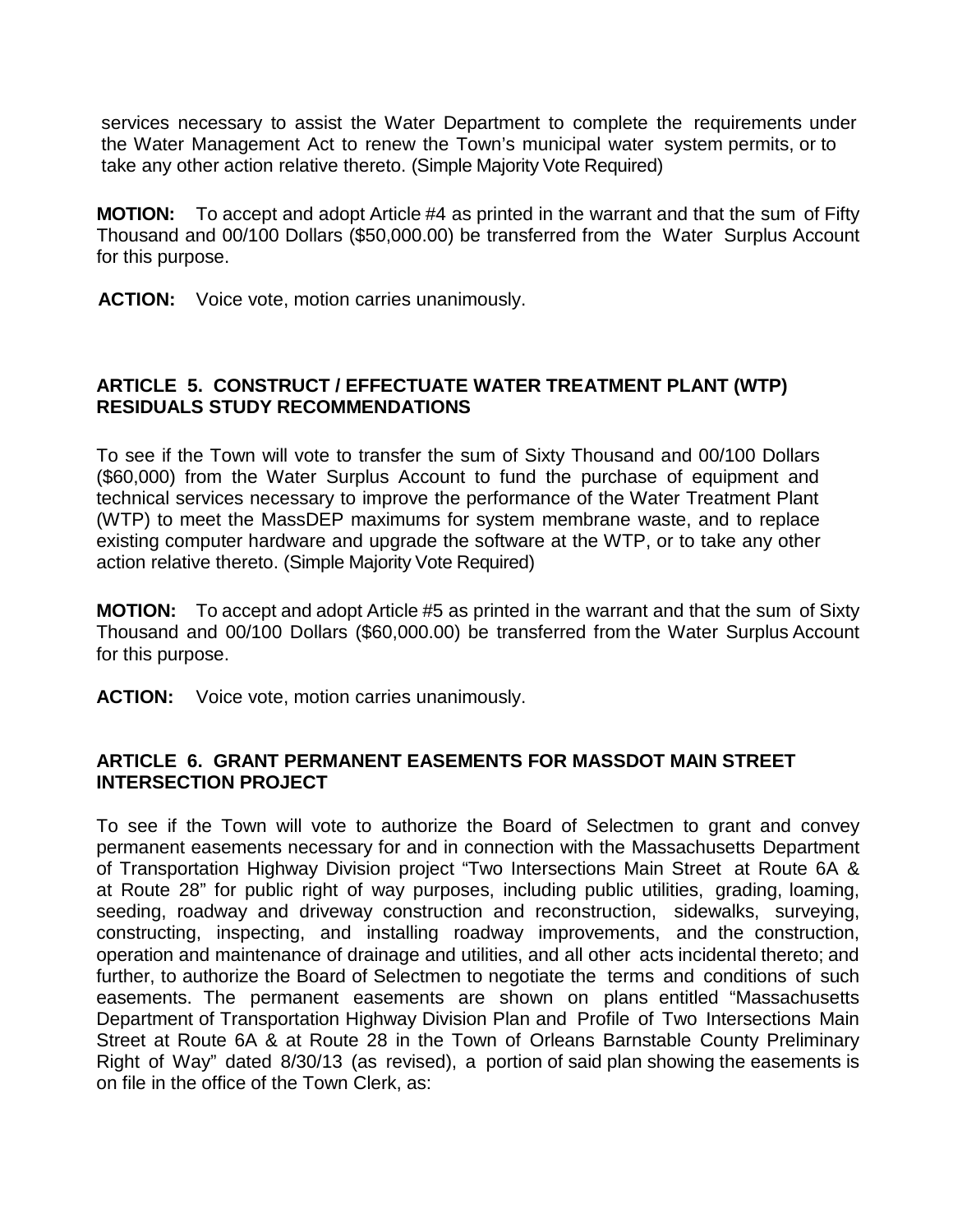Permanent Easements: 6- PUE-9 6-PUE-6-T

or take any action relative thereto. (Simple Majority Vote Required)

**MOTION:** To accept and adopt Article #6 as printed in the warrant.

**ACTION:** Voice vote, motion carries unanimously.

#### **ARTICLE 7. FUND WATER DEPT. WATER MAIN BREAK REPAIRS**

To see if the Town will vote to transfer the sum of Twenty Thousand and 00/100 Dollars (\$20,000.00) from the Water Surplus Account to the Water Repairs/Preventative Maintenance Account, or to take any other action relative thereto. (Simple Majority Vote Required)

**MOTION:** To accept and adopt Article #7 as printed in the warrant and the sum of Twenty Thousand and 00/100 Dollars (\$20,000.00) be transferred from the Water Surplus Service Connection Funds Reserved for Appropriations Account to the Water Repairs/Preventative Maintenance Account for this purpose.

**ACTION:** Voice vote, motion carries unanimously.

### **ARTICLE 8. FUND ORLEANS TOWN CENTER PLAN**

To see if the Town will vote to raise and appropriate, borrow and/or transfer from available funds the sum of One Hundred Fifty Thousand and 00/100 Dollars (\$150,000.00) or any other sum for the purpose of funding the Town Center Plan, which Plan will include feasibility analysis relating to the design of wastewater facilities for the downtown area, including all expenses incidental and related thereto; provided that such vote shall not take effect until the town votes to exempt from the limitation of total taxes imposed by Massachusetts General Law Chapter 59 s. 21C (Proposition 2 ½) amounts required to pay the principal and interest of the borrowing approved by such vote; and further authorize the /board of Selectmen and/or Town Administrator to apply for and accept any federal, state, county or other funds that may be available for this purpose and to enter into intermunicipal agreements for acceptance of any such grants or funds which shall be used to offset the total appropriation authorized herein, or take any other action relating thereto. (2/3 vote required)

**MOTION:** To accept and adopt Article #8 as printed in the warrant, and that the sum of One Hundred Fifty Thousand and 00/100 dollars (\$150,000.00) be appropriated for this purpose, including all expenses incidental and related thereto; and that the Treasurer, with approval of the Board of Selectmen, is authorized to borrow the sum of One Hundred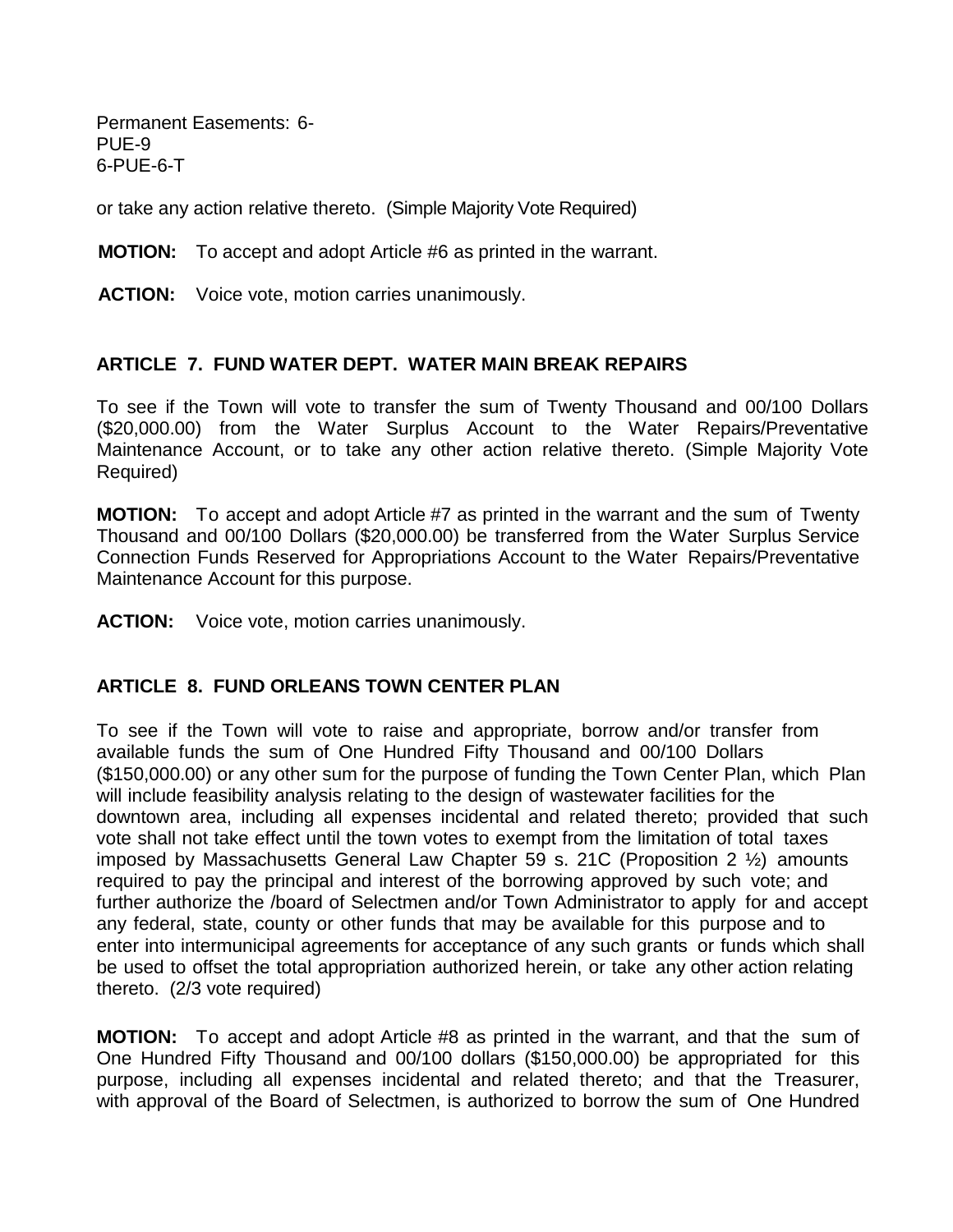Fifty Thousand and 00/100 Dollars (\$150,000.00), pursuant to Massachusetts General Laws, Chapter 29C and Chapter 44, Sec. 7 (22), or any other enabling authority, and to issue bonds or notes of the Town therefor; provided however that this vote shall not take effect until the Town votes to exempt from the limitations on total taxes imposed by the Massachusetts General Laws Chapter 59, Section 21C (Proposition 2 ½ so called) the amounts required to pay the principal and interest on the borrowing approved by such vote.

**ACTION:** Voice vote, motion carries by necessary 2/3 majority.

### **ARTICLE 9. NOT ALLOW TOWN EMPLOYEES TO ENFORCE TOWN LINE ON NAUSET SPIT –** *BY PETITION*

To see if the Town will vote to:

Not allow employees of Orleans to enforce the town line between Eastham and Orleans on the North Spit of Nauset Beach in any manner nor shall Orleans spend any money enforcing this border. Also, no vehicle owned, leased or rented by a resident, renter or taxpayer of any town which prohibits Orleans residents from driving on its beaches shall be allowed to drive on Orleans beaches. (Simple Majority Vote Required)

**MOTION:** To accept and adopt Article #9 as printed in the warrant.

**ACTION:** Voice vote, motion carries by necessary majority.

### **ARTICLE 10. CLOSING ARTICLE**

And to act on any other business that may legally come before the meeting. (Simple Majority Vote Required)

- **MOTION:** To adjourn the Special Town Meeting
- **ACTION:** Voice vote, motion carries unanimously.

**The Special Town Meeting adjourned at 6:55 p.m.**

**Annual Town Meeting was reconvened at 6:56 p.m.**

### **PROCEDURAL MOTION**

To give all Town Officials or department managers or their duly designated representatives,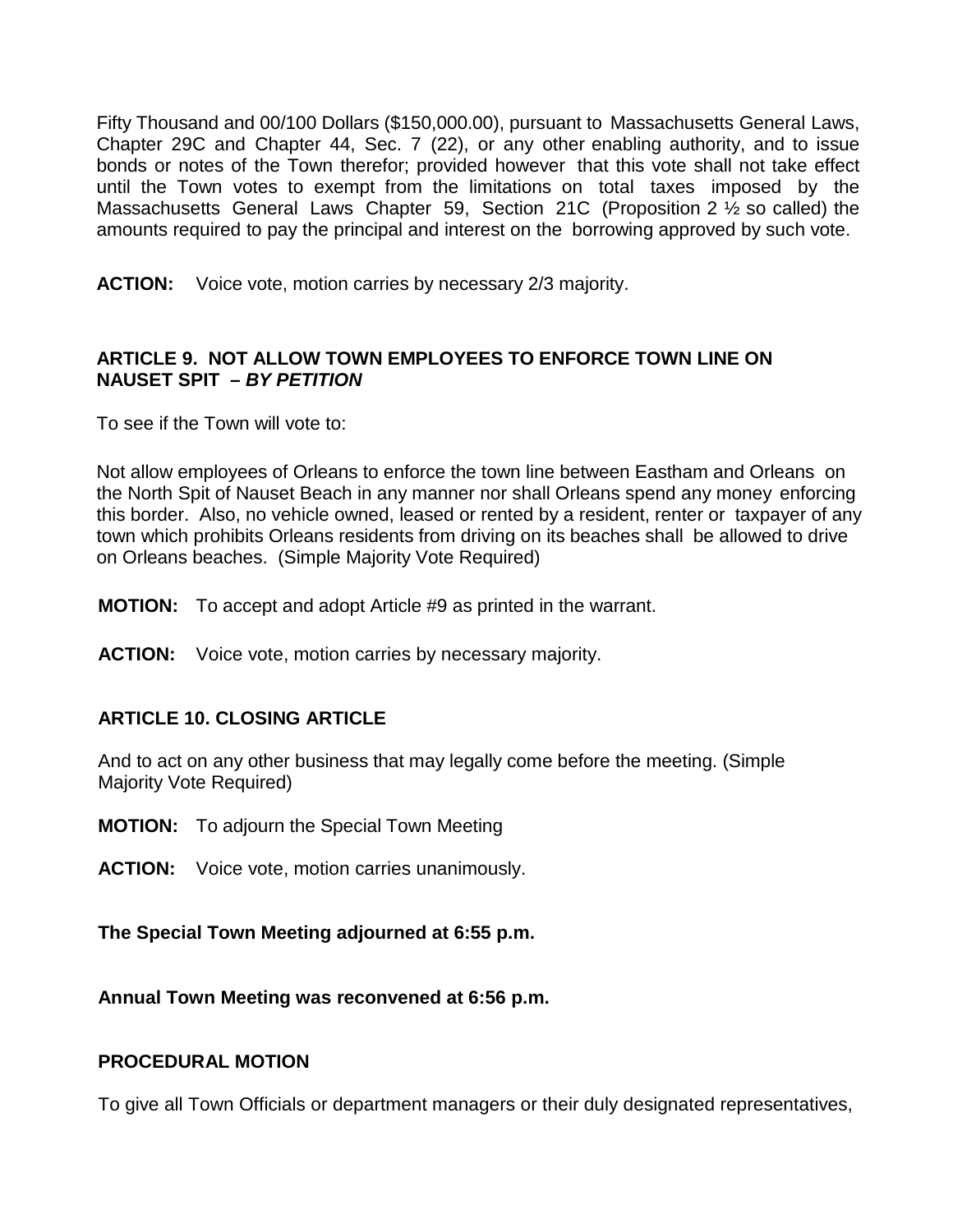required to attend Town Meeting pursuant to Section 2-7-3 of the charter, and Richard Hoffman; Nauset Regional School District Superintendent, Giovanni Venditti, Nauset Regional School District Business Manager; Noella Pina, Orleans Chamber of Commerce Executive Director; and Mike Domenica, Water Resources Associates President, who are not residents of the Town of Orleans, be permitted to address the Town Meeting on matters affecting their office, department or organization, or projects for which they have performed services for the Town.

**ACTION:** Voice vote, motion carries unanimously.

## **ARTICLE 1. REPORT OF THE SELECTMEN, TOWN OFFICERS AND SPECIAL COMMITTEES**

To act upon the Annual Report of the Board of Selectmen, Town Officers and other Special Committees. (Simple Majority Vote Required)

**MOTION:** To accept and adopt the report of the Selectmen, Town Officers and all Town Committees, Commissions and Boards as published in the 2014 Annual Town Report and hear the report(s) of any other Town Committee reporting to the Town Meeting.

**ACTION:** Voice voted, motion carries by necessary majority.

# **ARTICLE 2. TOWN / SCHOOL BUDGET (FY16)**

To see if the Town will vote to raise and appropriate and/or transfer from available funds a sum of money to fund and pay departmental expenses for the fiscal year commencing July 1, 2015 and ending June 30, 2016 and to authorize the Board of Selectmen to sell, trade, lease or exchange or otherwise dispose of old equipment or vehicles deemed advisable and in the best interest of the Town. The proceeds from any such disposition to be applied toward the cost of acquiring said equipment or service as the case may be, or to take any other action relative thereto. (Simple Majority Vote Required)

**MOTION:** To accept and adopt Article #2 and that the Town Meeting adopt the Selectmen's proposed FY16 budget as printed in the warrant and that the sum of Twenty Nine Million Six Hundred Twenty Thousand Two Hundred Two and 00/100 Dollars (\$29,620,202.00) be raised and appropriated, and the sum of Five Hundred Three Thousand Seven Hundred Sixty and 00/100 Dollars (\$503,760.00) be transferred from the Community Preservation Fund, and the sum of Five Hundred Seventy Five Thousand Five Hundred and 00/100 Dollars (\$575,500.00) be transferred from the Ambulance Receipts for Reserve for Appropriation Account, and the sum of One Hundred Thirty Two Thousand and 00/100 Dollars (\$132,000.00) be transferred from the Cable Fees Reserve for Appropriations Account, and the sum of Fifteen Thousand and 00/100 Dollars (\$15,000.00) be transferred from the Municipal Insurance Fund, and the sum of One Hundred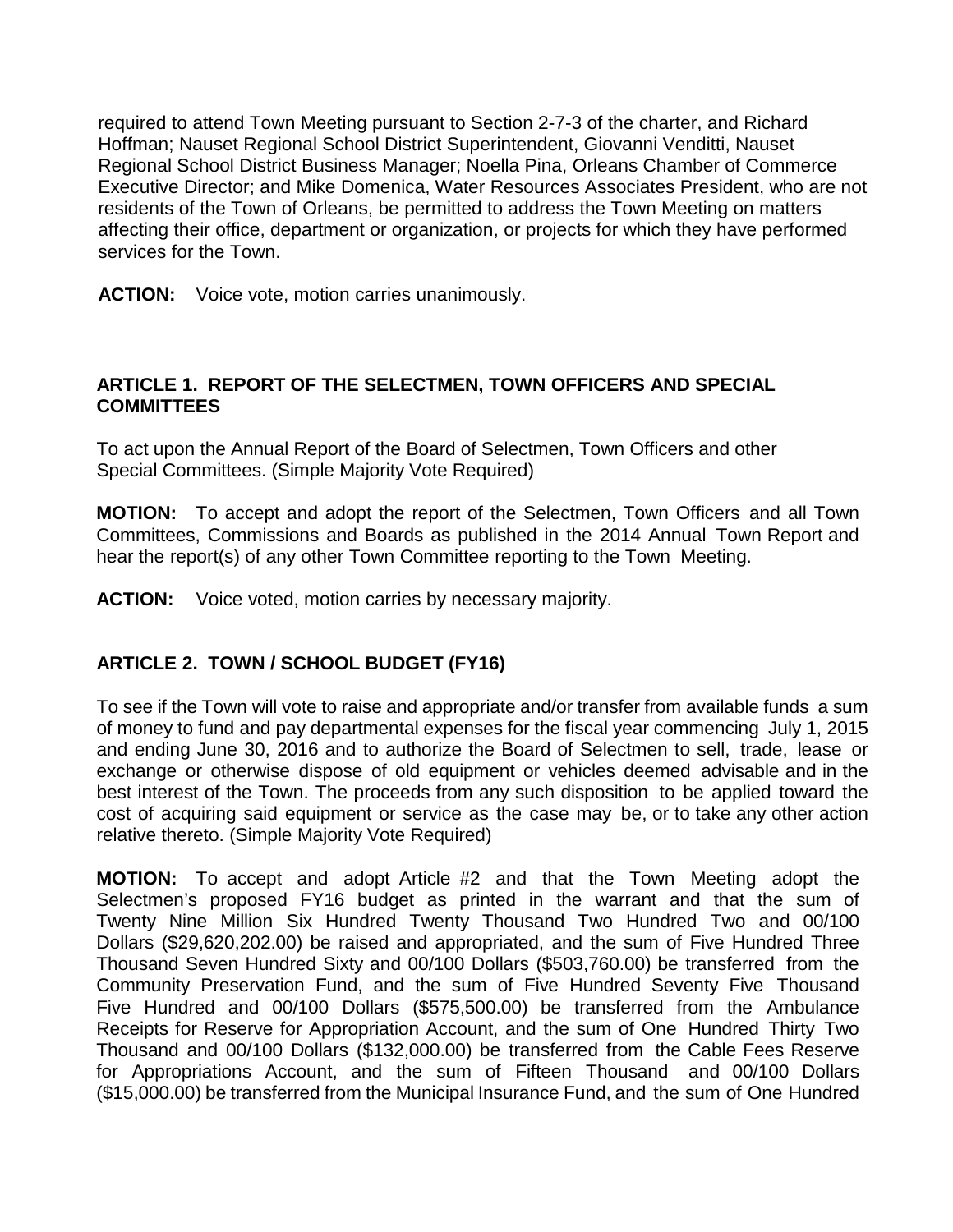Twenty Six Thousand and 00/100 Dollars (\$126,000.00) be transferred from the Water Ways Improvement Account, and the sum of Five Thousand and 00/100 Dollars (\$5,000.00) be transferred from the Water Pollution Abatement Trust, and the sum of Ten Thousand and 00/100 Dollars (\$10,000.00) be transferred from the Wetlands Protection Fund, and the sum of Seven Thousand Four Hundred Ninety and 00/100 Dollars (\$7,490.00) be transferred from the Fund Balance Reserve for Premiums on Bond Issue, and the sum of Sixty One Thousand Four Hundred Forty Five and 00/100 Dollars (\$61,445.00) be transferred from the EEA LAND Grants for a total appropriation of Thirty One Million Fifty Six Thousand Three Hundred Ninety Seven and 00/100 Dollars (\$31,056,397.00).

**ACTION:** Voice vote, motion carries unanimously.

## **ARTICLE 3. CAPITAL IMPROVEMENTS PLAN (FY17 – FY21)**

To see if the Town will vote pursuant to CHAPTER 8 FINANCIAL PROVISIONS AND PROCEDURES, Section 7, Action of Town Meeting, Subsection 8-7-1 of the Orleans Home Rule Charter, to act on the Capital Improvements Plan as published in the Warrant, by adopting said Plan with or without amendments thereto, which amendments may include an increase or decrease in the amount of money allocated to any particular line item contained therein, the addition of new line items or the deletion of line items contained therein, or to take any other action relative thereto. (Simple Majority Vote Required)

**MOTION:** To accept and adopt Article #3 and that pursuant to Chapter 8, Financial Provisions and Procedures, Section 7, Action of Town Meeting, Sub-section 8-7-1 of the Orleans Home Rule Charter, the Town Meeting accept the Capital Improvement Plan as printed in the warrant.

**ACTION:** Voice vote, motion carries unanimously.

### **ARTICLE 4. FUND COMMUNITY PRESERVATION ACT PROGRAM BUDGET**

To see if the Town will vote to act on the report of the Community Preservation Committee on the Fiscal Year 2016 Community Preservation budget and to appropriate or reserve for later appropriation monies from the Community Preservation Fund's Annual Revenues and/or available funds for the payment of debt service, undertaking of Community Preservation projects, the Administrative Expenses of the Community Preservation Committee and all other necessary and proper expenses for FY16, or take any other action relative thereto. (Simple Majority Vote Required)

**MOTION:** To accept and adopt Article #4 as printed in the warrant and that the sum of Eight Hundred Eight Thousand Five Hundred One and 00/100 Dollars (\$808,501.00) be transferred from the Community Preservation Fund for the purposes and in the amounts set forth in the article.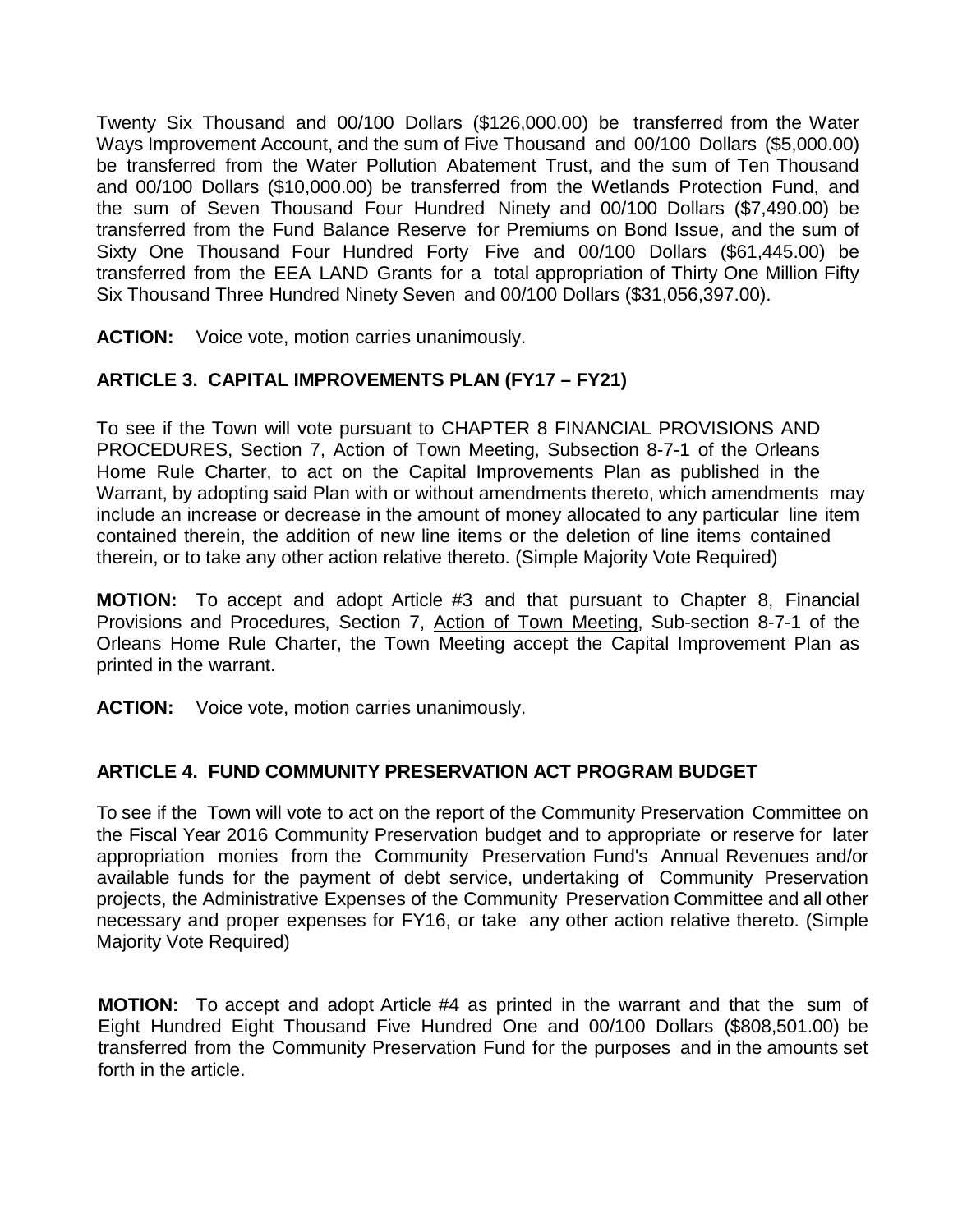#### **ACTION:** Voice vote, motion carries unanimously.

### **ARTICLE 5. FUND COMPREHENSIVE WATER RESOURCE MANAGEMENT PLANNING, ENGINEERING AND MANAGEMENT ACTIVITIES**

To see if the Town will vote to raise and appropriate, borrow and/or transfer from available funds the sum of One Million and 00/100 Dollars (\$1,000,000.00), or any other sum, for the purpose of funding an Amended Water Quality Management Plan and associated Adaptive Management Plan for the Town, including all expenses incidental and related thereto; provided however that such vote shall not take effect until the Town votes to exempt from the limitations of total taxes imposed by Massachusetts General Law Chapter 59 § 21C (Proposition 2 1/2) amounts required to pay the principal and interest of the borrowing approved by such vote and further authorize the Board of Selectmen and/or Town Administrator to apply for and accept any Federal, State, County or other funds that may be available for this purpose and to enter into Intermunicipal Agreements for acceptance of any such grants or funds which shall be used to offset the total appropriation authorized herein, or to take any other action relative thereto. (2/3 Vote Required)

**MOTION:** To accept and adopt Article #5 as printed in the warrant and that the sum of One Million and 00/100 Dollars (\$1,000,000.00) be appropriated for this purpose and for costs incidental and related thereto, and that the Treasurer, with approval of the Board of Selectmen, is authorized to borrow the sum of One Million and

00/100 Dollars (\$1,000,000.00), pursuant to Massachusetts General Laws, Chapter 29C and Chapter 44 Sec. 7 and 8, or any other enabling authority, and to issue bonds or notes of the Town therefor, provided however that this vote shall not take effect until the Town votes to exempt from the limitations on total taxes imposed by the Massachusetts General Laws Chapter 59, Section 21C (Proposition 2 ½ so called) the amounts required to pay the principal and interest on the borrowing approved by such vote.

**ACTION:** Voice vote, motion carries unanimously.

## **ARTICLE 6. FUND DEMOLITION AND REMOVAL OF HUBLER PROPERTY COTTAGES AND OFFICE**

To see if the Town will vote to raise and appropriate, borrow and/or transfer from available funds the sum of Two Hundred Thousand and 00/100 Dollars (\$200,000.00), or any other sum, for the purpose of funding the demolition and removal of the cottages and office at the former Hubler property in East Orleans, such demolition to be the first phase of a project to provide additional parking for Nauset Beach related activities, including all expenses incidental and related thereto; provided however that such vote shall not take effect until the Town votes to exempt from the limitations of total taxes imposed by Massachusetts General Law Chapter 59 § 21C (Proposition 2 1/2) amounts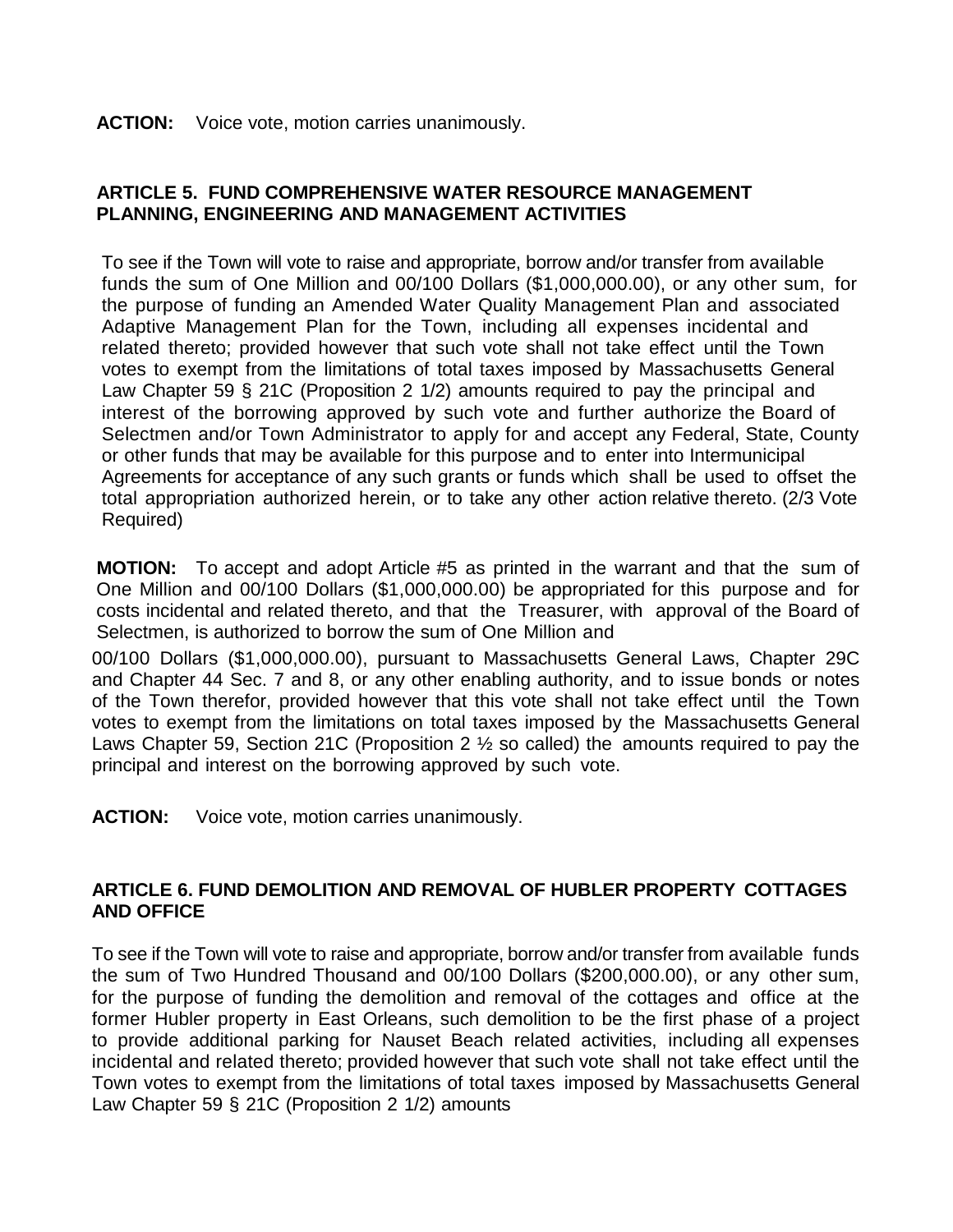required to pay the principal and interest of the borrowing approved by such vote and further authorize the Board of Selectmen and/or Town Administrator to apply for and accept any Federal, State, County or other funds that may be available for this purpose and to enter into Intermunicipal Agreements for acceptance of any such grants or funds which shall be used to offset the total appropriation authorized herein, or to take any other action relative thereto. (2/3 Vote Required)

**MOTION:** To accept and adopt Article #6 as printed in the warrant and that the sum of Two Hundred Thousand and 00/100 Dollars (\$200,000.00) be appropriated for this purpose and for costs incidental and related thereto, and that the Treasurer, with approval of the Board of Selectmen, is authorized to borrow the sum of Two Hundred Thousand and 00/100 Dollars (\$200,000.00), pursuant to Massachusetts General Laws, Chapter 44 Sec. 7, or any other enabling authority, and to issue bonds or notes of the Town therefor, provided however that this vote shall not take effect until the Town votes to exempt from the limitations on total taxes imposed by the Massachusetts General Laws Chapter 59, Section 21C (Proposition 2 ½ so called) the amounts required to pay the principal and interest on the borrowing approved by such vote.

ACTION: Voice vote, motion carries unanimously.

## **ARTICLE 7. FUND POLICE STATION DESIGN**

To see if the Town will vote to raise and appropriate, borrow and/or transfer from available funds the sum of Six Hundred Seventy Thousand and 00/100 Dollars (\$670,000.00), or any other sum, for the purpose of preparing design plans for the construction of a new Police Station on South Orleans Road, including all expenses incidental and related thereto; provided however that such vote shall not take effect until the Town votes to exempt from the limitations of total taxes imposed by Massachusetts General Law Chapter 59 § 21 C (Proposition 2 1/2) amounts required to pay the principal and interest of the borrowing approved by such vote and further authorize the Board of Selectmen and/or Town Administrator to apply for and accept any Federal, State, County or other funds that may be available for this purpose and to enter into Intermunicipal Agreements for acceptance of any such grants or funds which shall be used to offset the total appropriation authorized herein, or to take any other action relative thereto. (2/3 Vote Required)

**MOTION:** To accept and adopt Article #7 as printed in the warrant and that the sum of Six Hundred Seventy Thousand and 00/100 Dollars (\$670,000.00) be appropriated for this purpose and for costs incidental and related thereto, and that the Treasurer, with approval of the Board of Selectmen, is authorized to borrow the sum of Six Hundred Seventy Thousand and 00/100 Dollars (\$670,000.00), pursuant to Massachusetts General Laws, Chapter 44, Sec. 7 (21), or any other enabling authority, and to issue bonds or notes of the Town therefor, provided however that this vote shall not take effect until the Town votes to exempt from the limitations on total taxes imposed by the Massachusetts General Laws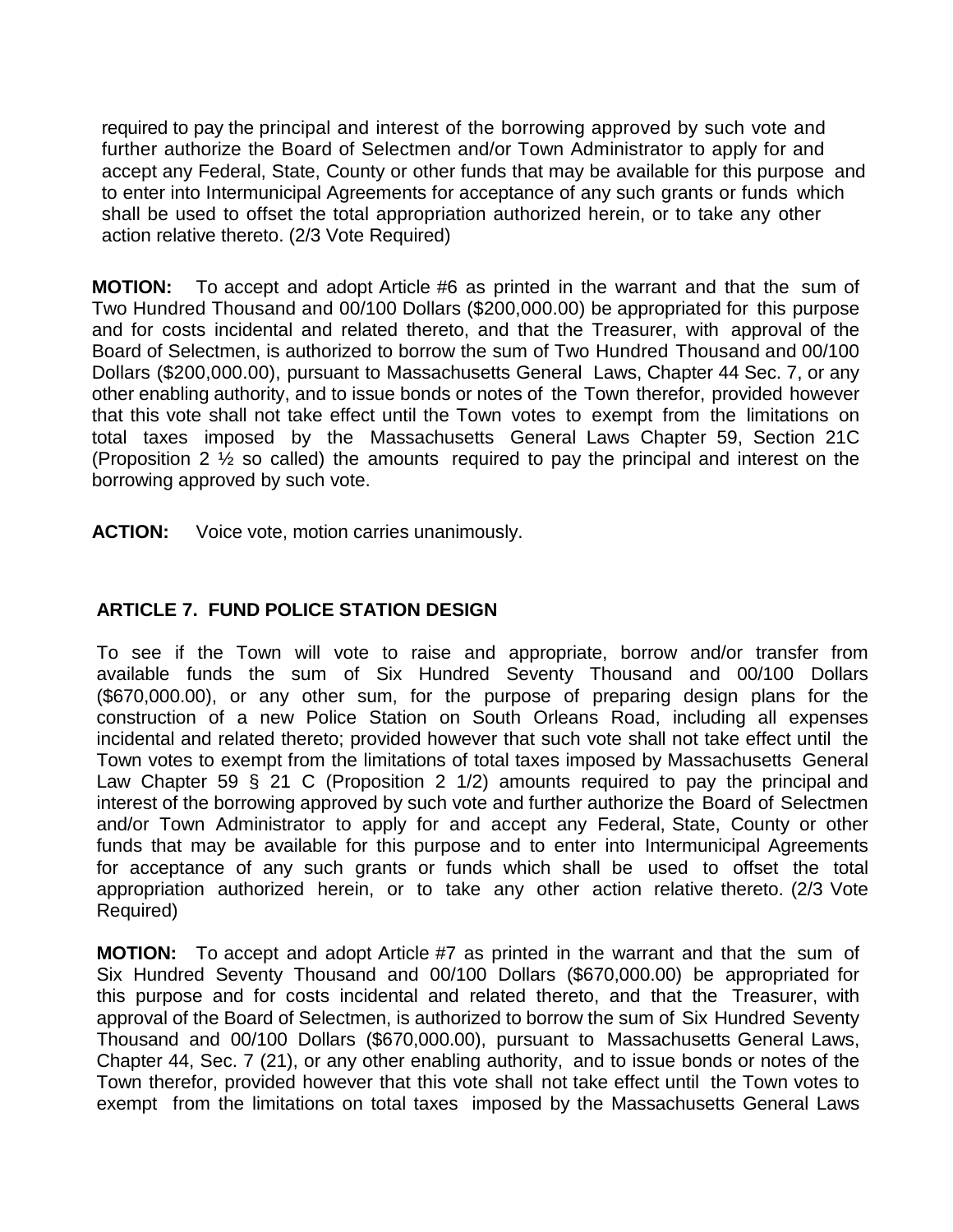Chapter 59, Section 21C (Proposition 2  $\frac{1}{2}$  so called) the amounts required to pay the principal and interest on the borrowing approved by such vote.

**ACTION:** Voice vote, motion carries by the necessary 2/3 majority.

### **ARTICLE 8. FUND SOIL / SITE TESTING & PRELIMINARY DESIGN OF NEW DPW FACILITIES**

To see if the Town will vote to raise and appropriate, borrow and/or transfer from available funds the sum of One Hundred Forty Nine Thousand and 00/100 Dollars (\$149,000.00), or any other sum, for the purpose of conducting soil/site testing and preparing preliminary design plans for the construction of new Department of Public Works facilities on Town property adjacent to the landfill, including all expenses incidental and related thereto; provided however that such vote shall not take effect until the Town votes to exempt from the limitations of total taxes imposed by Massachusetts General Law Chapter 59 § 21 C (Proposition 2 1/2) amounts required to pay the principal and interest of the borrowing approved by such vote and further authorize the Board of Selectmen and/or Town Administrator to apply for and accept any Federal, State, County or other funds that may be available for this purpose and to enter into Intermunicipal Agreements for acceptance of any such grants or funds which shall be used to offset the total appropriation authorized herein, or to take any other action relative thereto. (2/3 Vote Required)

**MOTION:** To accept and adopt Article #8 as printed in the warrant and that the sum of One Hundred Forty Nine Thousand and 00/100 Dollars (\$149,000.00) be appropriated for this purpose and for costs incidental and related thereto, and that the Treasurer, with approval of the Board of Selectmen, is authorized to borrow the sum of One Hundred Forty Nine Thousand and 00/100 Dollars (\$149,000.00), pursuant to Massachusetts General Laws, Chapter 44 Sec. 7 (21), or any other enabling authority, and to issue bonds or notes of the Town therefor, provided however that this vote shall not take effect until the Town votes to exempt from the limitations on total taxes imposed by the Massachusetts General Laws Chapter 59, Section 21C (Proposition 2  $\frac{1}{2}$  so called) the amounts required to pay the principal and interest on the borrowing approved by such vote.

**ACTION:** Voice vote, motion carries by the necessary 2/3 majority.

### **ARTICLE 9. FUND REPLACEMENT FRONT END LOADER AT TRANSFER STATION**

To see if the Town will vote to raise and appropriate, borrow and/or transfer from available funds the sum of One Hundred Seventy Five Thousand and 00/100 Dollars (\$175,000.00), or any other sum, for the purpose of purchasing a new front end loader for the Transfer Station, including all expenses incidental and related thereto; provided however that such vote shall not take effect until the Town votes to exempt from the limitations of total taxes imposed by Massachusetts General Law Chapter 59 § 21C (Proposition 2 1/2) amounts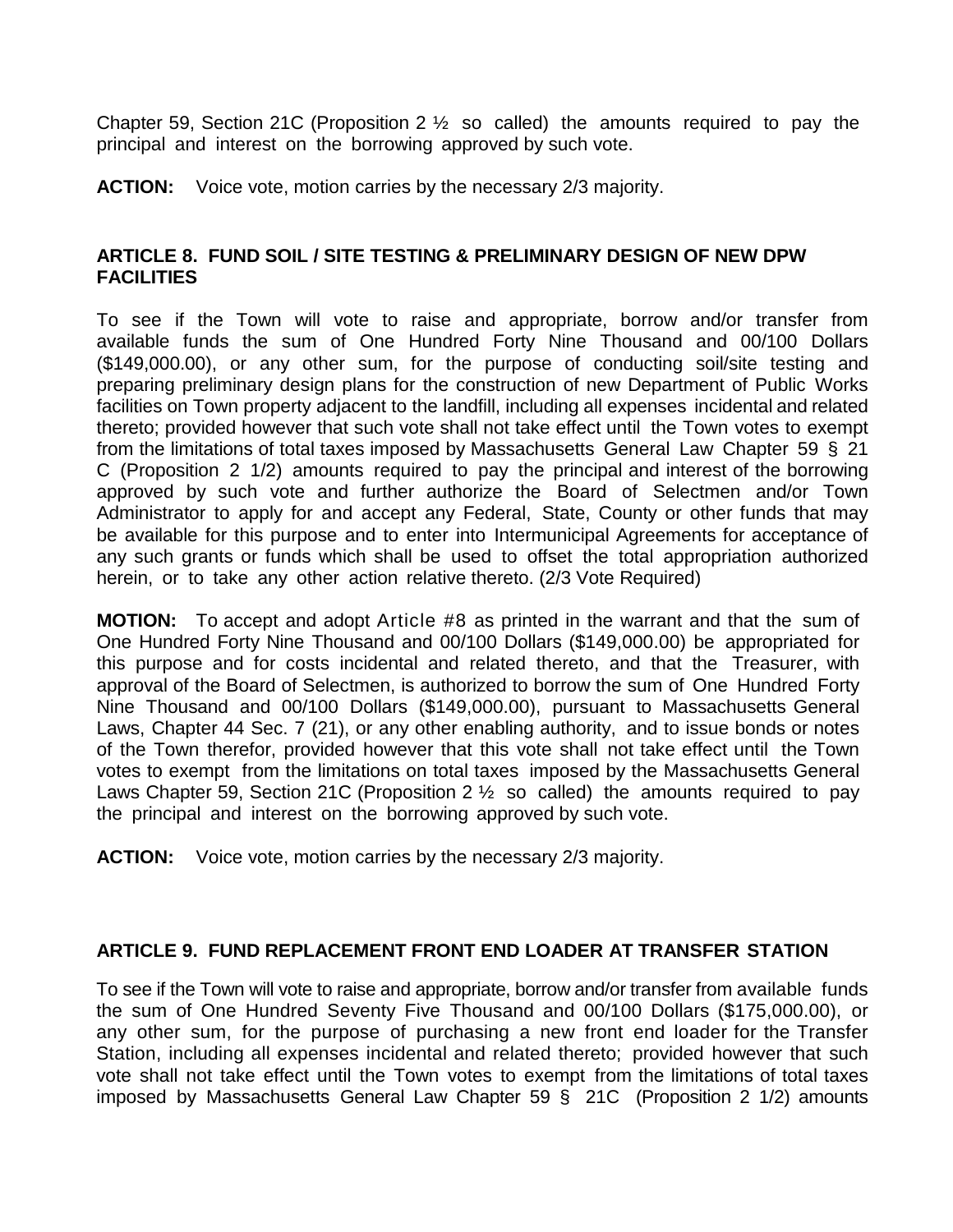required to pay the principal and interest of the borrowing approved by such vote and further authorize the Board of Selectmen and/or Town Administrator to apply for and accept any Federal, State, County or other funds that may be available for this purpose and to enter into Intermunicipal Agreements for acceptance of any such grants or funds which shall be used to offset the total appropriation authorized herein, and to authorize the Board of Selectmen to sell, trade, lease or exchange or otherwise dispose of old equipment or vehicles deemed advisable and in the best interest of the Town, the proceeds from any such disposition to be applied toward the cost of acquiring said front end loader, or to take any other action relative thereto. (2/3 Vote Required)

**MOTION:** To accept and adopt Article #9 as printed in the warrant and that the sum of One Hundred Seventy Five Thousand and 00/100 Dollars (\$175,000.00) be appropriated for this purpose and for costs incidental and related thereto, and that the Treasurer, with approval of the Board of Selectmen, is authorized to borrow the sum of One Hundred Seventy Five Thousand and 00/100 Dollars (\$175,000.00), pursuant to Massachusetts General Laws, Chapter 44, Sec. 7 (9), or any other enabling authority, and to issue bonds or notes of the Town therefor, provided however that this vote shall not take effect until the Town votes to exempt from the limitations on total taxes imposed by the Massachusetts General Laws Chapter 59, Section 21C (Proposition 2 ½ so called) the amounts required to pay the principal and interest on the borrowing approved by such vote.

**ACTION:** Voice vote, motion carries unanimously.

## **ARTICLE 10. FUND WATER MAIN REPLACEMENT AND APPURTENANCES ON TONSET RD.**

To see if the Town will vote to raise and appropriate, borrow and/or transfer from available funds the sum of Seven Hundred Fifty Five Thousand and 00/100 Dollars (\$755,000.00), or any other sum, for the purpose of constructing water main replacement and appurtenances on Tonset Road, including all expenses incidental and related thereto; and further authorize the Board of Selectmen and/or Town Administrator to apply for and accept any Federal, State, County or other funds that may be available for this purpose and to enter into Intermunicipal Agreements for acceptance of any such grants or funds which shall be used to offset the total appropriation authorized herein, or to take any other action relative thereto. (3/4 Vote Required)

**MOTION:** To accept and adopt Article #10 as printed in the warrant and that the sum of Seven Hundred Fifty Five Thousand and 00/100 Dollars (\$755,000.00) be appropriated for this purpose and for costs incidental and related thereto, and that the Treasurer, with approval of the Board of Selectmen, is authorized to borrow the sum of Seven Hundred Fifty Five Thousand and 00/100 Dollars (\$755,000.00), pursuant to Massachusetts General Laws, Chapter 44. Sec. 8 (5) and (6)*,* or any other enabling authority, and to issue bonds or notes of the Town therefor.

**ACTION:** Voice vote, motion carries unanimously.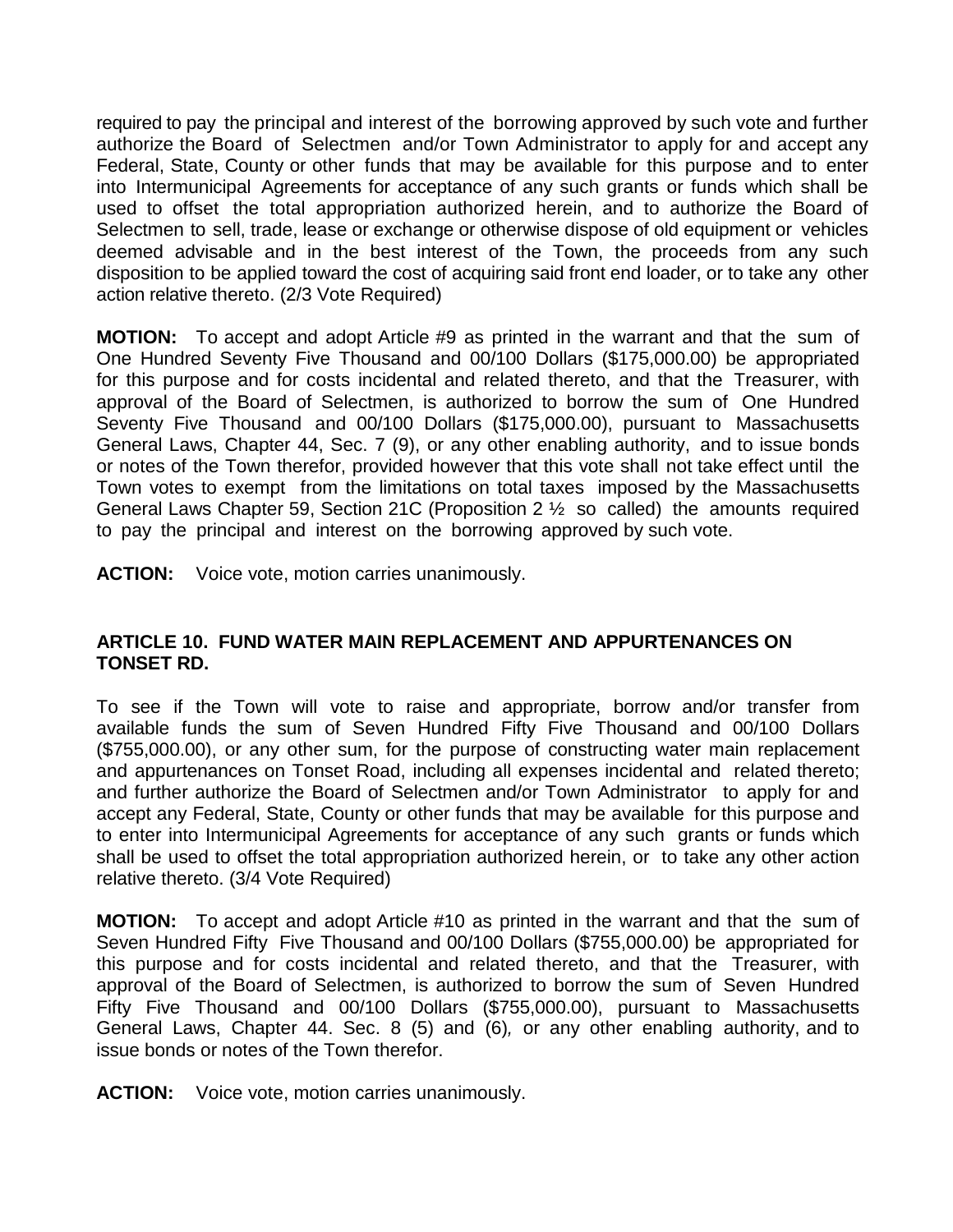### **ARTICLE 11. CONSTRUCT IMPROVEMENTS TO WELLS AND AUXILIARY POWER**

To see if the Town will vote to raise and appropriate, borrow and/or transfer from available funds the sum of Six Hundred Forty Thousand and 00/100 Dollars (\$640,000.00), or any other sum, for the purpose of constructing improvements to Wells 1, 2, 3, 6, 7, 8, Facility 1 and auxiliary power, including all expenses incidental and related thereto; and further authorize the Board of Selectmen and/or Town Administrator to apply for and accept any Federal, State, County or other funds that may be available for this purpose and to enter into Intermunicipal Agreements for acceptance of any such grants or funds which shall be used to offset the total appropriation authorized herein, or to take any other action relative thereto. (3/4 Vote Required)

**MOTION:** To accept and adopt Article #11 as printed in the warrant and that the sum of Six Hundred Forty Thousand and 00/100 Dollars (\$640,000.00) be appropriated for this purpose and for costs incidental and related thereto, and that the Treasurer, with approval of the Board of Selectmen, is authorized to borrow the sum of Six Hundred Forty Thousand and 00/100 Dollars (\$640,000.00), pursuant to Massachusetts General Laws, Chapter 44, Sec. 8 (5)*,* or any other enabling authority, and to issue bonds or notes of the Town therefor.

**ACTION:** Voice vote, motion carries unanimously.

# **ARTICLE 12. FUND DESIGN OF NEW TOWN FUEL DEPOT**

To see if the Town will vote to raise and appropriate, borrow and/or transfer from available funds the sum of Fifty Thousand and 00/100 Dollars (\$50,000.00), or any other sum, for the purpose of preparing design plans for a new fuel depot at the Town property adjacent to the landfill, including all expenses incidental and related thereto; provided however that such vote shall not take effect until the Town votes to exempt from the limitations of total taxes imposed by Massachusetts General Law Chapter 59 § 21C (Proposition 2 1/2) amounts required to pay the principal and interest of the borrowing approved by such vote; and further authorize the Board of Selectmen and/or Town Administrator to apply for and accept any Federal, State, County or other funds that may be available for this purpose and to enter into Intermunicipal Agreements for acceptance of any such grants or funds which shall be used to offset the total appropriation authorized herein, or to take any other action relative thereto. (3/4 Vote Required)

**MOTION:** To accept and adopt Article #12 as printed in the warrant and that the sum of Fifty Thousand and 00/100 Dollars (\$50,000.00) be appropriated for this purpose and for costs incidental and related thereto, and that the Treasurer, with approval of the Board of Selectmen, is authorized to borrow the sum of Fifty Thousand and 00/100 Dollars (\$50,000.00), pursuant to Massachusetts General Laws, Chapter 44, Sec. 7 (21) and (22), or any other enabling authority, and to issue bonds or notes of the Town therefor; provided however that this vote shall not take effect until the Town votes to exempt from the limitations on total taxes imposed by the Massachusetts General Laws Chapter 59,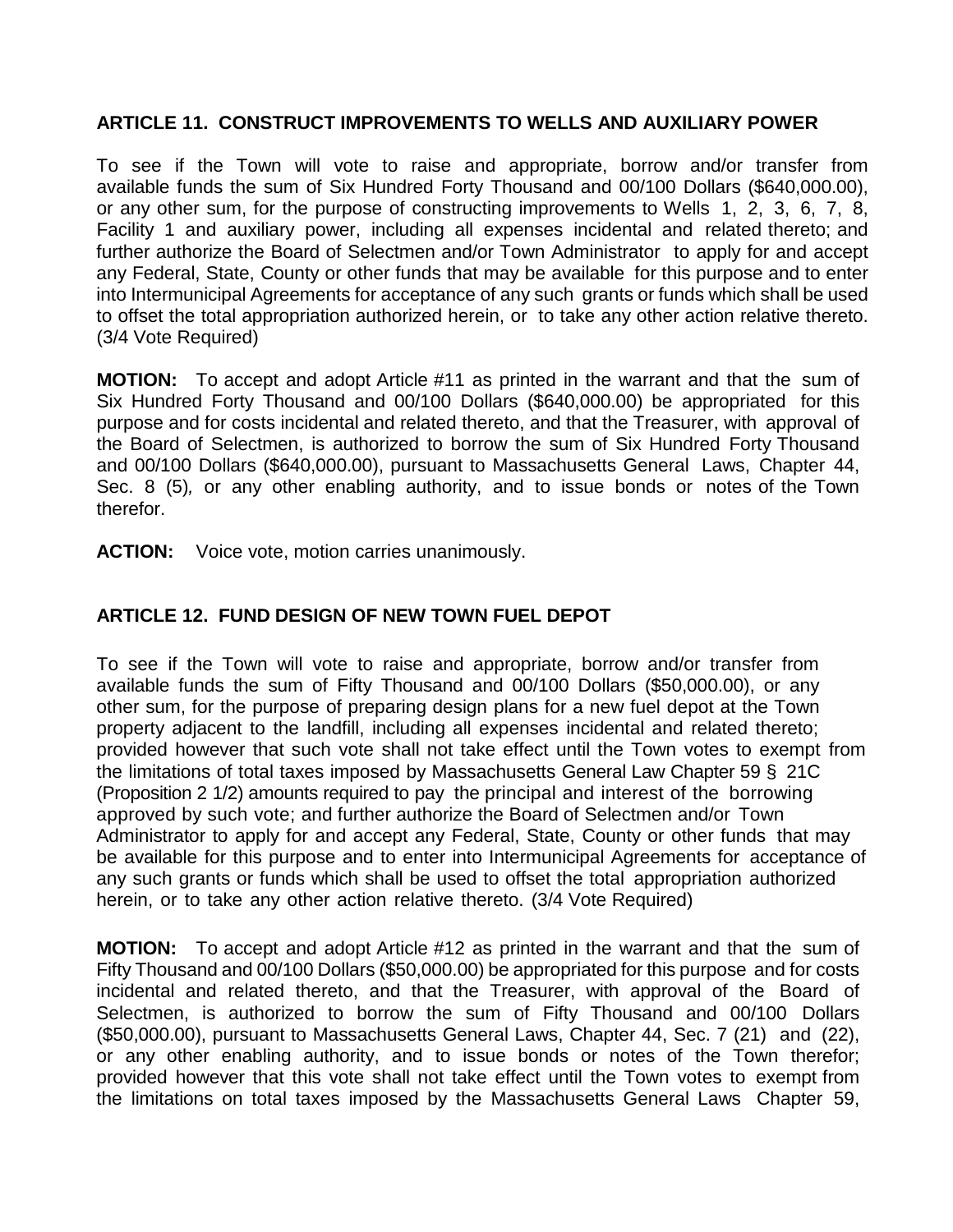Section 21C (Proposition 2 ½ so called) the amounts required to pay the principal and interest on the borrowing approved by such vote.

**ACTION:** Voice vote, motion carries unanimously.

### **ARTICLE 13. FUND WATER QUALITY DRAINAGE IMPROVEMENTS**

To see if the Town will vote to raise and appropriate, and/or transfer from available funds the sum of One Hundred Sixty Five Thousand Five Hundred Sixty and 00/100 Dollars (\$165,560.00) into the Stabilization Fund for Water Quality Drainage Improvements, and further to transfer from the Stabilization Fund the sum of One Hundred Sixty Five Thousand Five Hundred Sixty and 00/100 Dollars (\$165,560.00) for the purpose of funding the design and construction of improvements to the town's drainage infrastructure systems, including all expenses incidental and related thereto, and further authorize the Board of Selectmen and/or Town Administrator to apply for and accept any Federal, State, County or other funds that may be available for this purpose, and to enter into Intermunicipal Agreements for acceptance of any such grants or funds which shall be used to offset the total appropriation authorized herein, or to take any other action relative thereto. (2/3 Vote Required)

**MOTION:** To accept and adopt Article #13 as printed in the warrant and that the sum of One Hundred Sixty Five Thousand Five Hundred Sixty and 00/100 Dollars (\$165,560.00) be raised and appropriated to the Stabilization Fund for Water Quality Drainage Improvements, and further to authorize the sum of One Hundred Sixty Five Thousand Five Hundred Sixty and 00/100 Dollars (\$165,560.00) to be transferred from the Stabilization Fund for Water Quality Drainage Improvements for the purpose of funding the design and construction of improvements to the town's drainage infrastructure systems, including all expenses incidental and related thereto.

**ACTION:** Voice vote, motion carries unanimously.

### **ARTICLE 14. FUND TOWN PAVEMENT MANAGEMENT PROGRAM**

To see if the Town will vote to raise and appropriate, and/or transfer from available funds the sum of Three Hundred Thirty One Thousand One Hundred Thirty and 00/100 Dollars (\$331,130.00) into the Stabilization Fund for the Town Pavement Management Program, and further to transfer from the Stabilization Fund the sum of Three Hundred Thirty One Thousand One Hundred Thirty and 00/100 Dollars (\$331,130.00) for the purpose of funding the local share of the town's ongoing pavement management program to repair, resurface, and reconstruct town roadways, including all expenses incidental and related thereto, and further authorize the Board of Selectmen and/or Town Administrator to apply for and accept any Federal, State, County or other funds that may be available for this purpose, and to enter into Intermunicipal Agreements for acceptance of any such grants or funds which shall be used to offset the total appropriation authorized herein, or to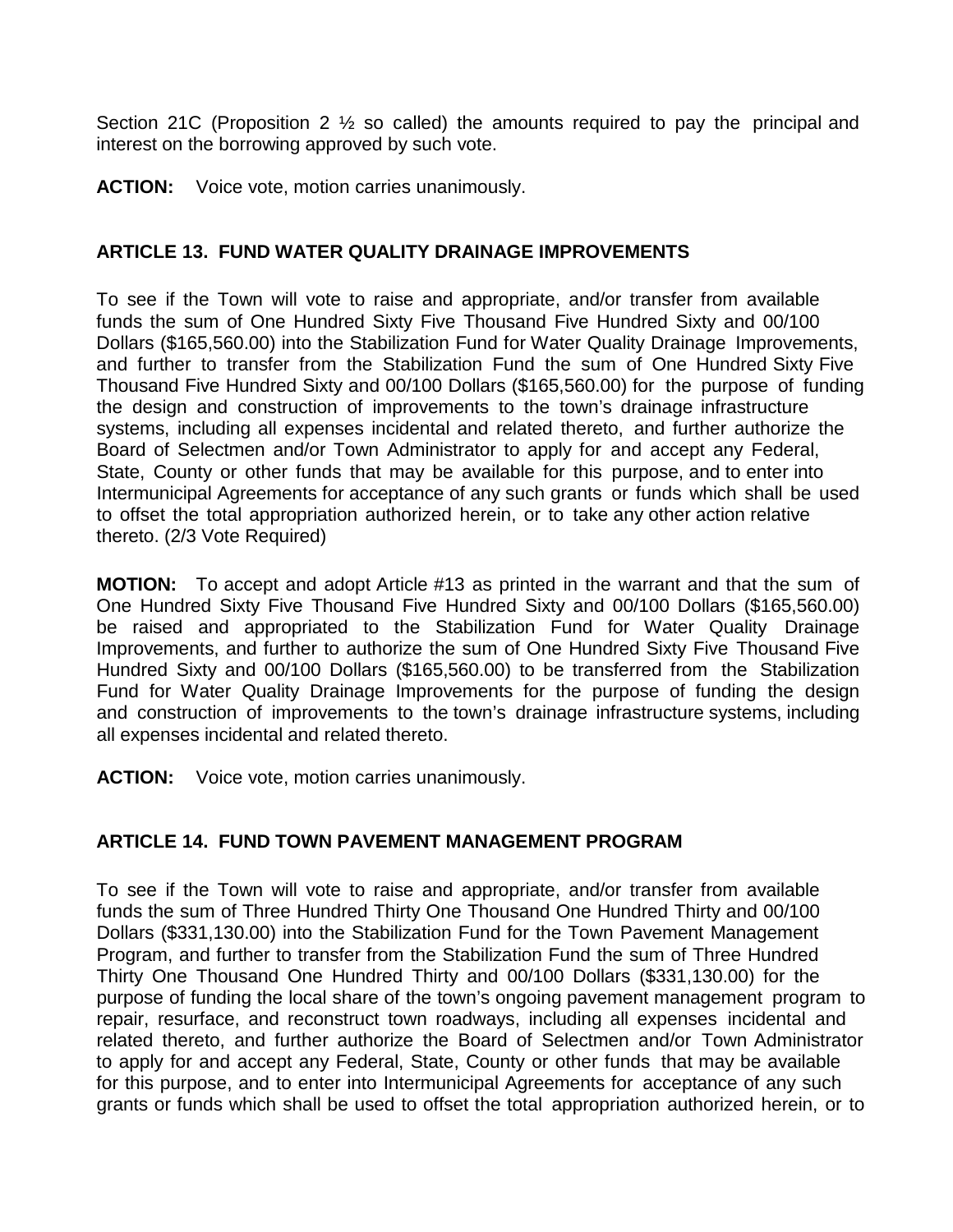take any other action relative thereto. (2/3 Vote Required)

**MOTION:** To accept and adopt Article #14 as printed in the warrant and that the sum of Three Hundred Thirty One Thousand One Hundred Thirty and 00/100 Dollars (\$331,130.00) be raised and appropriated to the Stabilization Fund for the Town Pavement Management Program, and further to authorize the sum of Three Hundred Thirty One Thousand One Hundred Thirty and 00/100 Dollars (\$331,130.00) to be transferred from the Stabilization Fund for the Town Pavement Management Program, for the purpose of funding the local share of the town's ongoing pavement management program to repair, resurface, and reconstruct town roadways, including all expenses incidental and related thereto.

**ACTION:** Voice vote, motion carries unanimously.

## **ARTICLE 15. FUND OTHER POST-EMPLOYMENT BENEFITS (OPEB) LIABILITY TRUST FUND**

To see if the Town will vote to raise and appropriate, and/or transfer the sum of One Hundred Fifty Thousand and 00/100 Dollars (\$150,000.00) to be deposited in the Other Post-Employment Benefits (OPEB) Liability Trust Fund to cover the unfunded actuarial liability related to retirees' health care and other post-employment benefits, and further to authorize funds of the Town to be invested and reinvested by the Town Treasurer consistent with the prudent investor rule of M.G.L. Chapter 32B, section 20 as the same may be amended from time to time, or take any other action relative thereto. (Simple Majority Vote Required)

**MOTION:** To accept and adopt as printed in the warrant and that the sum of One Hundred Fifty Thousand and 00/100 Dollars (\$150,000.00) be raised and appropriated to be deposited in the Other Post-Employment Benefits (OPEB) Liability Trust Fund, and further to authorize funds of the Town to be invested and reinvested by the Town Treasurer consistent with the prudent investor rule of M.G.L. Chapter 32B, section 20 as the same may be amended from time to time.

**ACTION:** Voice vote, motion carries unanimously.

### **ARTICLE 16. FUND MAINTENANCE OF BUILDINGS AND FACILITIES**

To see if the Town will vote to raise and appropriate, and/or transfer from available funds the sum of Two Hundred Fifty Five Thousand and 00/100 Dollars (\$255,000.00) into the Stabilization Fund for Building and Facility Maintenance, and further to transfer from the Stabilization Fund the sum of Two Hundred Fifty Five Thousand and 00/100 Dollars (\$255,000.00) for the purpose of funding building and facility maintenance projects, including all expenses incidental and related thereto, and further authorize the Board of Selectmen and/or Town Administrator to apply for and accept any Federal, State, County or other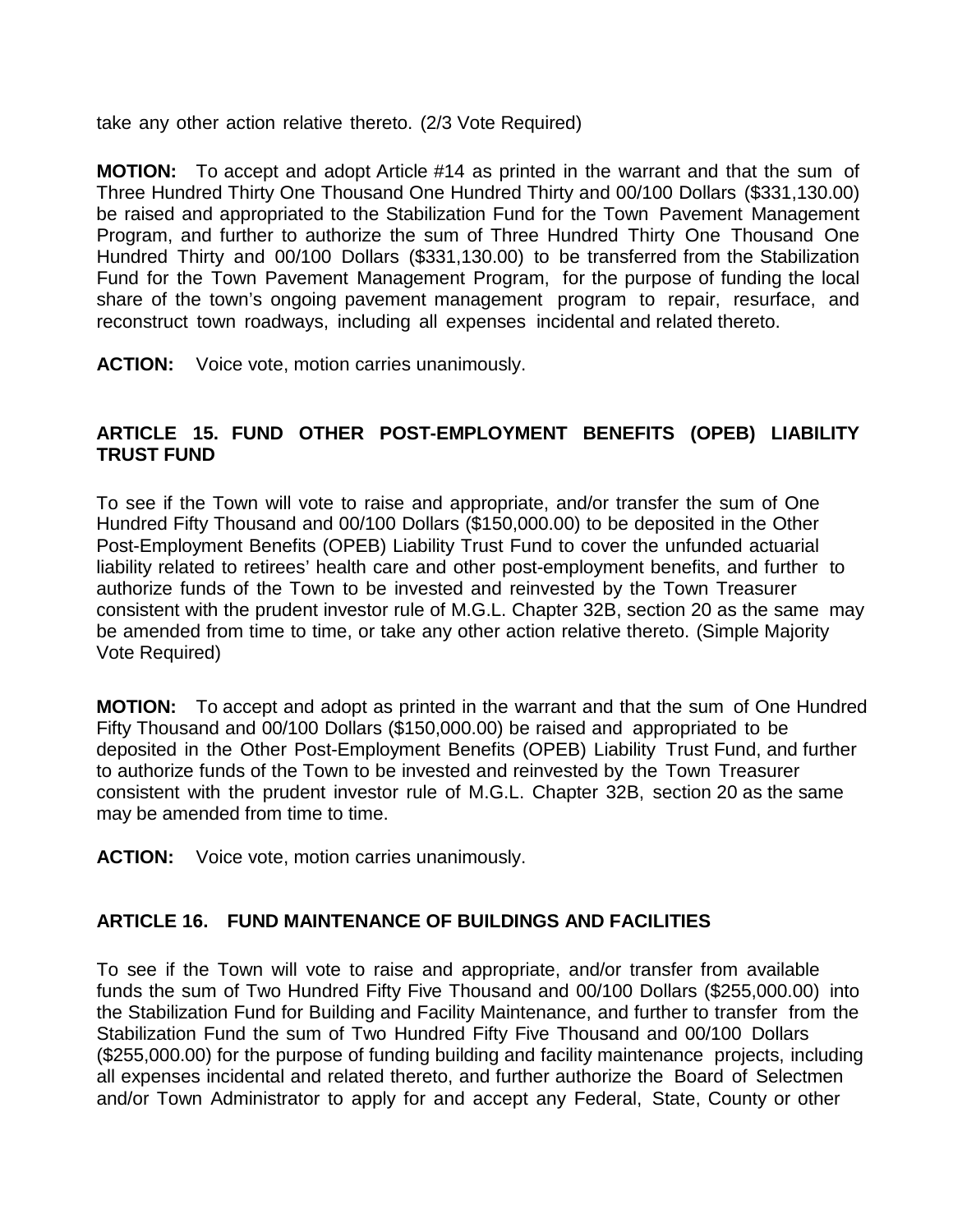funds that may be available for this purpose, and to enter into Intermunicipal Agreements for acceptance of any such grants or funds which shall be used to offset the total appropriation authorized herein, or to take any other action relative thereto. (2/3 Vote Required)

**MOTION:** To accept and adopt Article #16 as printed in the warrant and that the sum of Two Hundred Fifty Five Thousand and 00/100 Dollars (\$255,000.00) be raised and appropriated to the Stabilization Fund for Building and Facility Maintenance, and further to authorize the sum of Two Hundred Fifty Five Thousand and 00/100 Dollars (\$255,000.00) to be transferred from the Stabilization Fund for Building and Facility Maintenance for the purpose of funding building and facility maintenance projects, including all expenses incidental and related thereto.

**ACTION:** Voice vote, motion carries unanimously.

# **ARTICLE 17. FUND PURCHASE OF MOTOR VEHICLES AND EQUIPMENT**

To see if the Town will vote to raise and appropriate, and/or transfer from available funds the sum of Three Hundred Eighty Eight Thousand Seven Hundred and 00/100 Dollars (\$388,700.00) into the Stabilization Fund for Motor Vehicles and Equipment, and further to transfer from the Stabilization Fund the sum of Three Hundred Eighty Eight Thousand Seven Hundred and 00/100 Dollars (\$388,700.00) for the purpose of funding vehicle and equipment purchases, including all expenses incidental and related thereto, and further authorize the Board of Selectmen and/or Town Administrator to apply for and accept any Federal, State, County or other funds that may be available for this purpose, and to enter into Intermunicipal Agreements for acceptance of any such grants or funds which shall be used to offset the total appropriation authorized herein, or to take any other action relative thereto. (2/3 Vote Required)

**MOTION:** To accept and adopt Article #17 as printed in the warrant and that the sum of Three Hundred Eighty Eight Thousand Seven Hundred and 00/100 Dollars (\$388,700.00) be raised and appropriated to the Stabilization Fund for Motor Vehicles and Equipment, and further to authorize the sum of Three Hundred Eighty Eight Thousand Seven Hundred and 00/100 Dollars (\$388,700.00) to be transferred from the Stabilization Fund for Motor Vehicles and Equipment for the purpose of funding vehicle and equipment purchases, including all expenses incidental and related thereto.

**ACTION:** Voice vote, motion carries unanimously.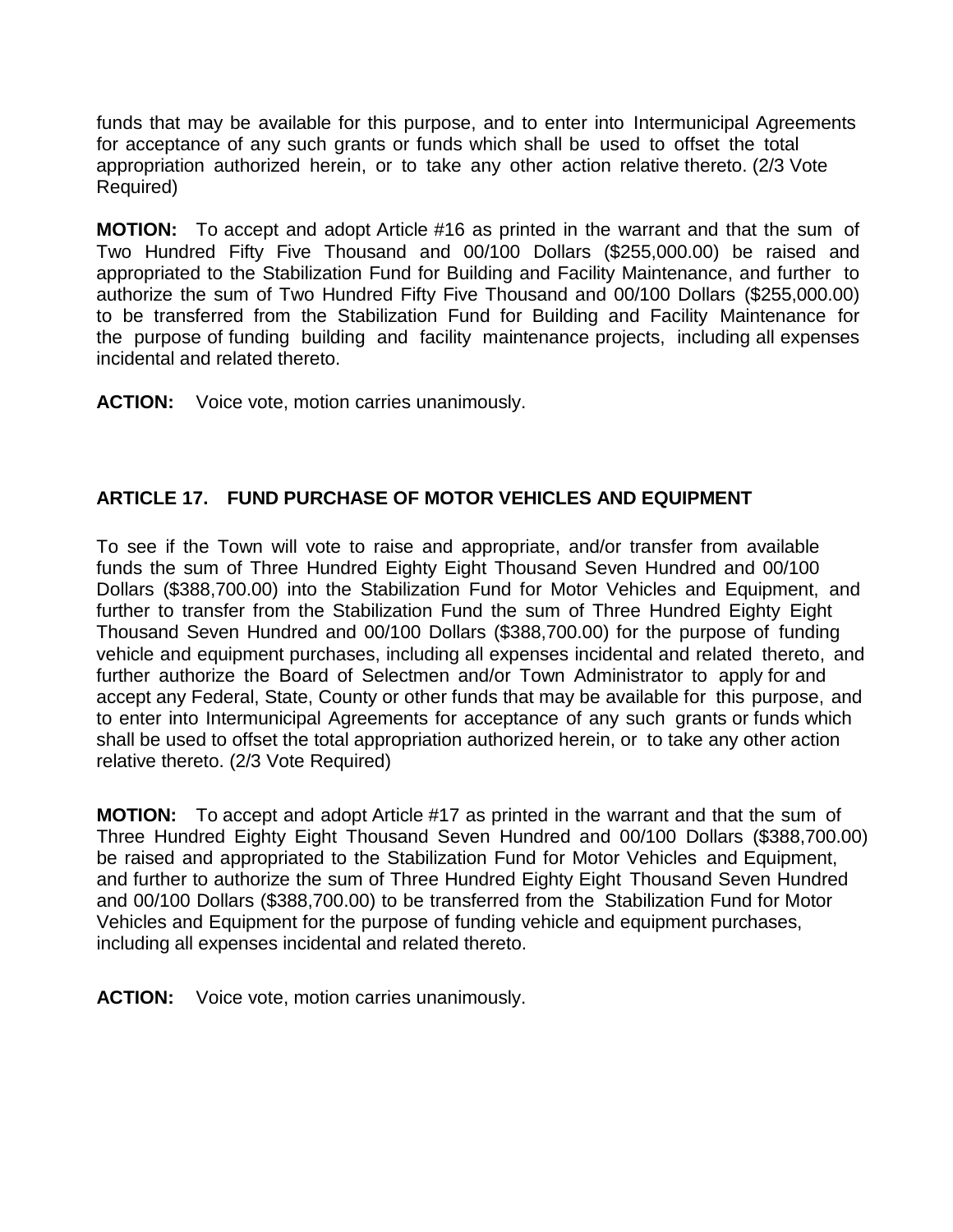### **ARTICLE 18. FUND VISITOR MANAGEMENT SERVICES BY ORLEANS CHAMBER OF COMMERCE**

To see if the Town will vote to raise and appropriate and/or transfer from available funds the sum of Twenty Two Thousand Six Hundred Sixty and 00/100 Dollars (\$22,660.00), or any other sum, to be spent under the direction of the Orleans Chamber of Commerce, Inc. and the Board of Selectmen for the purposes of managing summer visitors and making the Town more user friendly; or to take any other action relative thereto. (Simple Majority Vote Required)

**MOTION:** To accept and adopt Article #18 as printed in the warrant and that the sum of Twenty Two Thousand Six Hundred Sixty and 00/100 Dollars (\$22,660.00), be raised and appropriated for this purpose.

**ACTION:** Voice vote, motion carries unanimously.

## **ARTICLE 19. FUND HUMAN SERVICES AGENCIES (FY16)**

To see if the Town will vote to raise and appropriate and/or transfer from available funds the sum of Eighty Five Thousand Eight Hundred Twenty Seven and 00/100 Dollars (\$85,827.00), or any other sum, to fund the following human services organizations for the period July 1, 2015 to June 30, 2016.

| Aids Support Group of Cape Cod                 | \$2,000.00  |
|------------------------------------------------|-------------|
| <b>CapeAbilities</b>                           | 5,827.00    |
| <b>Cape Cod Child Development</b>              | 2,500.00    |
| Cape Cod Children's Place                      | 3,000.00    |
| <b>Duffy Health Center</b>                     | 1,000.00    |
| Elder Services of Cape Cod and the Islands     | 2,500.00    |
| Gosnold, Inc.                                  | 7,500.00    |
| <b>Homeless Prevention Council</b>             | 8,800.00    |
| Independence House                             | 4,700.00    |
| Lower Cape Outreach Council, Inc.              | 10,000.00   |
| Nauset Together We Can                         | 7,000.00    |
| <b>Orleans After School Activities Program</b> | 20,000.00   |
| Outer Cape Health Services, Inc.               | 10,000.00   |
| <b>Sight Loss Services</b>                     | 1,000.00    |
| <b>TOTAL</b>                                   | \$85,827.00 |

Or to take any other action relative thereto. (Simple Majority Vote Required)

**MOTION:** To be accept and adopt Article#19 as printed in the warrant, and that the sum of Eighty Five Thousand Eight Hundred Twenty Seven and 00/100 Dollars (\$85,827.00) be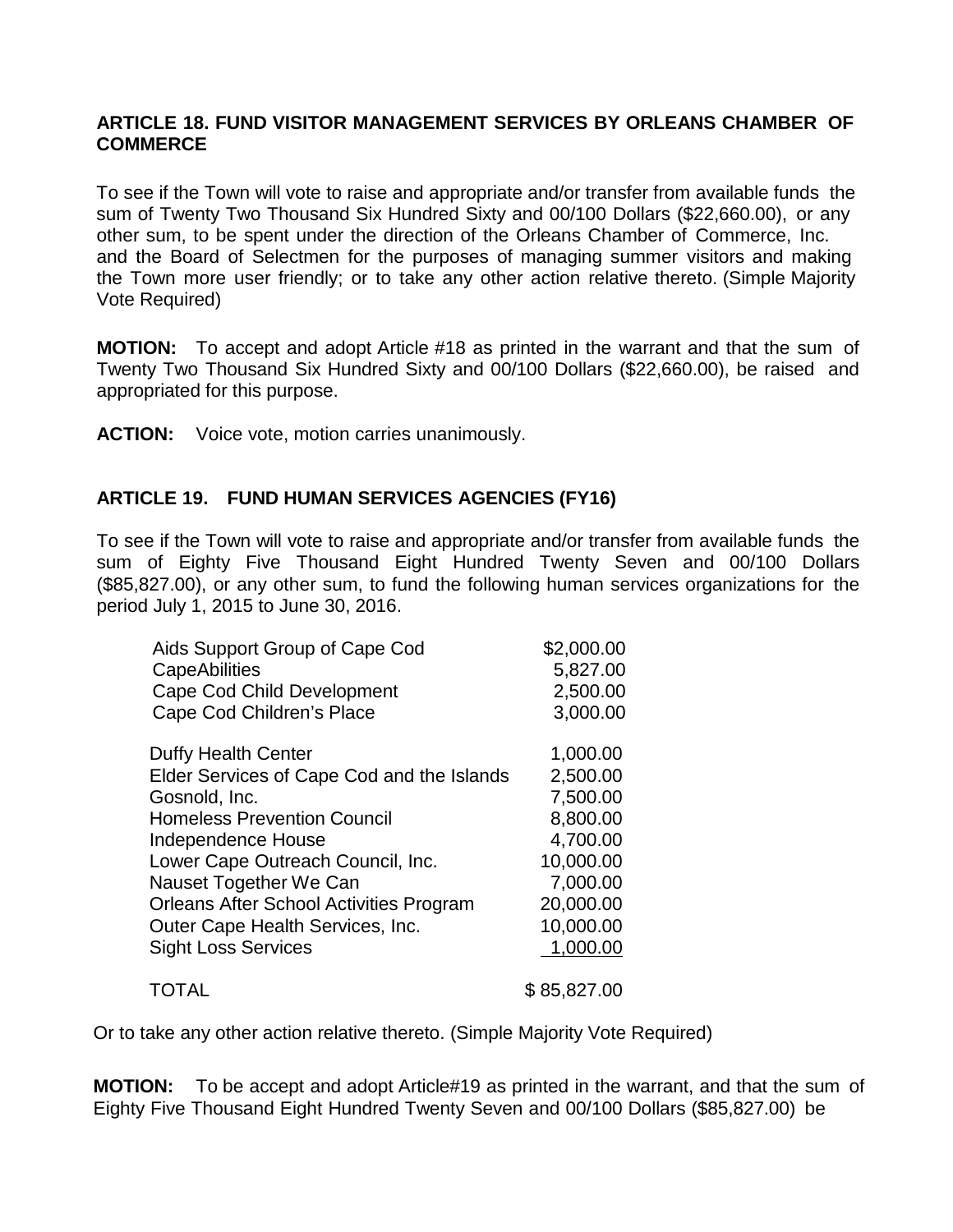raised and appropriated for this purpose.

### **ACTION:** Voice vote, motion carries unanimously.

## **ARTICLE 20. FUND FOURTH OF JULY CELEBRATION**

To see if the Town will vote to raise and appropriate and/or transfer from available funds the sum of Eight Thousand and 00/100 Dollars (\$8,000.00), or any other sum, for the purpose of funding the July 4<sup>th</sup> celebration within the Town of Orleans. Said funds to be expended under the direction of the Town Administrator, or to take any other action relative thereto. (Simple Majority Vote Required)

**MOTION:** To accept and adopt Article #20 as printed in the warrant, and that the sum of Eight Thousand and 00/100 Dollars (\$8,000.00) be raised and appropriated for this purpose.

**ACTION:** Voice vote, motion carries by the necessary majority.

## **ARTICLE 21. FUND CULTURAL COUNCIL GRANTS**

To see if the Town will vote to raise and appropriate and/or transfer from available funds the sum of Two Thousand and 00/100 Dollars (\$2,000.00), or any other sum, for the purpose of funding Cultural Council awards to Orleans recipients. Said funds to be expended under the direction of the Town Administrator, or to take any other action relative thereto. (Simple Majority Vote Required)

**MOTION:** To be accept and adopt Article #21 as printed in the warrant, and that the sum of Two Thousand and 00/100 Dollars (\$2,000.00) be raised and appropriated for this purpose.

**ACTION:** Voice vote, motion carries unanimously.

### **ARTICLE 22. FUND ELECTED OFFICIALS COMPENSATION (FY16)**

To see if the Town will vote to fix the salaries of elected officials for the twelve month period beginning July 1, 2015 as follows: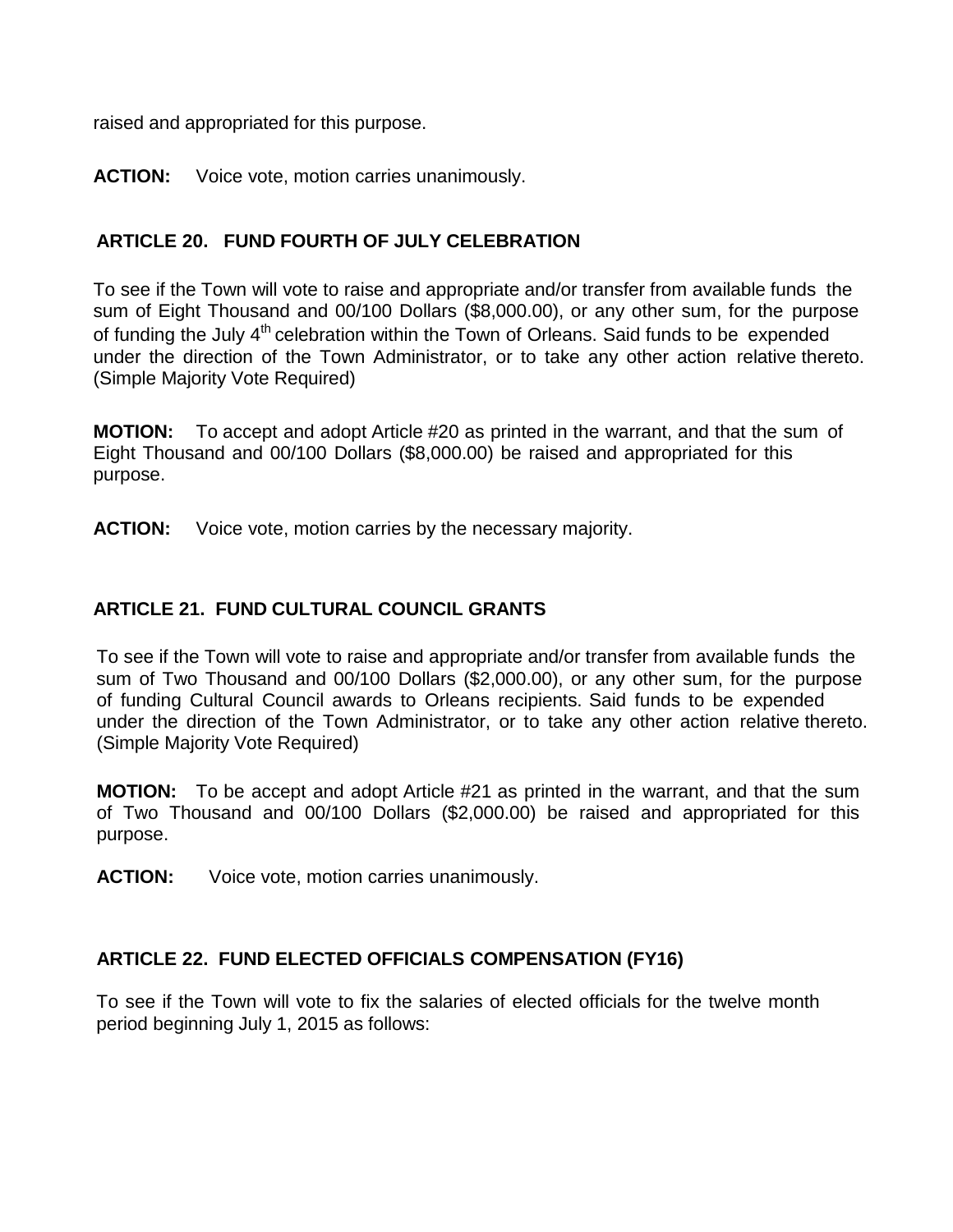| 1) | Board of Selectmen (5) | \$2,000.00 |
|----|------------------------|------------|
|----|------------------------|------------|

- 2) 3) Board Chairman \$ 500.00
- 4) Moderator **\$ 300.00**
- 5) Constables (2) \$ 150.00

and to raise and appropriate and/or transfer from available funds the sum of Eleven Thousand One Hundred (\$11,100.00), or any other sum, for this purpose, or to take any other action relative thereto. (Simple Majority Vote Required)

**MOTION:** To accept and adopt Article #22 as printed in the warrant and that the sum of Eleven Thousand One Hundred and 00/100 Dollars (\$11,100.00) be raised and appropriated for this purpose.

**ACTION:** Voice vote, motion carries unanimously.

## **ARTICLE 23. FUND UNANTICIPATED EMPLOYEE RETIREMENT BUYOUTS**

To see if the Town will vote to raise and appropriate and/or transfer from available funds the sum of Thirty Five Thousand and 00/100 Dollars (\$35,000.00), or any other sum, to fund unanticipated employee retirement buyouts, or to take any other action relative thereto. (Simple Majority Vote Required)

**MOTION:** To accept and adopt Article #23 as printed in the warrant and that the sum of the sum of Thirty Five Thousand and 00/100 Dollars (\$35,000.00) be raised and appropriated for this purpose.

**ACTION:** Voice voted, motion passes unanimously.

## **ARTICLE 24. TRANSFER WATER SERVICE CONNECTION FUNDS**

To see if the Town will vote to transfer the sum of Fifty Thousand and 00/100 Dollars (\$50,000.00) from the Water Service Connection Funds Reserved for Appropriation Account to the Water Service Connection Account, or to take any other action relative thereto. (Simple Majority Vote Required)

**MOTION:** To accept and adopt Article #24 as printed in the warrant and the sum of Fifty Thousand and 00/100 Dollars (\$50,000.00) be transferred from the Water Service Connection Funds Reserved for Appropriations Account to the Water Service Connection Expense Account for this purpose.

**ACTION:** Voice vote, motion carries unanimously.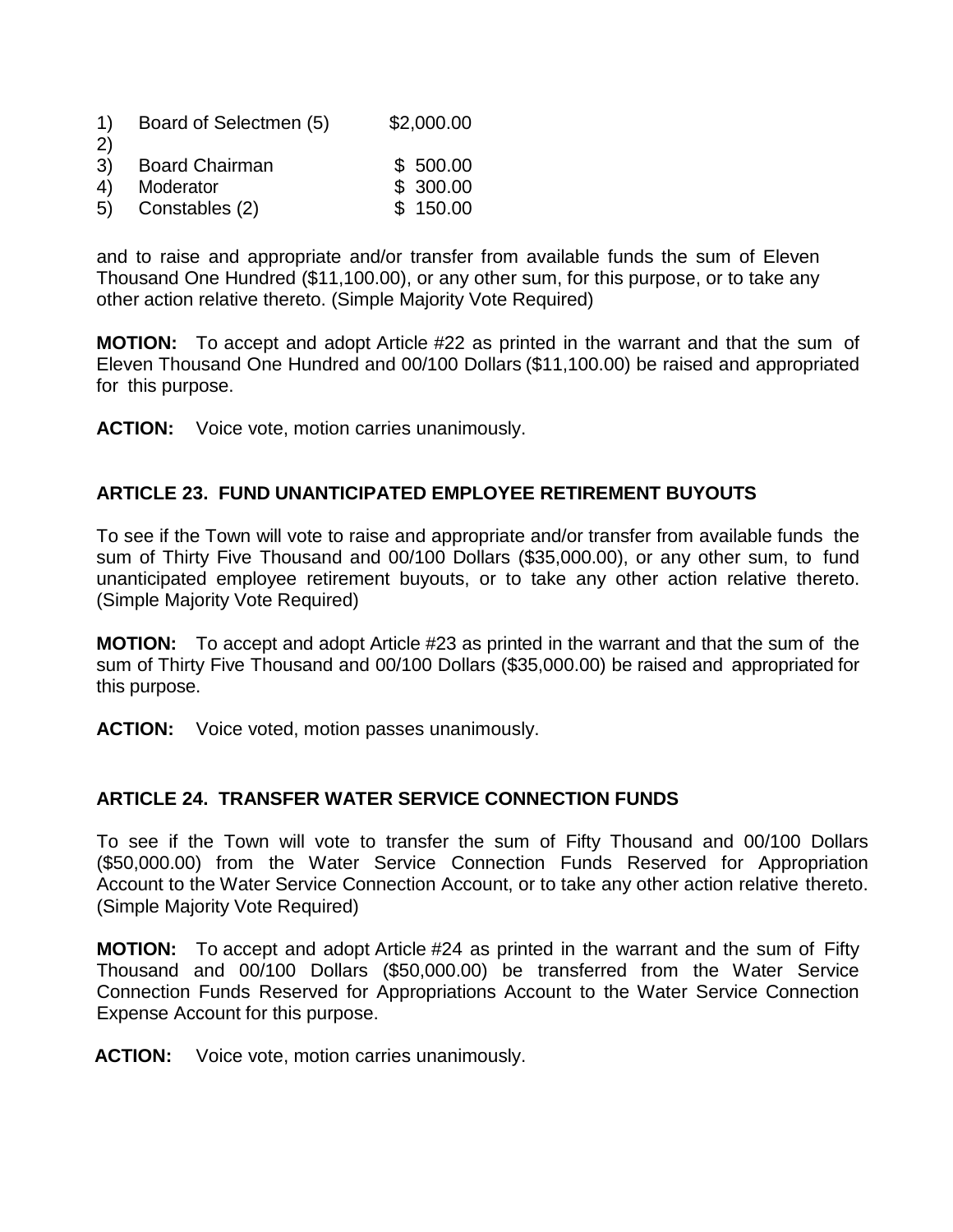### **ARTICLE 25. ACCEPT TRANSPORTATION BOND BILL FUNDS**

To see if the Town will vote to authorize the Board of Selectmen to accept and enter into a contract for the expenditure of any funds allocated or to be allocated from year to year by the Commonwealth of Massachusetts and/or Barnstable County for the construction, reconstruction and improvements of roads and bikeways within the Town of Orleans, or to take any other action relative thereto. (Simple Majority Vote Required)

**MOTION:** To accept and adopt Article #25 and that said funds and their earned interest shall be expended to repair and resurface certain Town roads under the direction of the Board of Selectmen.

**ACTION:** Voice vote, motion carries unanimously.

## **ARTICLE 26. HOLD STATE HARMLESS FOR WORK**

To see if the Town will vote to assume liability in the manner provided by Section 29 of Chapter 91 of the General Laws, as most recently amended by Chapter 5 of the Acts of 1955, for all damages that may be incurred by work to be performed by the Massachusetts Department of Environmental Management for the improvement, development, maintenance and protection of tidal and non-tidal rivers and streams, harbors, tide-waters, foreshores and shores along a public beach, in accordance with Section 11 of Chapter 91 of the General Laws and authorize the Selectmen to execute and deliver a bond of indemnity therefore to the Commonwealth, or to take any other action relative thereto. (Simple Majority Vote Required)

- **MOTION:** To accept and adopt Article #26 as printed in the warrant.
- **ACTION:** Voice vote, motion carries unanimously.

### **ARTICLE 27. AUTHORIZATION TO SELL SURPLUS EQUIPMENT & ACCEPT GIFTS**

To see if the Town will vote to authorize the Town Administrator to dispose of surplus supplies and equipment under such terms and conditions as the Town Administrator deems advisable, provided all proceeds from any such disposition are returned to the General Fund, Water Surplus Fund or Reserve for Appropriation account where applicable and to accept any gift items that may be given to the Town on behalf of the citizens of Orleans, or to take any other action relative thereto. (Simple Majority Vote Required)

**MOTION:** To accept and adopt Article #27 as printed in the warrant.

**ACTION:** Voice vote, motion carries unanimously.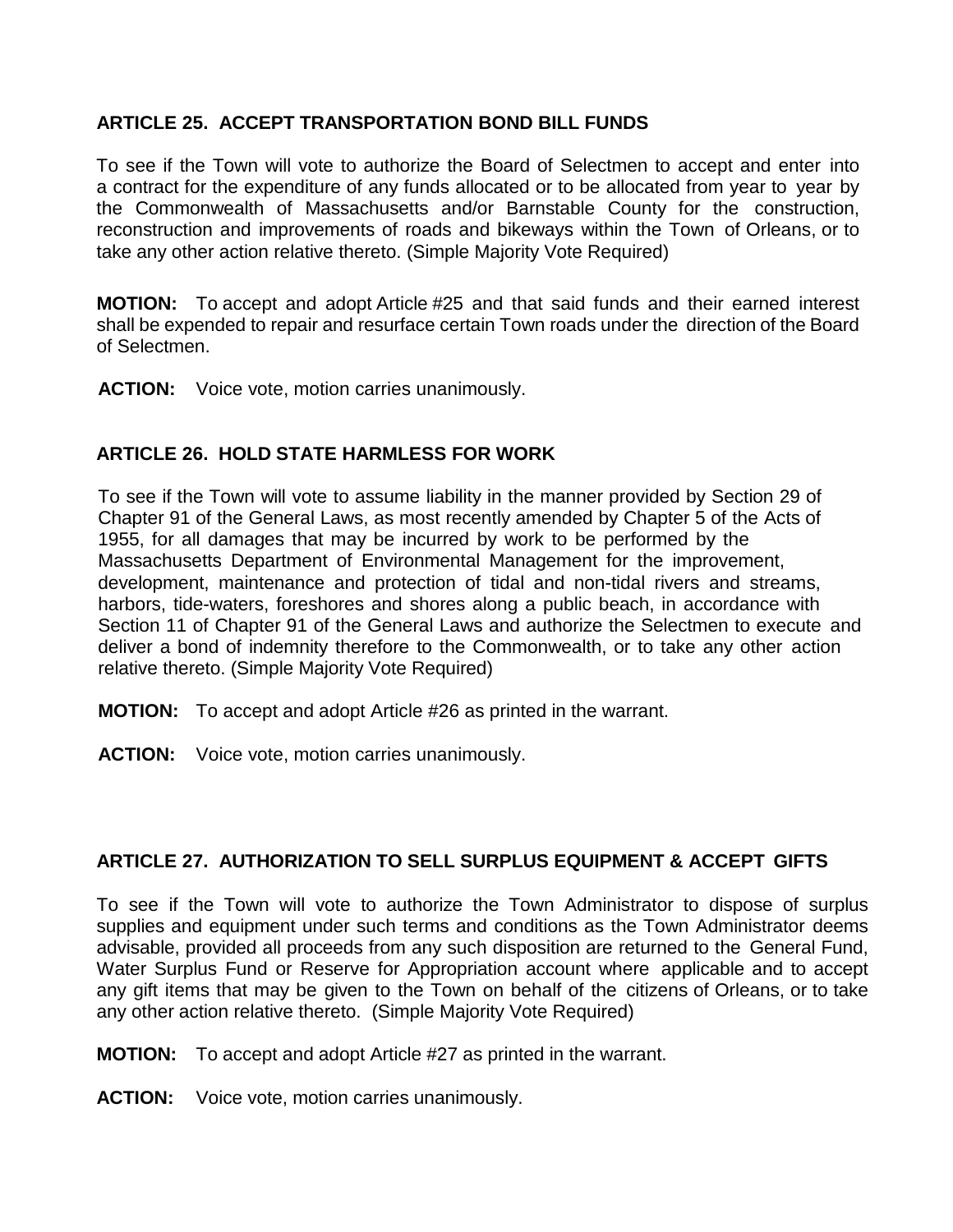## **ARTICLE 28. ADOPT M.G.L. CH. 44, SECTION 53E ½ - REVOLVING ACCOUNTS**

To see if the Town will vote to authorize the establishment of the following Revolving Accounts, in accordance with Massachusetts General Law Chapter 44, § 53E ½;

- 1) The Home Composting Bin/Recycling Containers Account, said account not to exceed Fifteen Thousand and 00/100 Dollars (\$15,000.00). The Account will be used to purchase additional composting bins and recycling containers. Said funds to be spent under the direction of the department manager and the Town Administrator.
	- 2) The Council on Aging Account, said account not to exceed Sixty Thousand and 00/100 Dollars (\$60,000.00). Monies on hand in the Account will be used to fund programs, class instructor fees, fees for reservations and tickets related to trips and functions, and an annual volunteer appreciation function. All funds to be spent under the direction of the department manager and the Town Administrator.
- 3) The Council on Aging Transportation Account, said account not to exceed Twenty Thousand and 00/100 Dollars (\$20,000.00). The Account will be used to fund driver salaries, vehicle maintenance and other necessary expenses related to the transportation program. Said funds to be spent under the direction of the department manager and the Town Administrator.
- 4) The Conservation Properties Account, said account not to exceed Twenty Five Thousand and 00/100 Dollars (\$25,000.00). The Account will be used to pay utility bills and other necessary expenses associated with the rental of the Town owned properties under the jurisdiction and control of the Conservation Commission. Said funds to be spent under the direction of the Conservation Commission and the Town Administrator.
- 5) The Seasonal Housing Properties Account, said account not to exceed Thirty Thousand and 00/100 Dollars (\$30,000.00). The Account will be used to pay utility and other necessary expenses associated with the rental of the property on Wildflower Lane and the former Hubler property located on Beach Road. Said funds to be spent under the direction of the department manager and the Town Administrator.
- 6) The Cultural Council Awards Account, said account not to exceed Two Thousand and 00/100 Dollars (\$2,000.00). The Account will be used for awarding of cash prizes for participants and reception expenses for special art gallery showings. Said funds to be spent under the direction of the Cultural Council and the Town Administrator.
- 7) The H.K. Cummings Collection Account, said account not to exceed Five Thousand and 00/100 Dollars (\$5,000.00). The account will be used for costs associated with reproduction and digitization of prints. Said funds to be spent under the direction of the department manager and the Town Administrator.
- 8) The Community Building Account, said account not to exceed Twenty Thousand and 00/100 Dollars (\$20,000.00). The Account will be used to pay utility and other necessary expenses associated with the rental of the property at 44 Main Street. Said funds to be spent under the direction of the department manager and the Town Administrator.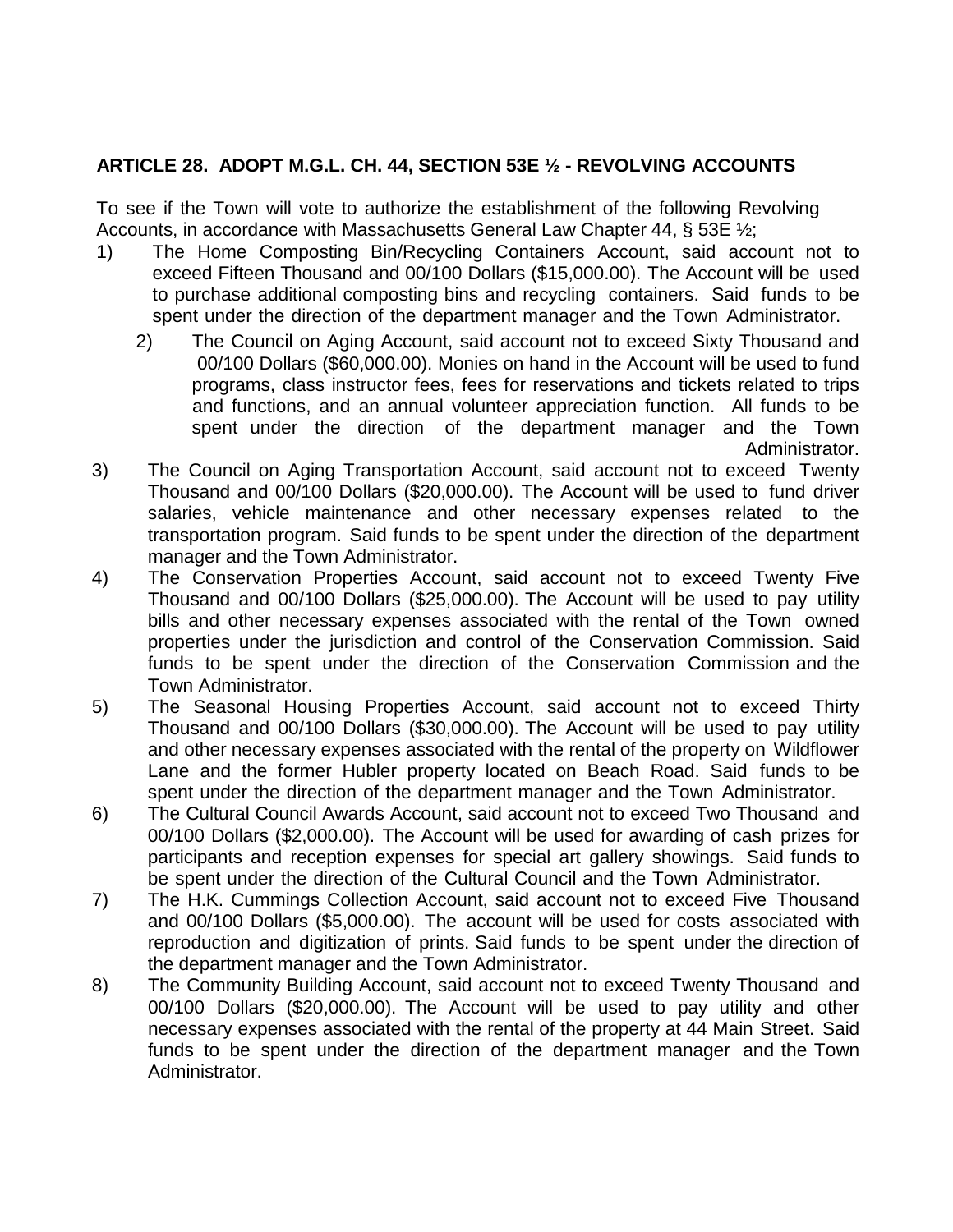Or to take any other action relative thereto to. (Simple Majority Vote Required)

**MOTION:** To accept and adopt Article #28 as printed in the warrant and that the Revolving Accounts as set forth in the article be established in accordance with Massachusetts General Laws Chapter 44, Section 53E 1/2.

**ACTION:** Voice vote, motion carries unanimously.

### **ARTICLE 29. ADOPT M.G.L. CH. 71, § 16B, ASSESSMENT FORMULA – NAUSET REGIONAL SCHOOLS**

To see if the Town will vote to accept the provisions of Massachusetts General Law Chapter 71, § 16B, which would reallocate the sum of the member towns' contribution to the Nauset Regional School District in accordance with the Regional Agreement rather than the Education Reform Formula, so-called, or to take any other action relative thereto. (Simple Majority Vote Required)

- **MOTION:** To accept and adopt Article #29 as printed in the warrant.
- **ACTION:** Voice vote, motion carries unanimously.

### **ARTICLE 30. AMEND CH. 40, PERSONNEL BYLAW CLASSIFICATION / COMPENSATION PLANS**

To see if the Town will vote to approve a 2% cost of living wage increase for the period of July 1, 2015 to June 30, 2016 (FY16) for those employees who are covered by the Personnel Bylaw Compensation Plans A,B,D and E and those employees covered by individual contracts and employment agreements; and to add the position of Buildings and Facilities Maintenance Technician to Classification Plan A, as set forth in the amendment on file with the Town Clerk; or take any action relative thereto. (Simple Majority Vote Required)

- **MOTION:** To accept and adopt Article #30 as printed in the warrant.
- **ACTION:** Voice vote, motion carries unanimously.

## **ARTICLE 31. AUTHORIZATION TO NEGOTIATE A 20-YEAR CONTRACT FOR RENEWABLE ENERGY**

To see if the Town will vote to authorize the Board of Selectmen to enter into a power sales agreement, not to exceed a term of 20 years, on behalf of the Town and an "active energy supplier" in substantially the form of the draft agreement/proposals on file with the Town Clerk, and to further authorize the Board of Selectmen to finalize the terms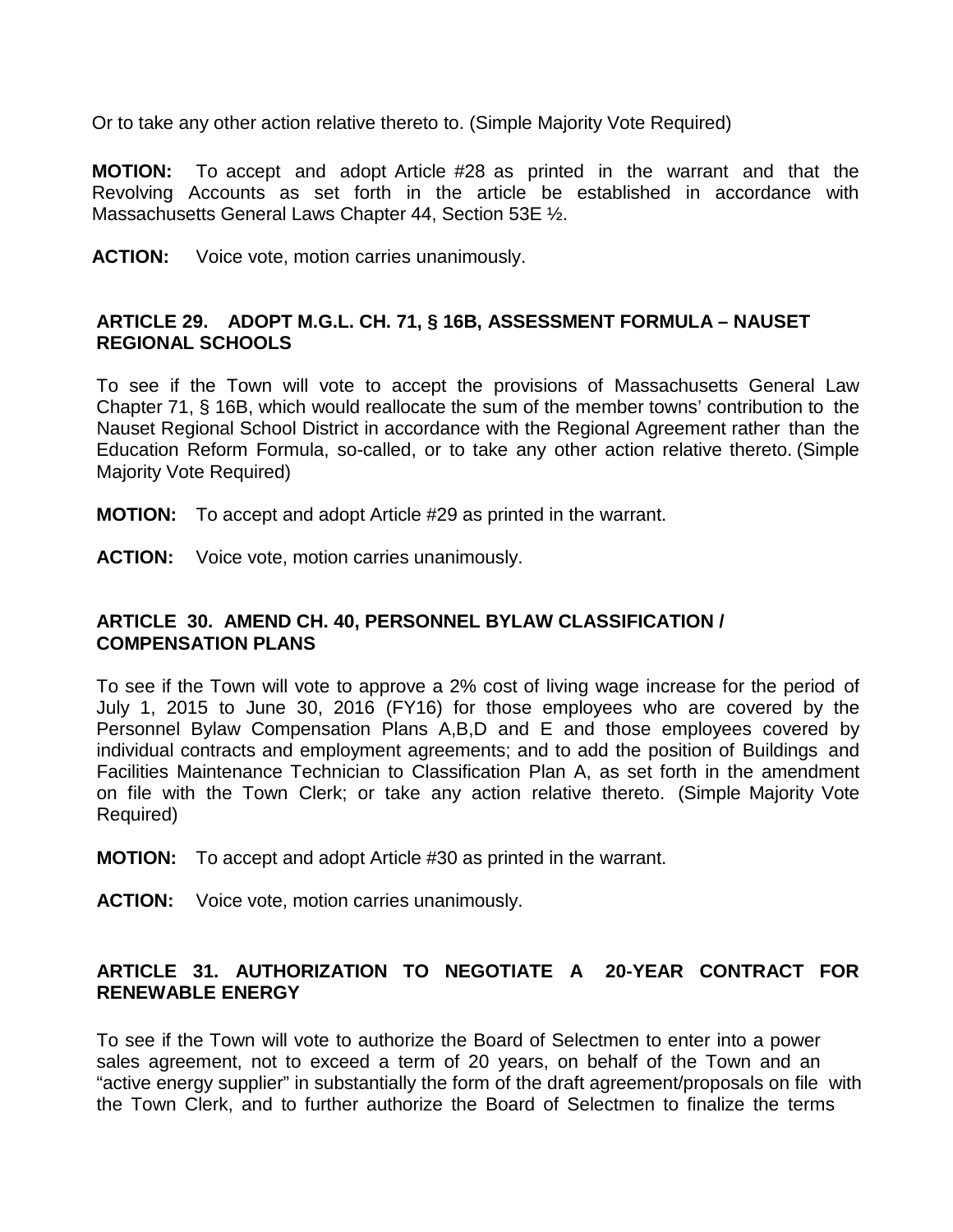and conditions of such agreement as the Board deems appropriate or to take any other action relative thereto. (Simple Majority Vote Required)

**MOTION:** To accept and adopt Article #31 as printed in the warrant.

**ACTION:** Voice vote, motion carries unanimously.

### **ARTICLE 32. AUTHORIZE HOME RULE PETITION - WITHDRAW FROM OLD KINGS HIGHWAY REGIONAL HISTORIC DISTRICT**

To see if the Town will vote to authorize and instruct the Board of Selectmen to petition the Great and General Court (State Legislature) for special legislation to exempt the Town of Orleans and any portion of lands within its boundaries from all provisions and penalties of Massachusetts Chapter 470 of the Acts of 1973, as amended, otherwise known as the Old King's Highway Regional Historic District Act, or to take any other action relative thereto. (Simple Majority Vote Required)

- **MOTION:** To accept and adopt Article #32 as printed in the warrant.
- **ACTION:** Voice vote, motion fails to carry by the necessary majority.

### **ARTICLE 33. AUTHORIZE HOME RULE PETITION - USE EXIT 12 INTERCHANGE FOR WASTEWATER DISPOSAL**

To see if the Town will vote to authorize and instruct the Board of Selectmen to petition the Great and General Court (State Legislature) for special legislation authorizing the Town to use land owned by the Commonwealth of Massachusetts located within the layout of the Mid-Cape Highway Route 6 Exit 12 Interchange and more particularly shown on the sketch plan entitled "ATM Article 33 Sketch Plan" filed with the Town Clerk, for the underground discharge of treated wastewater effluent, and to further authorize the Board of Selectmen to approve the final language of any such special legislation or to take any other action relative thereto. (Simple Majority Vote Required)

- **MOTION:** To accept and adopt Article #33 as printed in the warrant.
- **ACTION:** Voice vote, motion carries unanimously.

### **ARTICLE 34. AUTHORIZE HOME RULE PETITION - EXEMPT OLD FIREHOUSE RESTORATION AND DEPOT SQUARE PROPERTY REDEVELOPMENT BY NON-PROFIT FROM PREVAILING WAGES**

To see if the Town will vote to authorize and instruct the Board of Selectmen to petition the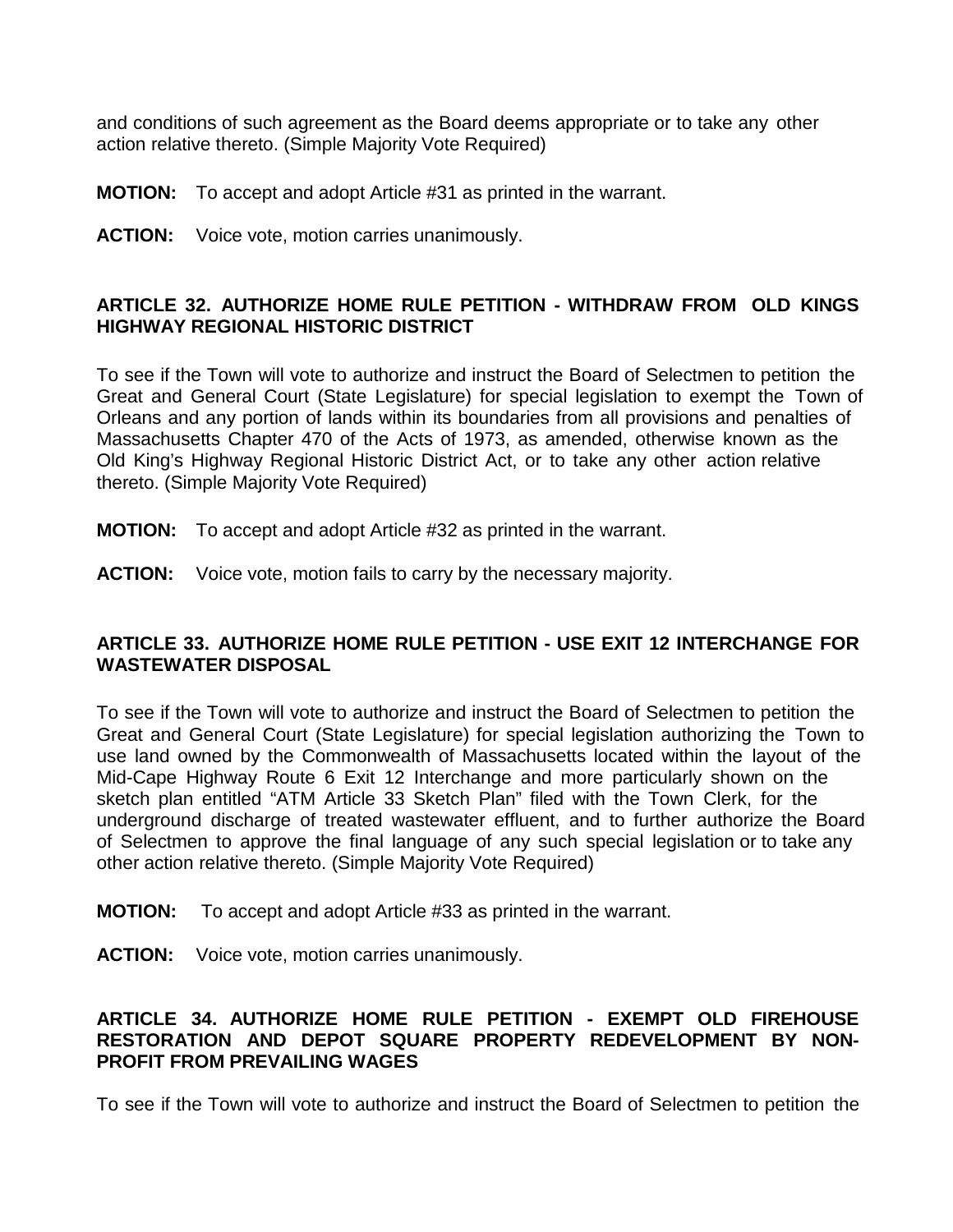Great and General Court (State Legislature) for special legislation to exempt the restoration of the Old Firehouse located at 44 Main Street and the redevelopment of the Depot Square property on Old Colony Way by a non-profit organization from the applicable provisions of the prevailing wage laws, Chapter 149 of the General Laws, and to further authorize the Board of Selectmen to approve the final language of any such special legislation or to take any other action relative thereto.

(Simple Majority Vote Required)

- **MOTION:** To accept and adopt Article #34 as printed in the warrant.
- **ACTION:** Voice vote, motion carries by the necessary majority.

#### **ARTICLE 35. AUTHORIZE HOME RULE PETITION - COMPEL NSTAR (EVERSOURCE) TO MITIGATE CORMORANT PROBLEM ON CEDAR POND**

To see if the Town will vote to authorize and instruct the Board of Selectmen to petition the Great and General Court (State Legislature) for special legislation to compel NStar Electric Company (Eversource Energy) to undertake any and all actions necessary to abate the public nuisance caused by cormorants perching on the transmission lines owned by NStar Electric Company and located over Cedar Pond, a Great Pond, in the Town of Orleans, and to further authorize the Board of Selectmen to approve the final language of any such special legislation or to take any other action relative thereto. (Simple Majority Vote Required)

- **MOTION:** To accept and adopt Article #35 as printed in the warrant.
- **ACTION:** Voice vote, motion carries unanimously.

### **ARTICLE 36. AUTHORIZE HOME RULE PETITION - LEASE PORTION OF FORMER LEGION PROPERTY TO HISTORICAL SOCIETY FOR BUILDING**

*(Article #36 was moderated by Richard A. Laraja)*

To see if the Town will vote to authorize and instruct the Board of Selectmen to petition the Great and General Court (State Legislature) for special legislation authorizing the Town to lease a portion of the former American Legion property located at 139 Main Street, Orleans, MA and being a portion of Lot 2 as shown on a plan recorded in the Barnstable Registry of Deeds in Plan Book 572 Page 77, to the Orleans Historical Society, for a period not to exceed 99 years on such terms as they deem appropriate and to exempt and such lease from the applicable provisions of Massachusetts General Laws Chapter 30B, and to further authorize the Board of Selectmen to approve the final

language of any such special legislation or to take any other action relative thereto. (Simple Majority Vote Required)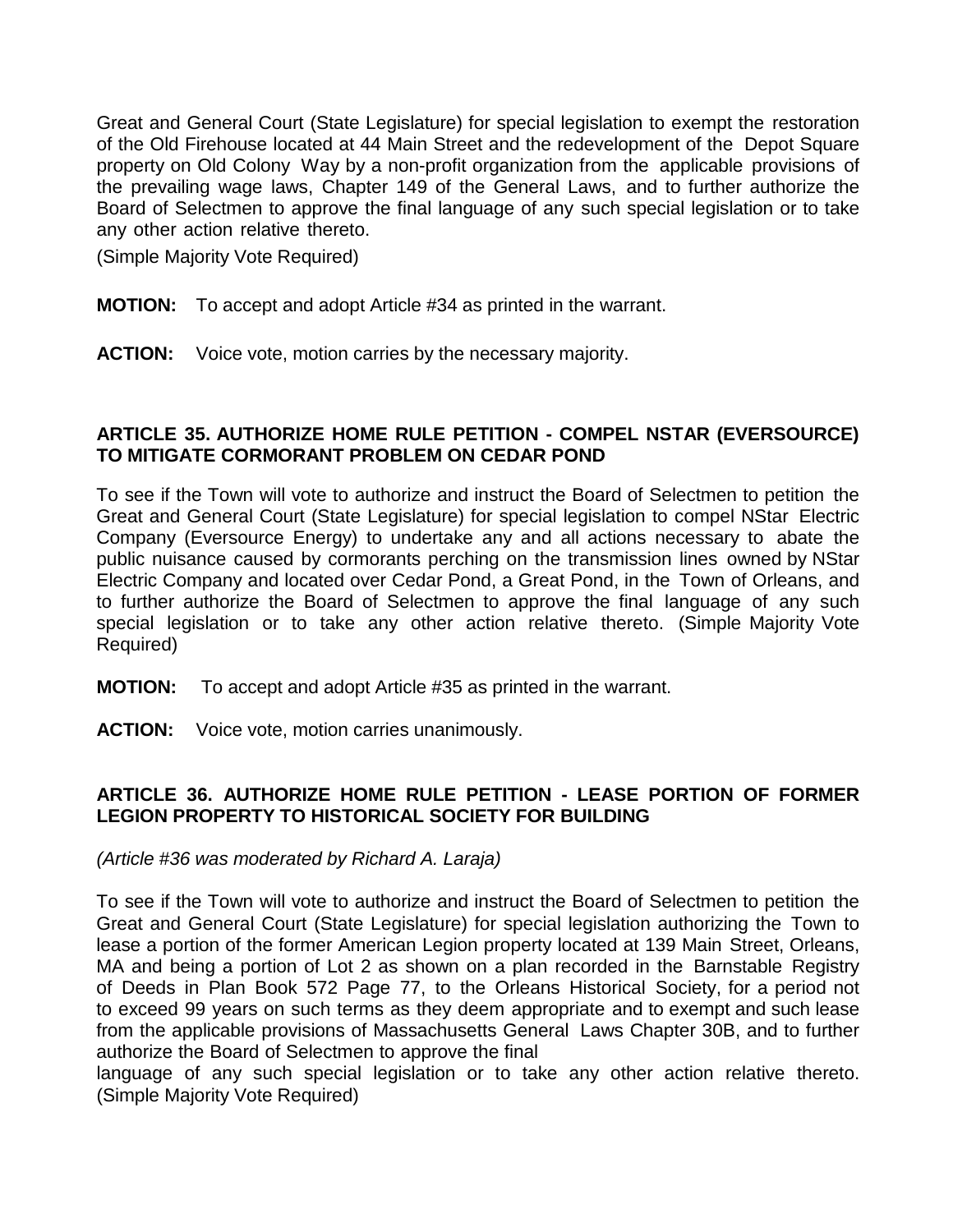**MOTION:** To accept and adopt Article #36 as printed in the warrant.

**ACTION:** Voice vote, motion carries unanimously.

## **ARTICLE 37. AMEND ZONING BYLAW SECTION 164- 4. Definitions and SECTION 164-27 C. Tents, Trailers, and Mobile Camping Units**

To see if the Town will vote to amend Section 164-4, Definitions, by amending the section as follows:

#### (Strikethrough - language removed **Bold underlined** – language added)

TRAILER: Any vehicle or object which is, has been or may be portable. For the purpose of this definition, "trailers" shall include, but shall not be limited to, motor freight trailers, dump trailers, utility trailers**, mobile camping units, shipping containers** and the like**, but shall not include dumpsters or roll-off refuse containers.** other than those covered in this section.

And further, to amend Section 164-27 B. and C. as follows:

### **§164-27 Tents, Trailers and Mobile Camping Units**

- A. No person shall park, store or occupy a tent or trailer for living or business purposes except in a garage or other accessory building or in the rear half of a lot owned or occupied by the owner of the tent or trailer (if placed so as to conform to the yard requirements for main buildings in the same district), but its use for living and/or business purposes is prohibited (unless temporary occupancy for a period not exceeding six (6) months in any one calendar year is permitted by the Board of Selectmen in connection with the construction of a permanent home.
- B. Trailers used for business purposes of storing goods, materials, equipment and the like or warehousing **for more than thirty (30) days** are prohibited. unless the use is incidental to the construction of a permanent home or business. A temporary permit **incidental to the construction of a permanent home or**

**business** may be issued by the Building Inspector for a period not to exceed six (6) months with one (1) six-month renewal allowed.

- C. Notwithstanding the above, trailers may be used for storage on a lot in the Industrial Zoning District, provided the following conditions are met:
	- 1. Trailers may not be occupied.
	- 2. Trailers must be screened from all street frontages by landscaping, fencing or other means.
	- 3. A trailer must be set back from side and rear property lines a distance equal to its height. It shall not obstruct egress, parking or access to dumpsters on the premise.
	- 4. Trailers may not contain hazardous materials unless approved by the Orleans Fire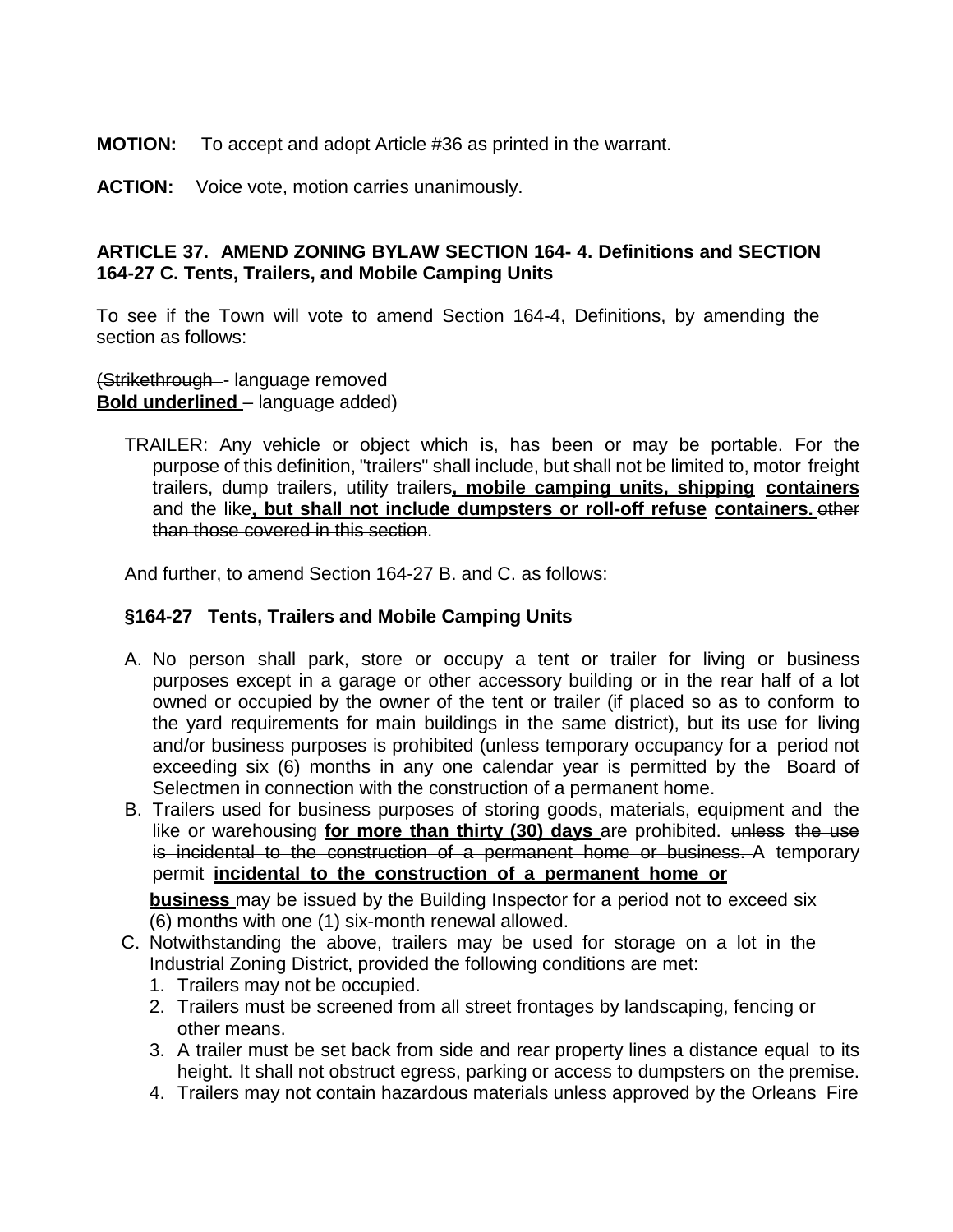Chief, and shall be posted on the door if **as** required.

5. Trailers shall not have electricity, heating, or refrigeration. All trailers must comply with this subsection by May 12, 2016.

or to take any other action relative thereto. (2/3 Vote Required)

# **PLANNING BOARD REPORT**

The Planning Board held a public hearing on January 13, 2015. 12 people were in attendance. The Board received no comments in favor of or opposed to this amendment. The Planning Board voted 5-0-0 in favor of the amendment.

The article revises the definition of trailer to include mobile camping units and shipping containers, and to exclude dumpsters and roll-off refuse containers. The article also amends the prohibition on the use of trailers for business purposes of storing goods to allow such storage for up to 30 days.

- **MOTION:** To accept and adopt Article #37 as printed in the warrant.
- **MOTION:** By Gail Meyers Lavin, that Article #37 be indefinitely postponed.
- **ACTION:** Voice voted, motion carries by necessary majority to postpone Article #37.

## **ARTICLE 38. AMEND ZONING BYLAW SECTION 164-3C, NONCONFORMING STRUCTURES**

To see if the Town will vote to amend the Zoning Bylaws, Section 164-3, Applicability, by revising subsection C. Nonconforming Structures and Uses. (1) (b), as follows:

(Strikethrough - language removed **Bold underlined** – language added)

(1) (b) Alteration to a nonconforming single or two family residential structure that increases the nonconforming nature of the structure, including those alterations which **increase or intensify a pre-existing nonconformity, but not including those alterations which result in the creation of a new nonconformity,** result in the creation of a new dimensional nonconformity, an intensification of an existing nonconformity by extending further into a required setback area or an increase in the height of the structure greater than the allowed height, may be allowed on Special Permit from the Board of Appeals provided the Board of Appeals finds that **any** such alteration will not be substantially more detrimental to the neighborhood than **the** existing nonconforming structure. **Any alteration which results in the creation of a new nonconformity shall require a Variance.**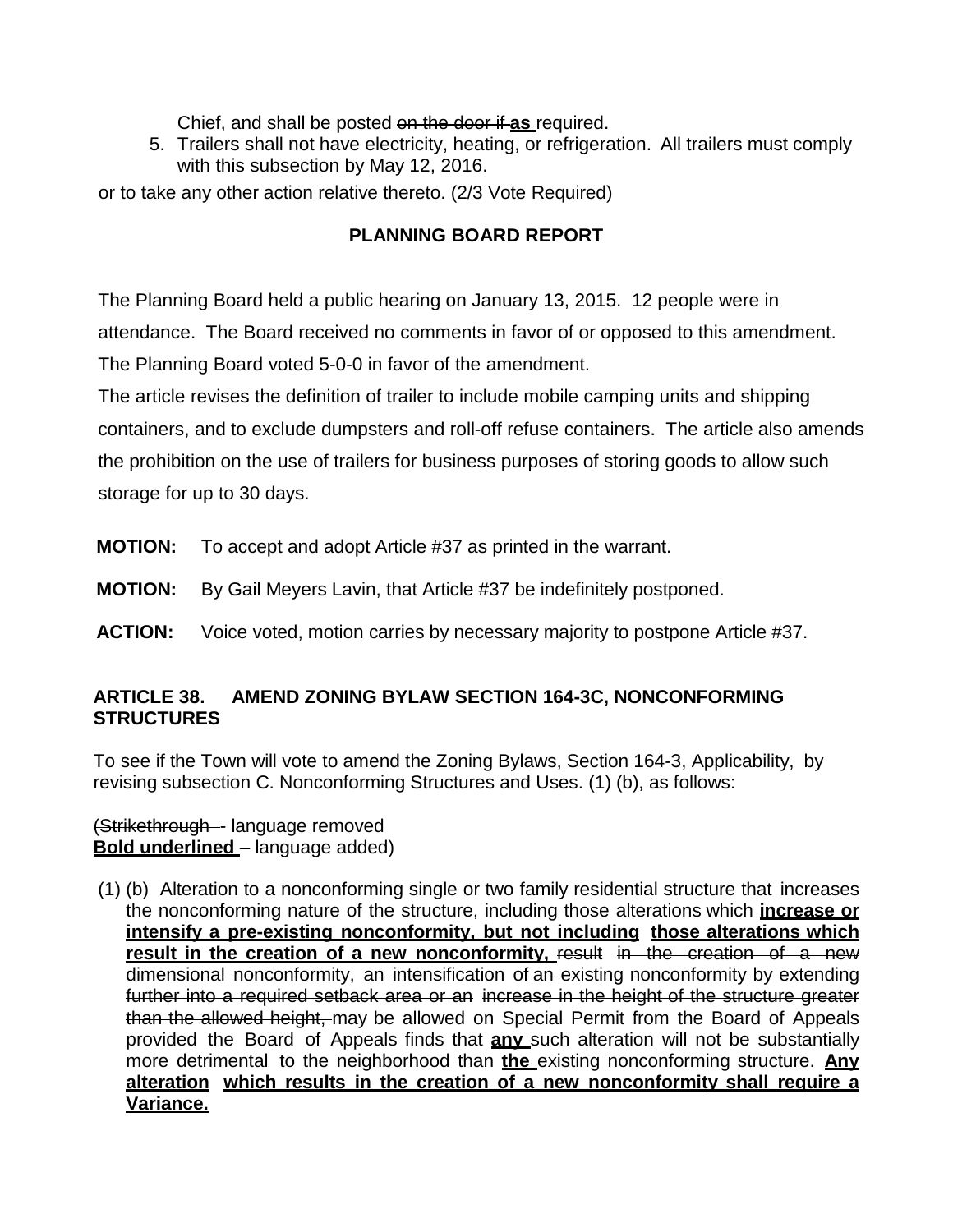or to take any other action relative thereto. (2/3 Vote Required)

## **PLANNING BOARD REPORT**

The Planning Board held a public hearing on January 13, 2015. 12 people were in attendance. The Board received several helpful comments from residents in favor of this amendment. The Planning Board voted 5-0-0 in favor of the amendment. This amendment to the regulation of nonconforming structures is brought forward in response to recent case law on the issue. Under the proposal, an alteration to a nonconforming structure which increases or intensifies the nonconformity may be allowed by Special Permit from the Zoning Board of Appeals. A Special Permit requires findings that the site is suitable for the proposed alteration. An alteration that would result in the creation of a NEW nonconformity would require the granting of a Variance. A Variance requires statutory findings of substantial hardship among other findings, and is much more difficult to obtain.

**MOTION:** To accept and adopt Article #38 as printed in the warrant.

**ACTION:** Voice vote, motion carries by necessary majority.

## **ARTICLE 39. AMEND ZONING BYLAW SECTION 164-43. ZONING BOARD OF APPEALS**

To see if the Town will vote to amend Section 164-43, Zoning Board of Appeals, by changing Section A. to read as follows:

(Strikethrough - language removed **Bold underlined** – language added)

**A. Establishment.** The Board of Appeals shall consist of five (5) members and two (1) **three (3)** associate members, who shall be appointed by the Selectmen and shall act in all matters under this By-law in the manner prescribed by Chapter 40A, 40B and 41 of the General Laws.

or to take any other action relative thereto. (2/3 Vote Required)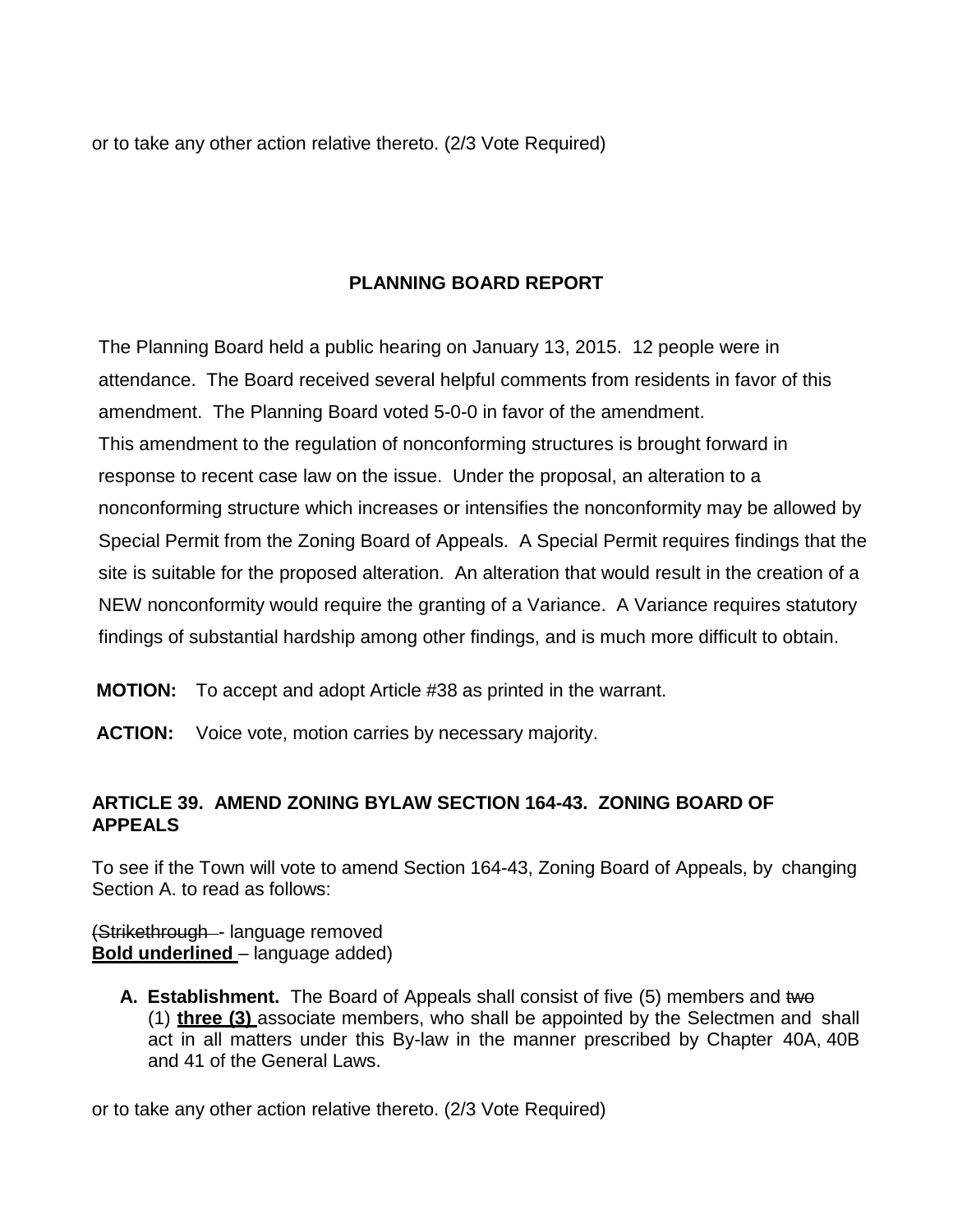### **PLANNING BOARD REPORT**

The Planning Board held a public hearing on January 13, 2015. 12 people were in attendance. The Board received no comments in favor of or opposed to this amendment. The Planning Board voted 5-0-0 in favor of the amendment. The proposed amendment would increase the number of Zoning Board of Appeals associate members from 2 to 3, making the number consistent with the Orleans Home Rule Charter.

- **MOTION:** To accept and adopt Article #39 as printed in the warrant.
- **ACTION:** Voice vote, motion carries unanimously.

## **ARTICLE 40. AUTHORIZE WATER RATE INCREASE**

To see if the Town will vote, pursuant to the Orleans Code §94-8 A., to authorize the Board of Selectmen to raise the water rates as listed, effective July 1, 2015, or to take any other action relative thereto. (Simple Majority Vote Required)

|                          | Current | <b>FY16</b> |                      |
|--------------------------|---------|-------------|----------------------|
|                          | Rates   | Rates       |                      |
| <b>Basic Service</b>     | \$83.13 | \$88.95     |                      |
| 0 to 15,000 gallons      | \$1.76  | \$1.88      | per thousand gallons |
| 15,001 to 30,000 gallons | \$4.34  | \$4.64      | per thousand gallons |
| 30,001 to 50,000 gallons | \$5.58  | \$5.97      | per thousand gallons |
| Over 50,000 gallons      | \$6.76  | \$7.23      | per thousand gallons |

**MOTION:** To accept and adopt Article #40 as printed in the warrant.

**ACTION:** Voice vote, motion carries unanimously.

### **ARTICLE 41. RESOLUTION ON FUNDING PROFESSIONAL SERVICES IN CONNECTION WITH NAUSET SPIT OWNERSHIP CLAIM**

To see if the Town will vote to pass the following Resolution: Resolved that the Town of Orleans proceed with all actions necessary to perfect and quiet the Town's title to that portion of Nauset Spit located in the Town of Eastham. (Simple Majority Vote Required)

**MOTION:** To accept and adopt Article #41 as printed in the warrant.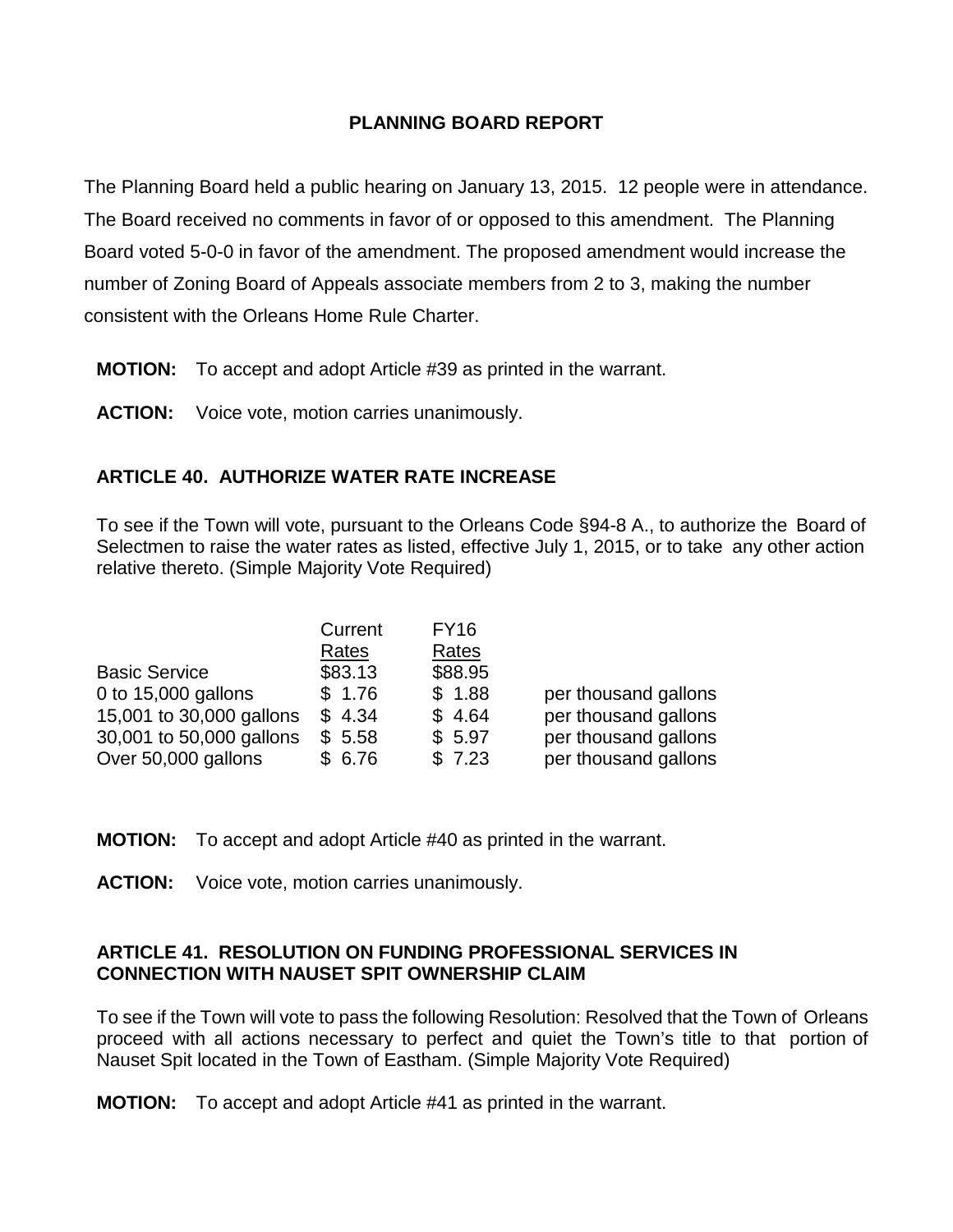**ACTION:** Voice vote, motion carries by necessary majority.

## **ARTICLE 42. AMEND HOME RULE CHARTER CHAPTER 2 TOWN MEETING, CLAUSE 2-5-2, ARTICLES WITH APPROPRIATION OF FUNDS**

To see if the Town will vote to adopt the following proposed Order of Amendment to the Orleans Home Rule Charter:

## **Bold underlined** – language added)

2-5-2 Articles calling for appropriation of funds may be considered at any Town Meeting, but only after review and comment by both the Board of Selectmen and the Finance Committee, acting separately at separate meetings. **Except for the insertion of subjects in the Town Meeting Warrant by written request of registered voters pursuant to M.G.L c39 sect.10, articles that authorize capital expenditure or borrowing shall be in the printed Warrant only if a cost estimate and appropriate supporting data is included.**

Or take any action relative thereto. (2/3 vote required)

**MOTION:** To accept and adopt Article #42 as printed in the warrant. The amendment shall take effect on May 18, 2016.

**ACTION:** Voice vote, motion carries unanimously.

## **ARTICLE 43. AMEND HOME RULE CHARTER CHAPTER 2 TOWN MEETING, CLAUSE 2-7-2, CONSENT CALENDAR**

To see if the Town will vote to adopt the following proposed Order of Amendment to the Orleans Home Rule Charter:

### **Bold underlined** – language added)

2-7-2 The order of consideration of the articles as printed in the Warrant may be changed only by a two-thirds vote of the Town Meeting. **In preparing the Warrant under Clause 2-4-1, the Board of Selectmen may include in it a Consent Calendar listing articles which that Board deems non-controversial. In the event such a Consent Calendar is so included, a written request by five registered voters before the commencement of Town Meeting, or, afterward, an oral request by five registered voters prior to consideration of the Consent Calendar, shall remove a particular article from it. All remaining articles in the Consent Calendar shall then be voted upon by a single vote without debate. Removed articles shall be considered and acted upon immediately after consideration of the Consent Calendar, and in the order of their listing in the Consent Calendar.**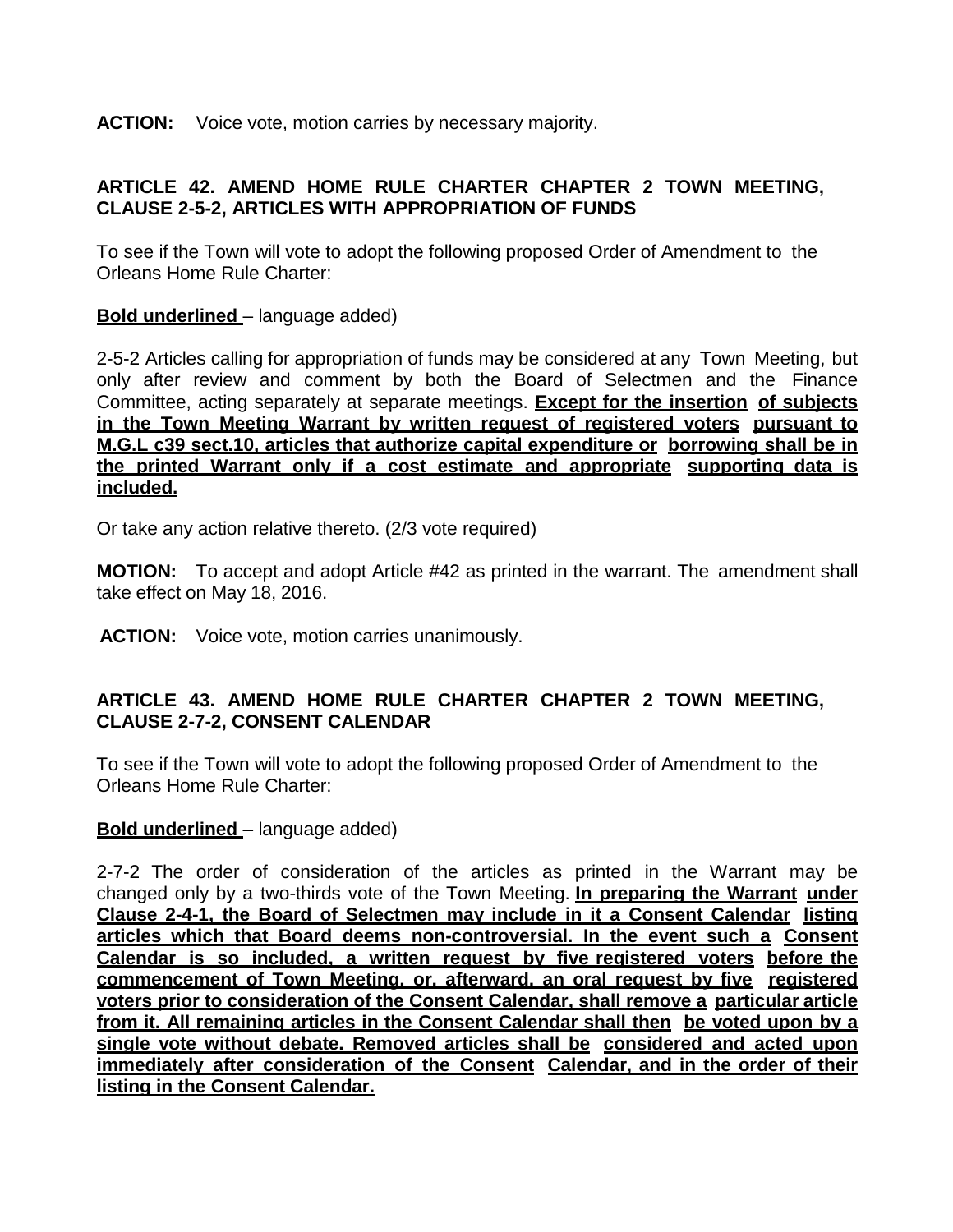Or take any action relative thereto. (2/3 vote required)

**MOTION:** To accept and adopt Article #43 as printed in the warrant. The amendment shall take effect on May 18, 2016.

**ACTION:** Voice vote, motion carries unanimously.

### **ARTICLE 44. AMEND HOME RULE CHARTER, CHAPTER 2 TOWN MEETING, CLAUSE 2-7-5, TERMINATION OF DEBATE**

To see if the Town will vote to adopt the following proposed Order of Amendment to the Orleans Home Rule Charter:

(Strikethrough - language removed **Bold underlined** – language added)

2-7-5 No person shall speak twice on the same question until all those wishing to speak thereon have done so, nor shall any person speak for more than five minutes at one time, except by permission of the Town Meeting **Moderator**, provided, however, that the restrictions shall apply neither to those persons required to be in attendance under provisions of 2-7-3, nor to those persons making the original motion or amendments thereto under the article. A motion to terminate debate requires a second, is not debatable and shall require a 4/5 **2/3** majority to prevail.

Or take any action relative thereto. (2/3 vote required)

**MOTION:** To accept and adopt Article #44 as printed in the warrant. The amendment shall take effect on May 18, 2016.

**ACTION:** Voice vote, motion carries unanimously.

### **ARTICLE 45. AMEND HOME RULE CHARTER CHAPTER 2 TOWN MEETING, CLAUSE 2-7-8, RECONSIDERATION OF ARTICLES**

To see if the Town will vote to adopt the following proposed Order of Amendment to the Orleans Home Rule Charter:

#### **Bold underlined** – language added)

2-7-8 No motion, the effect of which would be to dissolve the Town Meeting, shall be in order until every article in the Warrant has been duly considered and acted upon. This requirement shall not preclude the postponement of consideration of any article to an adjournment of the meeting to a stated time and place. **Provided further, however, that any reconsideration of all matters must be voted on at the same session at which the**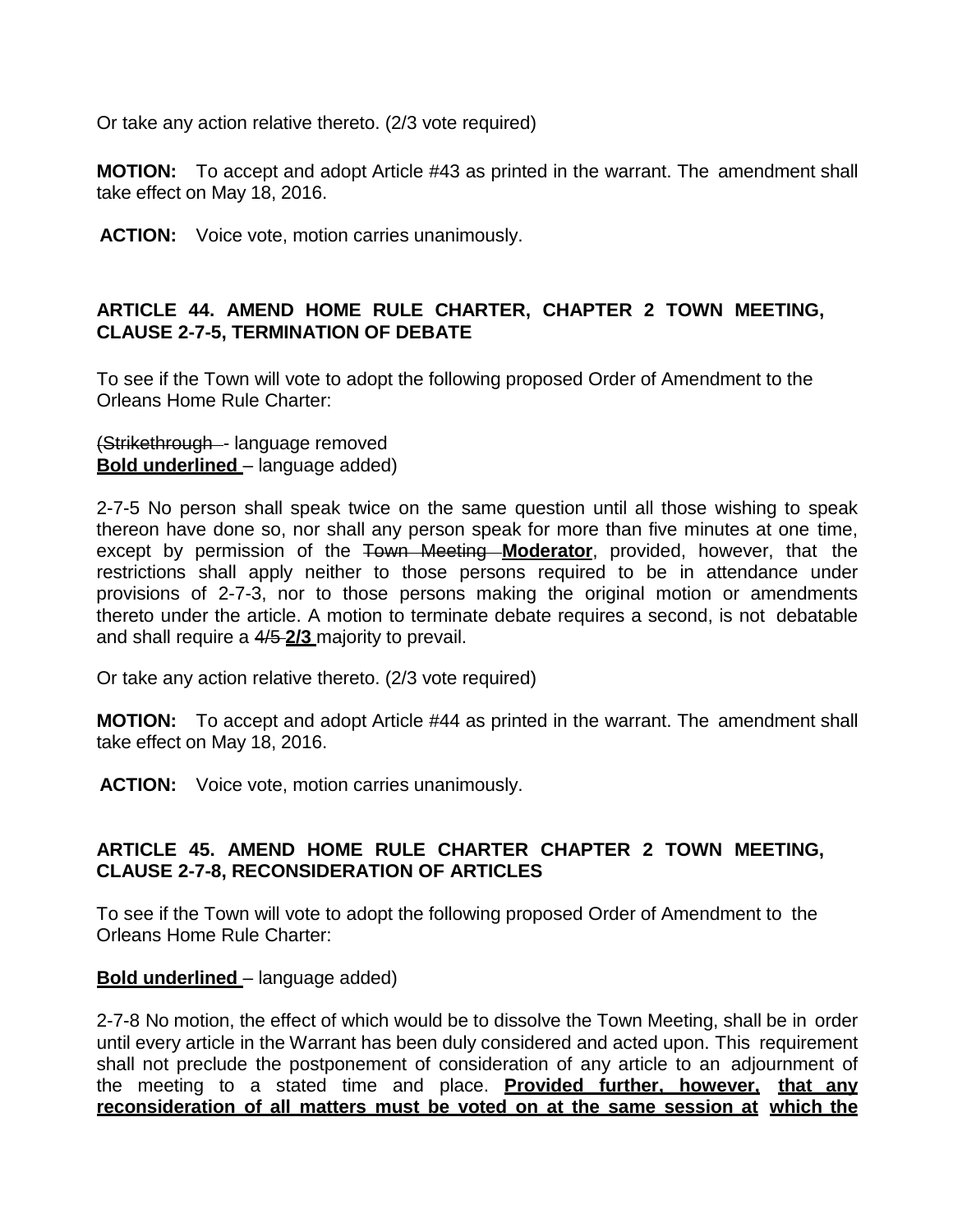### **original action was taken, the intent being to make these matters final at the same session regardless of whether the meeting is later adjourned for a lack of quorum or other circumstance.**

Or take any action relative thereto. (2/3 vote required)

**MOTION:** To accept and adopt the following order of amendment to Chapter 2, Town Meeting, Clause 2-7-8 of the Home Rule Charter: **Provided further, that any reconsideration of a vote shall take place at the session it was voted, the intent being that a final vote taken at a Town Meeting shall not be reconsidered at a subsequent session of the same Town Meeting.** The amendment shall take effect on May 18, 2016.

 **ACTION:** Voice vote, motion carries unanimously**.**

## **ARTICLE 46. AMEND HOME RULE CHARTER, CHAPTER 3 BOARD OF SELECTMEN, CLAUSE 3-1-4, HONORARIA FOR SELECTMEN**

To see if the Town will vote to adopt the following proposed Order of Amendment to the Orleans Home Rule Charter:

(Strikethrough - language removed **Bold underlined** – language added)

3-1-4 Members of the Board shall each receive an annual honorarium not to exceed two thousand dollars **three thousand dollars (\$3,000)**, and shall receive actual and necessary expenses incurred in the performance of their duties of office, as provided by general law and the vote of the Town. The Chairperson shall receive an additional amount not to exceed five hundred (\$500) annually as provided by vote of the Town.

Or take any action relative thereto. (2/3 vote required)

**MOTION:** To accept and adopt Article #46 as printed in the warrant. The amendment shall take effect on May 18, 2016.

**ACTION:** Voice vote, motion carries unanimously.

## **ARTICLE 47. AMEND HOME RULE CHARTER, CHAPTER 3 BOARD OF SELECTMEN, CLAUSE 3-5-3, INTERMUNICIPAL AGREEMENTS**

To see if the Town will vote to adopt the following proposed Order of Amendment to the Orleans Home Rule Charter:

(Strikethrough - language removed **Bold underlined** – language added)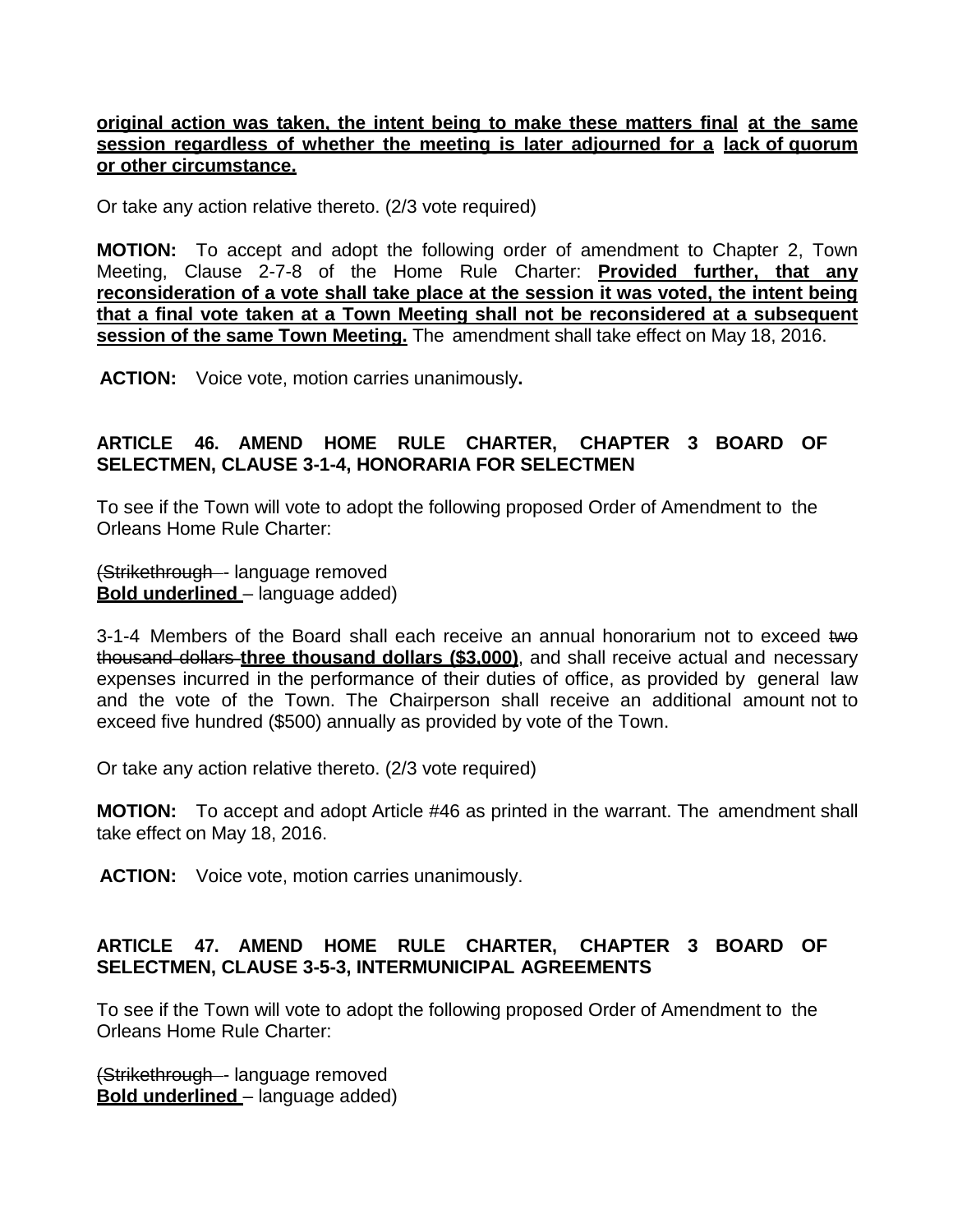3-5-3 Any contract or formal agreement establishing such cooperation which requires an appropriation of Town funds in excess of \$50,000 **\$500,000** or entails a commitment by the Town in excess of three **five** years, shall require the approval of Town Meeting.

Or take any action relative thereto. (2/3 vote required)

**MOTION:** To accept and adopt Article #47 as printed in the warrant. The amendment shall take effect on May 18, 2016.

**ACTION:** Voice vote, motion carries unanimously.

### **ARTICLE 48. AMEND HOME RULE CHARTER, CHAPTER 6 APPOINTED MULTI-MEMBER BODIES, CLAUSE 6-1-1, TERM LIMITS FOR APPOINTED MEMBERS, MULTI-MEMBER BODIES**

To see if the Town will vote to adopt the following proposed Order of Amendment to the Orleans Home Rule Charter:

#### **Bold underlined** – language added)

6-1-1 **Members of all appointed multi-member bodies, whether appointed by the Board of Selectmen, Town Moderator, or by any other appointing authority, shall serve on a particular multi-member body no longer than two consecutive three- year terms as a full or regular member. A one-time exception to extend a member's term for one year may be made when the appointing authority determines to its satisfaction that extended service is in the best interests of the Town. When the member has filled an unexpired term for a period not to exceed two years immediately prior to his or her regular three-year terms that time is not counted against this limit. Once an appointee has been off a particular multi- member body for at least one year, that person may be appointed again to that multi-member body. Provided further, that any current member of an appointed multi-member body at the time this Charter provision is adopted shall be "grandfathered" and allowed to remain in office for the full term of his or her appointment.** Vacancies on appointed multi-member bodies shall be advertised as provided in clause 7-2-1.

Or take any action relative thereto. (2/3 vote required)

**MOTION:** To accept and adopt Article #48 as printed in the warrant. The amendment shall take effect on May 18, 2016.

 **ACTION:** Voice vote, motion fails to carry by necessary 2/3 majority.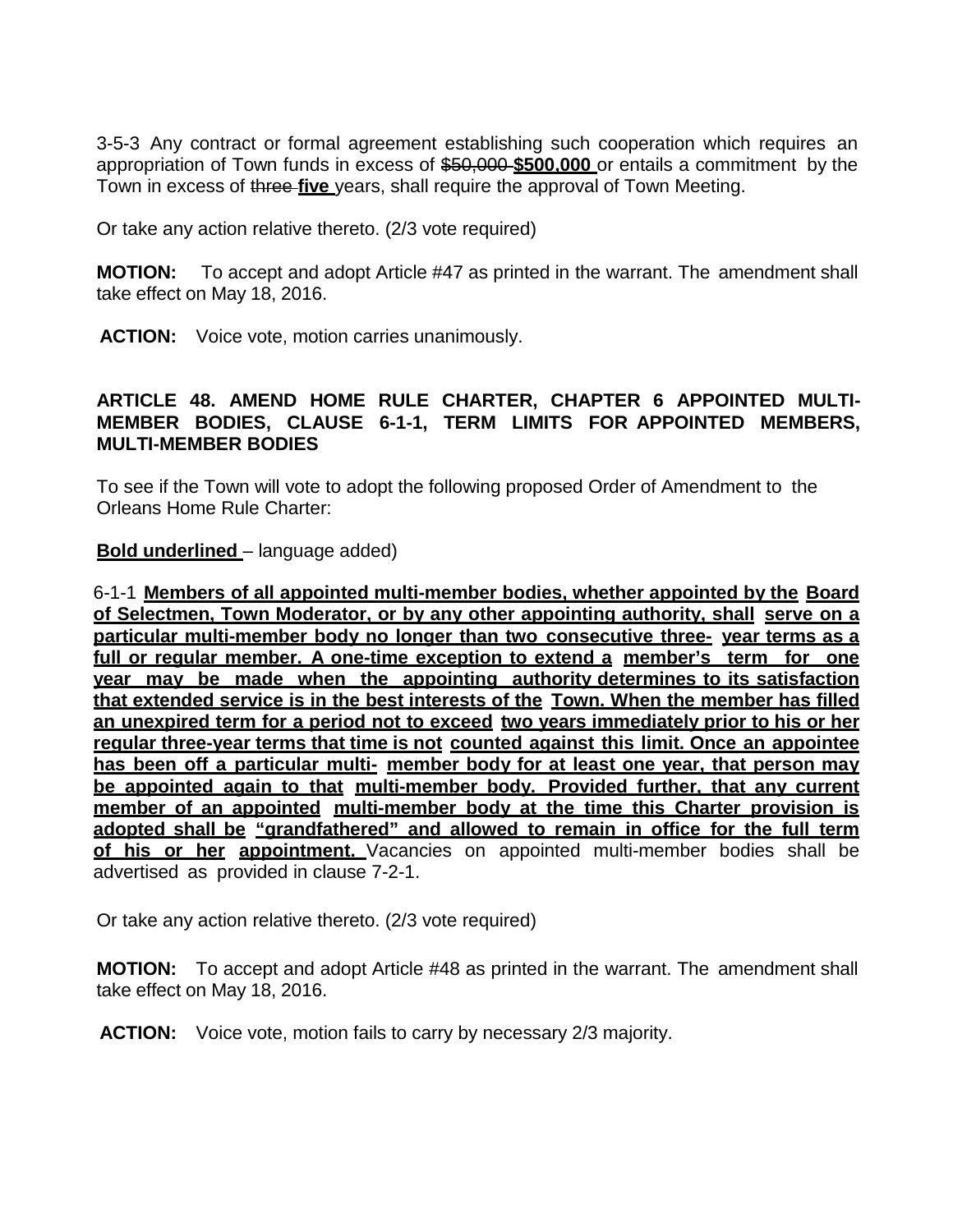### **ARTICLE 49. AMEND HOME RULE CHARTER, CHAPTER 6 APPOINTED MULTI-MEMBER BODIES, NEW CLAUSE 6-1-12, NON-RESIDENTS ELIGIBLE AS MEMBERS OF APPOINTED MULTI-MEMBER BODIES**

To see if the Town will vote to adopt the following proposed Order of Amendment to the Orleans Home Rule Charter:

### **6-1-12 A non-resident who owns real property in the Town of Orleans shall be eligible to be appointed as a member of a multi-member body under this Chapter.**

Or take any action relative thereto. (2/3 vote required)

**MOTION:** To accept and adopt Article #49 as printed in the warrant. The amendment shall take effect on May 18, 2016.

- **MOTION:** To call the question.
- **ACTION:** Voice vote, carries unanimously to call the question.
- **ACTION:** Voice voted, motion fails to pass. A counted vote was requested by 2 voters.
- **ACTION:** Standing vote counted by tellers, YES=61, NO=147, Motion fails to carry by necessary 2/3 majority.

#### **ARTICLE 50. AMEND HOME RULE CHARTER, CHAPTER 6 APPOINTED MULTI-MEMBER BODIES, CLAUSE 6-8-2, APPOINTMENTS OF BOARD OF WATER AND SEWER COMMISSIONERS**

To see if the Town will vote to adopt the following proposed Order of Amendment to the Orleans Home Rule Charter:

(Strikethrough - language removed **Bold underlined** – language added)

6-8-2 The Board of Selectmen shall appoint three members and two associate members to **of** the Board of Water and Sewer Commissioners for three-year overlapping terms. The Board of Health and the Planning Board shall each appoint one member to **of** the Board of Water and Sewer Commissioners for three-year overlapping terms.

Or take any action relative thereto**.** (2/3 vote required)

**MOTION:** To accept and adopt Article #50 as printed in the warrant. The amendment shall take effect on May 18, 2016.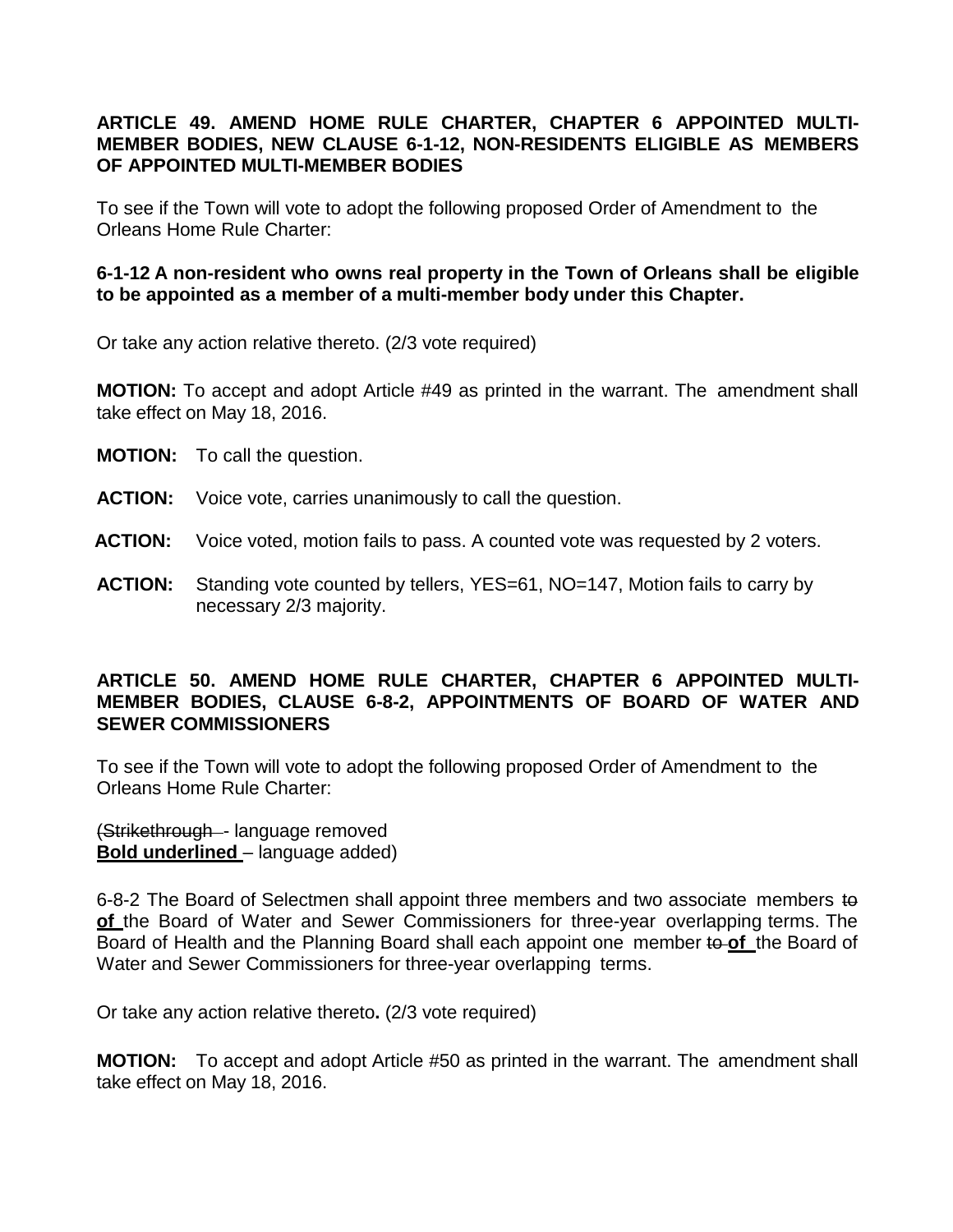**ACTION:** Voice vote, motion carries unanimously.

#### **ARTICLE 51. AMEND HOME RULE CHARTER, CHAPTER 8 FINANCIAL PROVISIONS AND PROCEDURES, CLAUSE 8-3-2, JOINT PUBLIC HEARING ON PROPOSED BUDGET**

To see if the Town will vote to adopt the following proposed Order of Amendment to the Orleans Home Rule Charter:

(Strikethrough - language removed

8-3-2 On or before March 15 of each year, the Finance Committee and the Board of Selectmen shall conduct a joint public hearing on the proposed budget. The hearing agenda shall be established by the Finance Committee in consultation with the Board of Selectman and the Town Administrator. Subsequent budget changes may be made by the Board of Selectman prior to the publication of the Annual Town Meeting Warrant provided a second joint hearing is similarly conducted. Subsequent to the publication of the Annual Town Meeting Warrant, further budget changes to be proposed to the Town Meeting by the Board of Selectmen shall, to the extent that time allows, be the subject of a similarly conducted public hearing at least seven (7) days prior to the commencement of the Annual Town Meeting.

Section 8-3-2 would read as follows:

On or before March 15 of each year, the Finance Committee and the Board of Selectman shall conduct a joint public hearing on the proposed budget. The hearing agenda shall be established by the Finance Committee in consultation with the Board of Selectman and the Town Administrator.

Or take any action relative thereto. (2/3 vote required)

- **MOTION:** To accept and adopt Article #51 as printed in the warrant. The amendment take effect on May 18, 2016.
- **ACTION:** Voice vote, motion carries unanimously.

#### **ARTICLE 52. AMEND HOME RULE CHARTER, CHAPTER 8 FINANCIAL PROVISIONS AND PROCEDURES, CLAUSES 8-5-1 THROUGH 8-5-4 CAPITAL IMPROVEMENTS PLAN, 8-6-1 NOTICE OF PUBLIC HEARING ON CAPITAL IMPROVEMENTS PLAN AND 8-7-1 ACTION OF TOWN MEETING.**

To see if the Town will vote to adopt the following proposed Order of Amendment to the Orleans Home Rule Charter: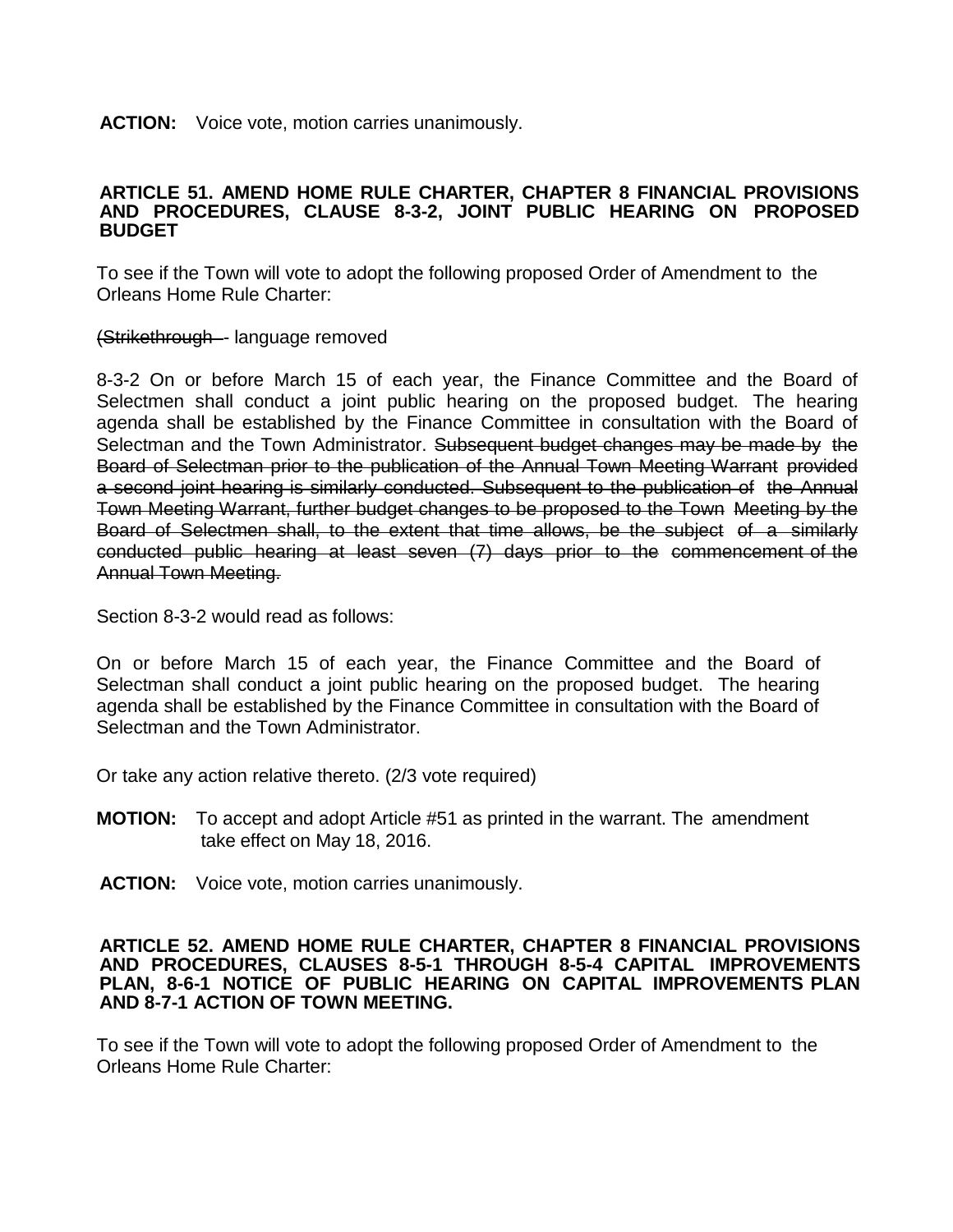The current Charter sections 8-5, 8-6 and 8-7 will be replaced.

(Strikethrough - language removed **Bold underlined** – language added)

Section 5 Capital Improvements Plan

8-5-1The Town Administrator shall prepare a five-year Capital Improvements Plan, which shall be designed to deal with unmet long-range needs, and to implement the goals and objectives of the Orleans Comprehensive Plan. The Capital Improvements Plan shall be developed based on established Board of Selectmen policy regarding types of projects to be included.

8-5-2The Capital Improvements Plan shall include all Town activities and departments. Proposed capital expenditures for the regional school and other regional entities shall be excluded in said Plan provided that such exclusion shall be consistent with the regional or inter-municipal agreement establishing such entities.

8-5-3The Capital Improvements Plan shall include: (a) a clear summary of its contents; (b) a list of all capital improvements proposed to be undertaken during the next five fiscal years, together with supporting data; (c) cost estimates, methods of financing, and recommended time schedules; and (d) the estimated annual cost of operating and maintaining the facilities or equipment to be constructed or acquired. The above information may be revised and shall be extended each year with regard to capital improvements pending or in the process of construction or acquisition. Any entry in said Plan previously approved at Town Meeting that is moved out more than one year shall be specifically noted and adjusted to reflect changing economic conditions.

8-5-4The Capital Improvements Plan shall be submitted to the Board of Selectmen January 15 of each year. The Board shall act thereon within thirty days and shall then submit any Plan revisions to the Finance Committee, which shall issue its recommendation as part of the annual Finance Committee Report.

8-5-1**The Town Administrator shall prepare a five year Capital Improvements Plan (CIP) and an annual Capital Budget which shall be designed to deal with unmet long range needs of the Town and to implement the goals and objectives of the Orleans Comprehensive Plan as it may be amended from time to time. The CIP shall include land acquisitions, buildings and improvements, machinery and equipment, vehicles, and infrastructure including roads, water mains, storm drainage and other publicly owned utilities. The Board of Selectmen may establish more detailed policies relating to the refinement and implementation of the CIP.**

8-5-2**The Capital Improvements Plan (CIP) shall include proposed expenditures for all town activities and departments for the capital improvements defined in Section 8-5-1. Proposed capital improvements for the regional school and other regional**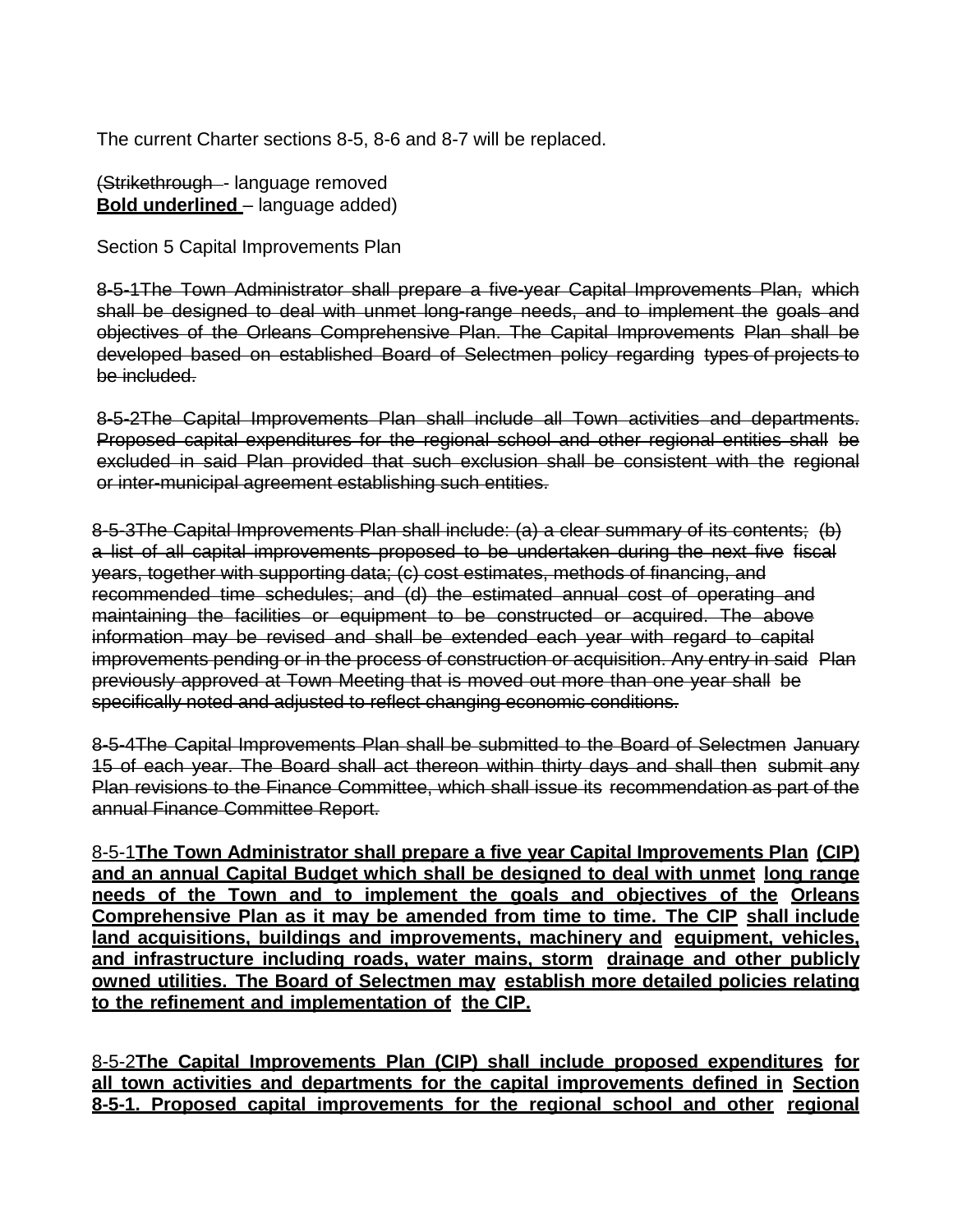**entities shall be included in the CIP provided that such inclusion is consistent with the regional or inter-municipal agreements establishing such entities. In addition, the CIP shall include regional, county, state and federal grants that may be used to support and finance capital improvements, facilities and equipment through grants, loans or inter-municipal agreements.**

8-5-3**The Capital Improvements Plan (CIP) shall include: (a) A clear summary of its contents; (b) A list of all capital expenditures proposed for all categories of items listed in 8-5-1 above for the next five fiscal years and projects to be included in the proposed Capital Budget for the next fiscal year, together with all supporting data; (c) cost estimates, proposed methods of financing, sources of funds and terms of debt repayment along with a recommended time schedule for each capital expenditure to be financed over a period of more than one year; and (d) the estimated annual cost of operating and maintaining the facilities and/or equipment to be constructed, improved or acquired.**

**The information in the CIP shall be updated at least annually and submitted to and approved by the annual or special town meetings as appropriate. In the case of multiyear projects, it shall be adjusted to insure that the CIP accurately reflects the projected annual costs of all capital projects.**

8-5-4 **The Town Administrator shall transmit the Capital Improvements Plan (CIP) and the proposed annual Capital Budget to the Board of Selectmen no later than January 15 of each year. The Board of Selectmen shall, within 30 days, act on the CIP and Capital Budget, with or without amendments, and submit the documents to the Finance Committee for its review and comment. The Board of Selectmen and the Finance Committee, after the public hearing held under Section 8-6-1 below, shall report their recommendations to the Town Meeting.**

Section 6 Notice of Public Hearing on Capital Improvement Plan

8-6-1 The Board of Selectmen shall publish, in one or more newspapers of general circulation in the town, the general summary of the capital improvements plan and a notice stating: (a) the times and places where copies of the capital improvements plan are available for inspection; and (b) the date, time, and place, not less than seven days following such publication, when the Board of Selectmen and the Finance Committee shall conduct a public hearing, chaired by the Finance Committee, on said plan. The joint hearing shall be held no later than March 1 of each year.

**8-6-1 The Board of Selectmen shall publish, in one or more newspapers of general circulation in town, the general summary of the proposed Capital Improvements Plan (CIP) and Capital Budget and a notice stating: (a) the times and places where copies of the complete CIP and Capital Budget are available for inspection; and (b) the date, time and place, not less than seven days following such publication, where the Board of Selectmen and the Finance Committee will conduct a public hearing on said plan to be chaired by the Finance Committee. The joint hearing shall be held no later than**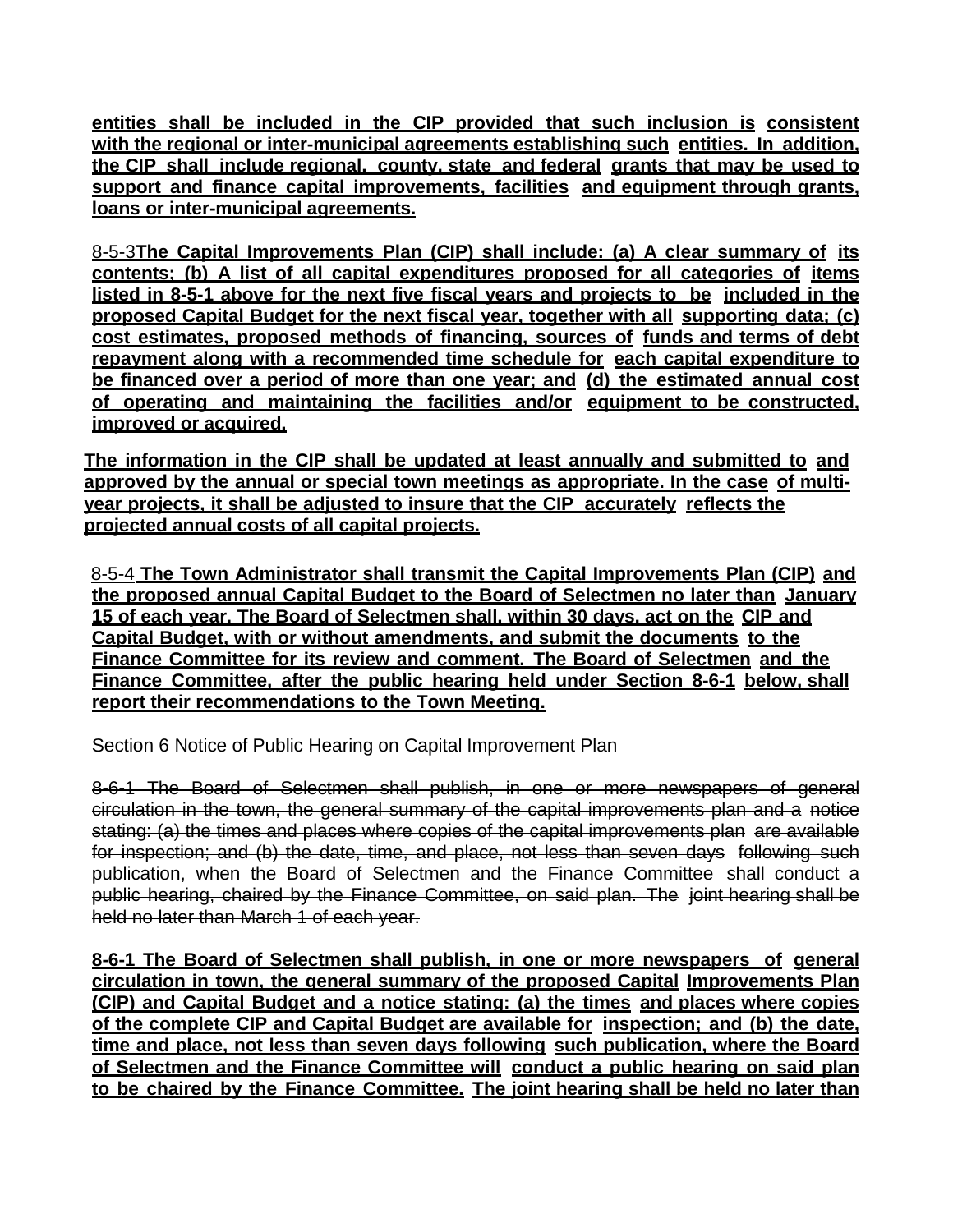### **March 1 of each year in order to allow the Board of Selectmen and the Finance Committee to include their respective positions on the CIP and the Capital Budget to be printed in the Warrant for the Town Meeting.**

Section 7 Action of Town Meeting

8-7-1 The Town Meeting shall act on the Capital Improvement Plan, provided that any article for capital improvements not in compliance with clause 8-5-1 shall require a three-fourths  $68$  majority vote of the town meeting.<sup>51</sup> An article for capital improvements shall be considered in compliance with clause 8-5-1 if it appeared in the Capital Improvements Plan in the prior year and does not exceed the Capital Improvements Plan estimated cost by more than ten percent.

**8-7-1 The Town Meeting shall act on the five year Capital Improvements Plan (CIP) and the annual Capital Budget, provided all proposed projects included in the Capital Budget have been included in the CIP in the prior fiscal year. The Capital Budget may consist of more than one article in the Warrant for the Town Meeting. Any articles for capital improvements not in compliance with 8-5-1 shall require a three-fourths (3/4) majority vote of the Town Meeting.**

Or take any action relative thereto. (2/3 vote required)

- **MOTION:** To accept and adopt Article #52 as printed in the warrant. The amendment take effect on May 18, 2016.
- **ACTION:** Voice vote, motion carries unanimously.

# **ARTICLE 53. AMEND HOME RULE CHARTER TO UPDATE STAFF TITLES**

To see if the Town will vote to adopt the following proposed Order of Amendment to the Orleans Home Rule Charter:

(Strikethrough - language removed **Bold underlined** – language added)

4-4-1 Subject to the approval of the board of selectmen, the town administrator shall appoint and, on the basis of merit and fitness alone, and except as otherwise is provided by general law, charter, or personnel by-laws, may suspend or remove: a town clerk; a town collectortreasurer; a surveyor of highways**;** a full-time professional assessor who shall not be a member of the Board of Assessors; and a water superintendent **Director of Public Works and Natural Resources.** A town engineer and town planner may also be appointed by the town administrator, subject to the availability of funds.

4-7-1 Warrants or vouchers for the payment of town funds, prepared and signed by the town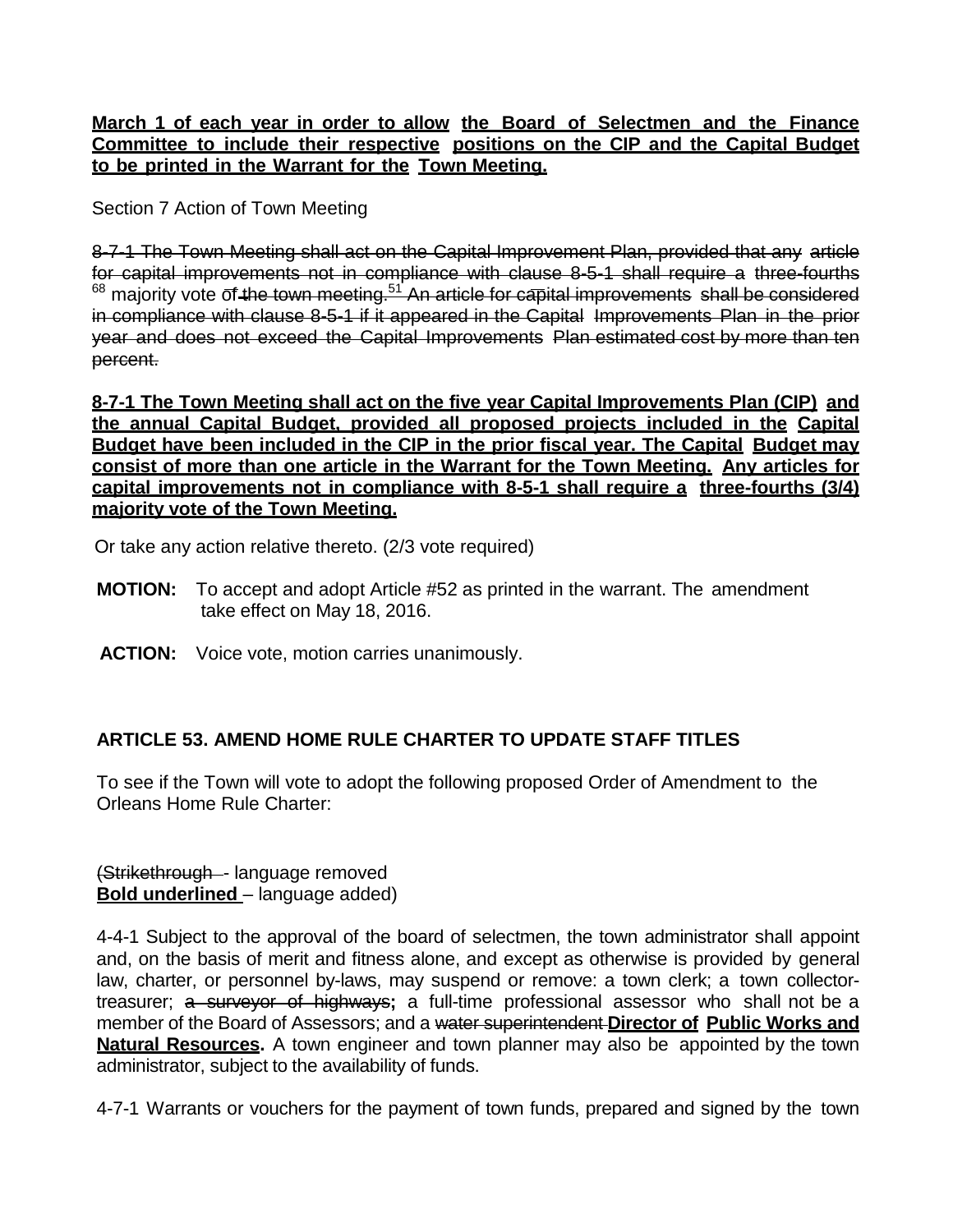accountant/**Director of Municipal Finance** in accordance with general law procedures, shall be submitted to the town administrator, and his approval thereof shall be sufficient authorization for payment by the treasurer, provided, however, that at least three selectmen shall approve all warrants in the town administrator's absence or in the event of a vacancy in his/her office.

8-2-3 On or before the first day of October of each year, the town administrator shall request and receive from the collector-treasurer, the town accountant/**Director of Municipal Finance,** the board of selectmen, and the assessors the estimated revenues for the ensuing fiscal year.

Or take any action relative thereto. (2/3 vote required)

- **MOTION:** To accept and adopt Article #53 as printed in the warrant. The amendment shall take effect on May 18, 2016.
- **ACTION:** Voice vote, motion carries unanimously.

## **ARTICLE 54. AUTHORIZE INTERMUNICIPAL AGREEMENT / GRANT FOR ALTERNATIVE TECHNOLOGY TEST PROJECT**

To see if the Town will vote to authorize the Board of Selectmen and/or Town Administrator to apply for and accept any Federal, State or County or other funds that may be available and to enter into Intermunicipal Agreements for acceptance of any such grants or funds for the purpose of conducting an alternative technology demonstration project involving aquaculture, floating vegetated wetland, or habitat restoration at a location to be determined in Orleans, or to take any such action relative thereto. (Simple Majority Vote Required)

- **MOTION:** To accept and adopt Article #54 as printed in the warrant.
- **ACTION:** Voice vote, motion carries unanimously.

### **ARTICLE 55. FUND SECONDARY PUBLIC SAFETY ANSWERING POINT (PSAP) EQUIPMENT UPGRADE AT THE POLICE DEPARTMENT**

To see if the Town will vote to raise and appropriate and/or transfer from available funds the sum of Twenty Eight Thousand Five Hundred and 00/100 Dollars (\$28,500.00) to fund a secondary (PSAP) equipment upgrade at the Orleans Police Department, or to take any other action relative thereto. (Simple Majority Vote Required)

**MOTION:** To accept and adopt Article #55 as printed in the warrant and that the sum of the sum of Twenty Eight Thousand Five Hundred and 00/100 Dollars (\$28,500.00), or any other sum, be raised and appropriated for this purpose.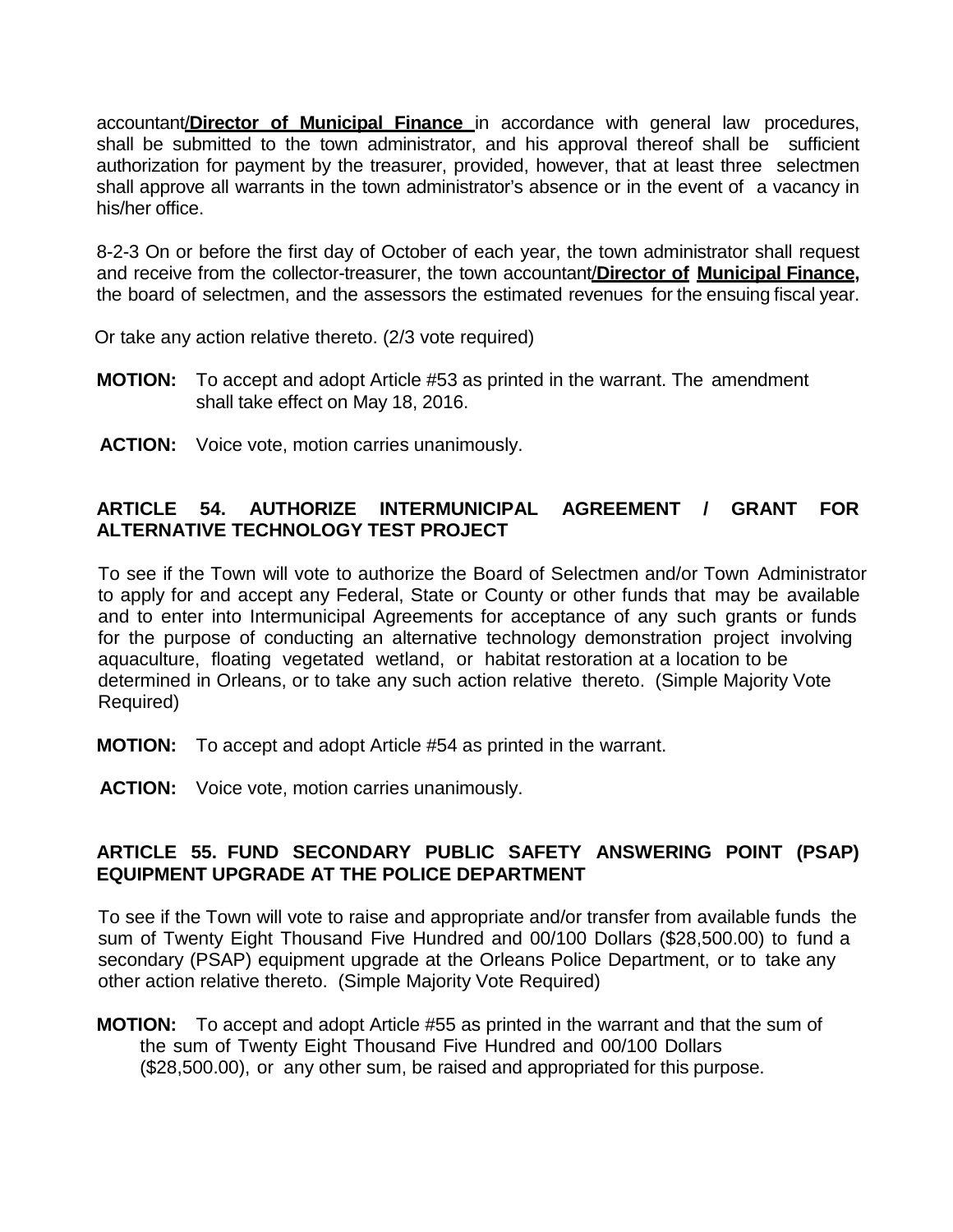**ACTION:** Voice vote, motion carries unanimously.

### **ARTICLE 56. AMEND HOME RULE CHARTER CHAPTER 7 CITIZEN PARTICIPATION, ELECTIONS AND RECALL, CLAUSE 7-5-1 NON-PARTISAN TOWN ELECTIONS, AND ADD NEW 7-5-2 –** *BY PETITION*

*(Article #56 was moderated by Richard A. Laraja)*

To see if the Town will vote to split the current sentence, move the second part of sentence to a new 7-5-2, capitalizing the "E," and replace it with new text shown as **bold underline**, so that it shall now read:

7-5-1 - All Town elections shall be non-partisan**,** and **no candidate or candidate's committee for elective town offices shall accept contributions - monetary or in- kind - from any political party committee.**

**7-5-2 E**lection ballots shall be printed without any party mark or designation. (2/3 Vote Required)

**MOTION:** To accept and adopt Article #56 as printed in the warrant with the following revisions:

That Section 7-5-1 be revised as follows:

**7-5-**1 "All town elections shall be non-partisan **in that** election ballots shall be printed without any party mark or designation, **and no candidate or candidate's committee for elective town offices shall accept contributions – monetary or in-kind - from any political party committee.**"

And that 7-5-2 in your warrant be deleted.

- **MOTION:** To call the question.
- **ACTION:** Voice vote, motion carries unanimously to call the question.
- **ACTION:** Voice vote, the main motion passes by necessary 2/3 majority.

## **ARTICLE 57. RESOLUTION: DEVELOP ZONING BYLAWS REQUIRING EXEMPLARY ENVIRONMENTAL STEWARDSHIP IN THE MANAGEMENT, DESIGN, AND CONSTRUCTION OF BUILDINGS ON TOWN PROPERTY –** *BY PETITION*

To see if the Town will vote to pass the following resolution: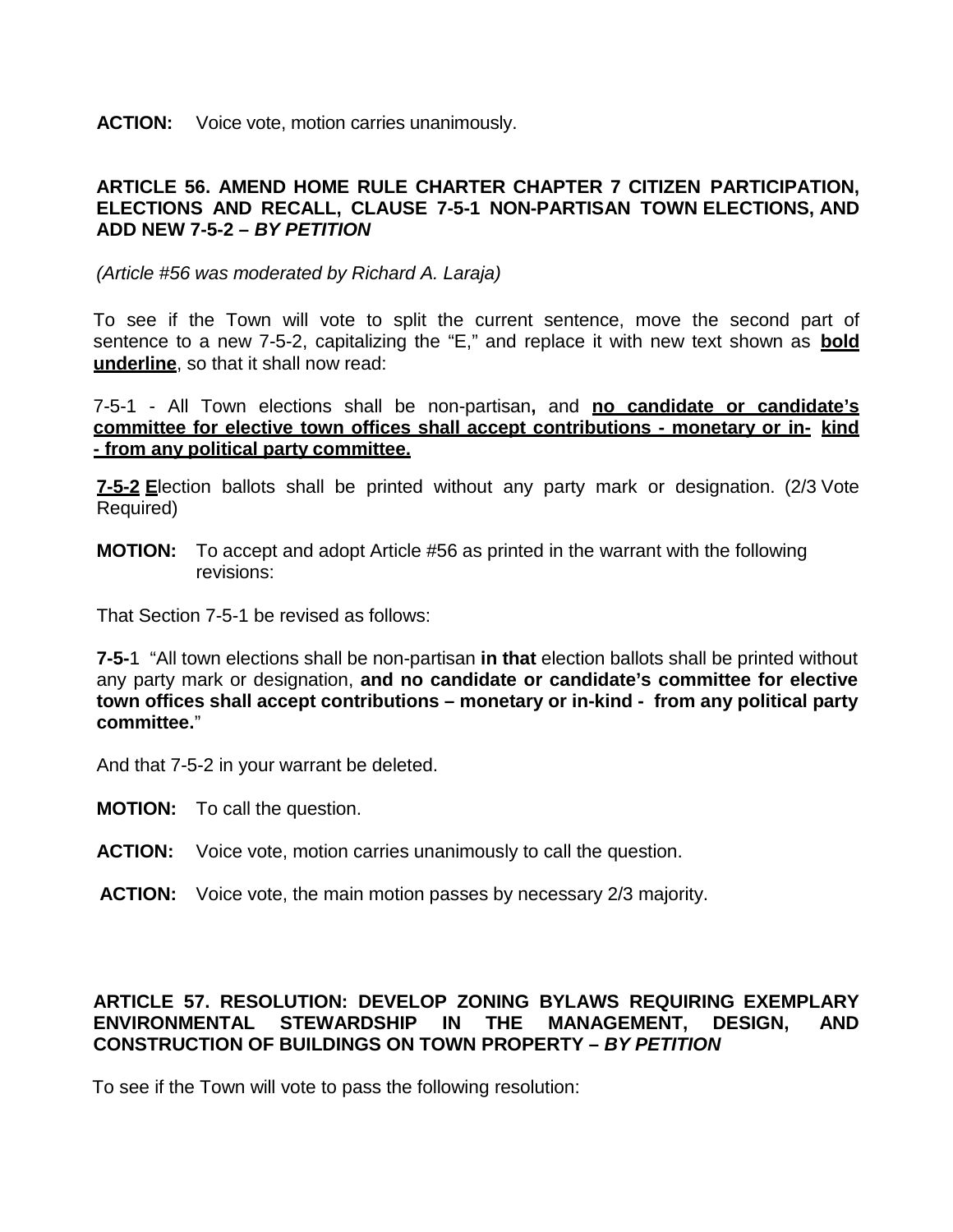We, the voters of the Orleans Town Meeting, are committed to exemplary stewardship of our fragile Cape Cod environment and call on the Town to institute exemplary zoning bylaws reflecting this commitment.

NOW, THEREFORE, BE IT RESOLVED THAT WE, THE VOTERS OF ORLEANS, CALL FOR MUNICIPAL ZONING BYLAWS TO BE DEVELOPED REQUIRING EXEMPLARY ENVIRONMENTAL STEWARDSHIP IN THE MANAGEMENT, DESIGN, AND CONSTRUCTION OF BUILDINGS ON TOWN PROPERTY.

This resolution directs the Orleans Planning Board, in collaboration with the Board of Selectmen, the Zoning Bylaw Task Force, the Conservation Commission, the Renewable Energy Committee, and other Town Boards and Committees, to develop municipal zoning bylaws requiring Town Buildings be managed, designed, and constructed to minimize energy and water usage and costs, to improve the efficiency and longevity of building systems, including occupant well-being and productivity, and to minimize waste, pollution and environmental degradation in order to decrease burdens that buildings impose on the environment. (Simple Majority Vote Required)

- **MOTION:** To accept and adopt Article #57 as printed in the warrant, except that the phrase, "using cost-effective measures" be added at the end of the resolution.
- **ACTION:** Voice vote, motion carries unanimously.

### **ARTICLE 58. FUND MARINE STUDY OF NAUSET ESTUARY – BY PETITION**

To see if the Town will vote to raise and appropriate, borrow and/or transfer from available funds the sum of Fifty Thousand and 00/100 Dollars (\$50,000.00) for the purpose of funding a marine engineering study of Nauset Estuary to detemine whether the accumulation of coastal sand in and around Nauset Inlet is causing blockage of channels and reduced tidal flushing in Town Cove and Nauset Harbor thereby impairing water quality conditions, impeding navigation and restricting shellfish production, such funding including all expenses incidental and related to conducting a hydrographic survey of the entire estuary focusing on need and feasibility of yearly maintenance program; provided however that such vote shall not take effect until the Town votes to exempt from the limitations of total taxes imposed by Massachusetts General Law Chapter 59 Section 21C (Proposition 2 1/2) amounts required to pay the principal and interest of the borrowing approved by such vote and further authorize the Board of Selectmen and/or Town Administrator to apply for and accept any Federal, State, County or other funds that may be available for these purposes and to enter into Intermunicipal Agreements for acceptance of any such grants or funds which shall be used to offset the total appropriation authorized herein, or to take any other action relative thereto. (2/3 Vote Required) (3/4 vote required since CIP passed).